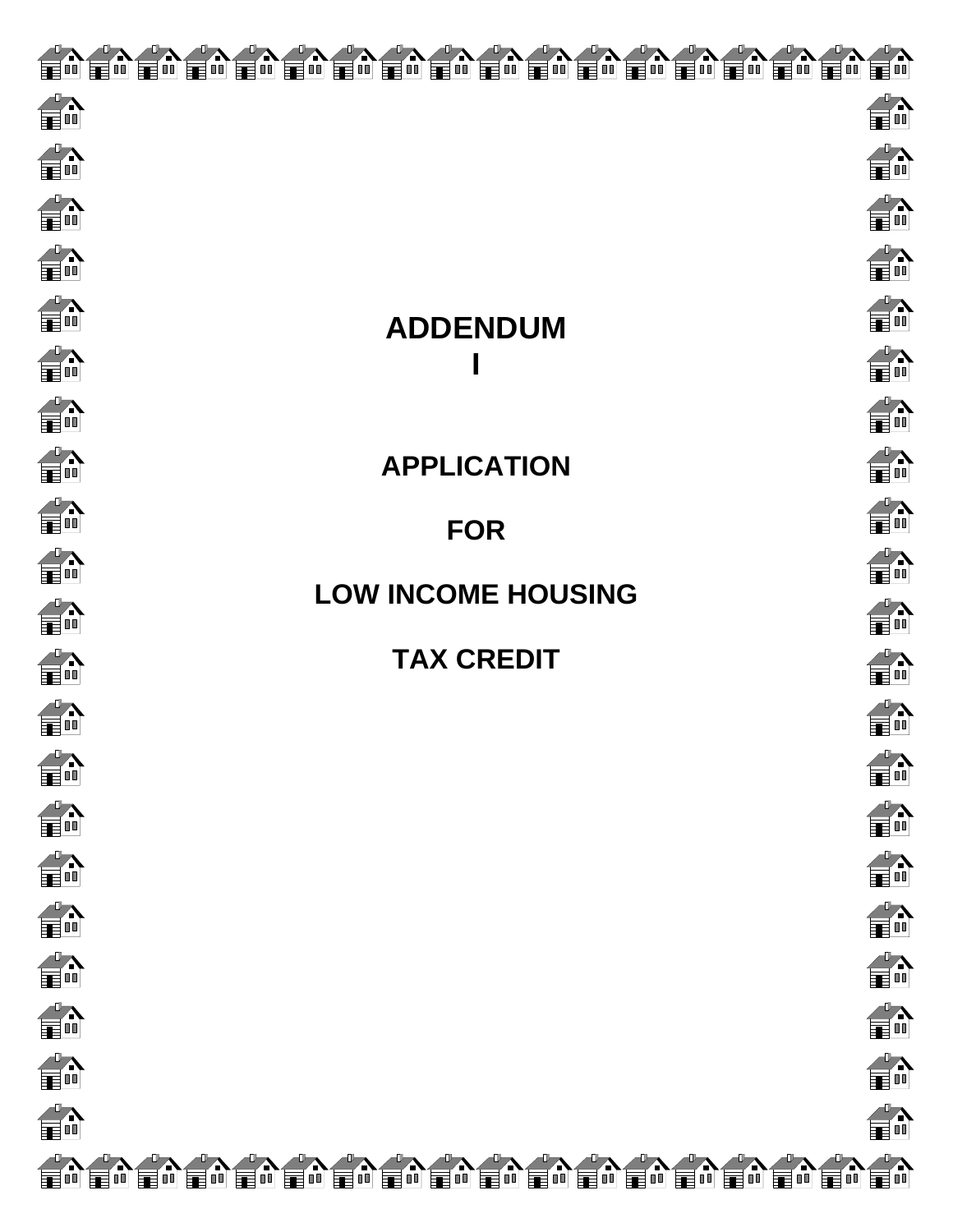## **2005/2006 HOUSING TAX CREDIT**

### **APPLICATION FILING REQUIREMENTS**

**FUNDING ROUND APPLICATION DUE DATE CHECK ONE**

 SPRING 2005 APRIL 15, 2005 FALL 2005 SEPTEMBER 15, 2005 **MARCH 15, 2006** FALL 2006 SEPTEMBER 15, 2006

**Applications will be considered under the following Holdbacks:** 

| <b>CHECK ONLY ONE OF THESE:</b><br>Applications selecting more than one category below<br>will not be accepted by the Authority, and no<br>evaluation/review will be performed. | <b>Check all Set-Aside boxes that</b><br>the project qualifies for<br>(see page 9 of the QAP): |  |
|---------------------------------------------------------------------------------------------------------------------------------------------------------------------------------|------------------------------------------------------------------------------------------------|--|
| General                                                                                                                                                                         | Elderly                                                                                        |  |
| <b>Special Needs</b>                                                                                                                                                            | Non-Profit                                                                                     |  |
| $\Box$ Small Projects                                                                                                                                                           | <b>Distressed</b>                                                                              |  |
| Preservation Holdback                                                                                                                                                           | Rural-49 units or less (See Tab GG)                                                            |  |
| *Cool Cities Holdback (See Tab W, LIHTC Policy Bulletin #19)                                                                                                                    |                                                                                                |  |
| **Tax-Exempt                                                                                                                                                                    |                                                                                                |  |

\*Not subject to funding rounds, and only available until August 15

\*\*Not subject to funding rounds, and may be applied for at any time

The Authority will consider applications in each category separately. All applications must be accompanied by a check or money order in an amount equal to \$35 for each proposed low-income unit, with a \$1,500 maximum. No one sponsor will be allowed to submit more than five applications in each funding round. Sponsors that submit more than three applications in a funding round must pay an amount equal to \$50 for each low-income unit, with a \$2,000 maximum. This fee is non-refundable and must be paid in each funding round in which a project seeks to be scored and evaluated. A fee of \$100 will be assessed each time a check is returned to the Authority for insufficient funds.

The Primary Application (Pages 1 – 27), Housing Tax Credit Addendum (Pages I-1 through I-45) and all exhibits MUST be submitted in a three-ring binder. **All exhibits must be tabbed in accordance with the list on pages I-3 through I-7 of this addendum, indexed, and placed at the end of the addendum –** *not within the body of the addendum.* 

**Primary Applications and Housing Tax Credit Addenda submitted on computer-generated forms MUST exactly replicate the pages in the application and/or addenda including correct page numbers.** 

Applications may be sent via delivery service (e.g., post, overnight, courier), or dropped off in person, but must be received in the Authority's Lansing office no later than 5:00pm on the application due date. **Applications received after the due date or time will be returned to the applicant.** 

Failure to submit a complete application, addendum and required documentation in accordance with instructions will result in a determination that the proposed project is ineligible for credit, and the application will be returned without being ranked or scored. **Faxed applications will not be accepted.**

In the event of any conflict or discrepancy between the application filing requirements as stated in the Combined Application, the Exhibit Checklist, or Addendum I with the application filing requirements as stated in the Qualified Allocation Plan, the requirements of the QAP shall control.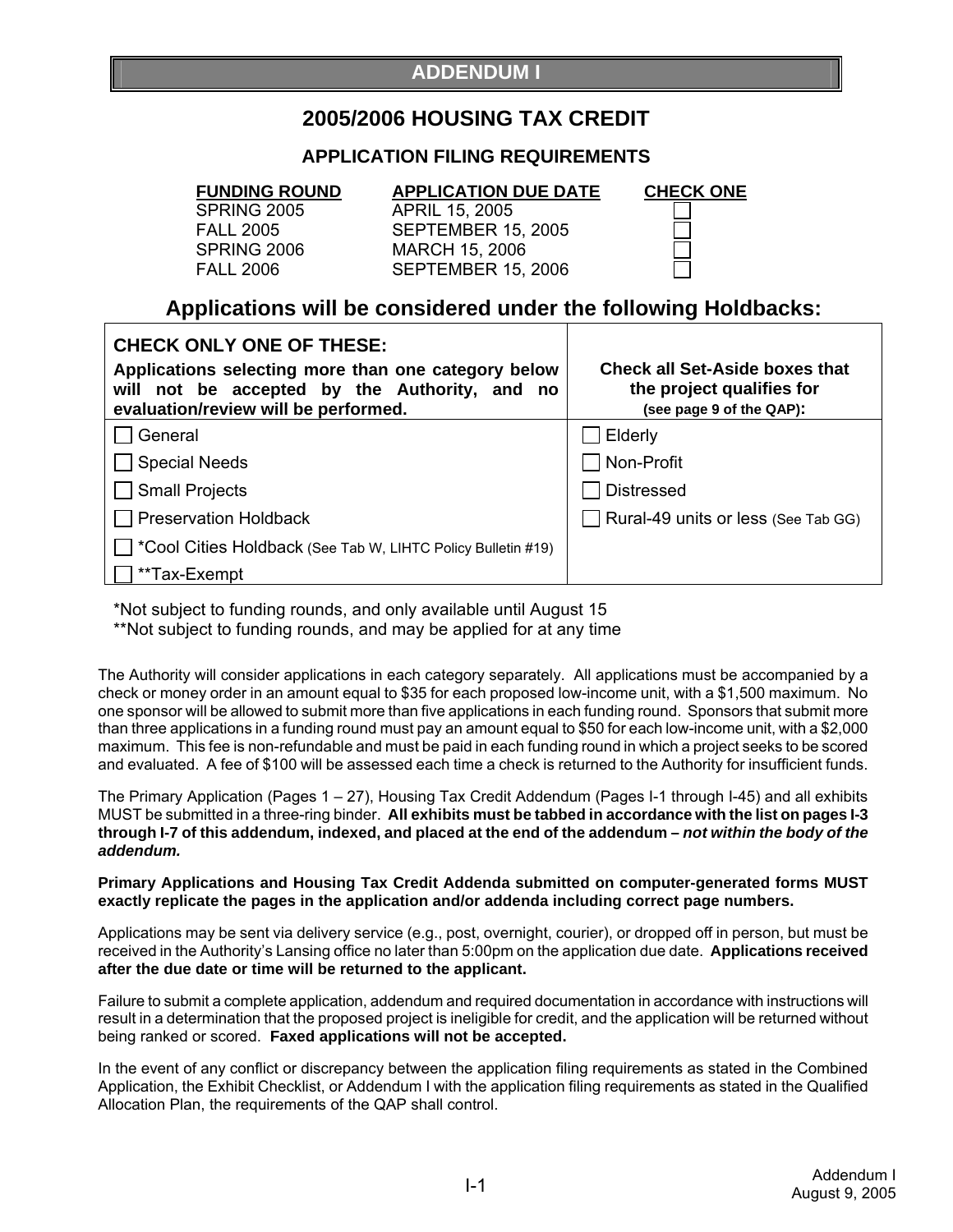## **Housing Tax Credit Program Statement**

The Housing Tax Credit program is an investment vehicle created by the federal Tax Reform Act of 1986, which is intended to increase and preserve affordable rental housing by replacing earlier tax incentives (such as accelerated depreciation) with a credit directly applicable against taxable income. This program permits investors in affordable rental housing corporations, banking institutions, and individuals to claim a credit against their tax liability annually for a period of 10 years.

The maximum tax credit a project may receive is based on a percentage of the portion of rental housing (whether the housing is newly constructed or rehabilitated) that the owner agrees to maintain as both rent and income restricted for a period of at least 18 years. At a minimum, either 20% of the units must be for residents whose incomes do not exceed 50% of area median income or 40% of the units must be for residents whose incomes do not exceed 60% of the area median income (as determined and adjusted annually by HUD). The rents on the units must also be restricted. A credit equal to roughly 9% of the qualified basis of construction or rehabilitation costs is available to developments not utilizing federal or tax-exempt financing. A credit roughly equal to 4% of the qualified basis is applicable where federal or tax-exempt financing is utilized and, in certain cases, for acquisition costs associated with rehabilitation.

Michigan's annual credit authority is approximately \$18 million. The process used by MSHDA to evaluate applications and allocate credit is described in the Qualified Allocation Plan, which is located in Tab B. Briefly, a Primary Application and the Housing Tax Credit Addendum, including detailed financial information and various supporting documentation, must be submitted to MSHDA for review and evaluation. The process involves four stages - reservation, allocation, commitment, and placed in service. The final determination of how much credit will actually be awarded is made once the work has been completed.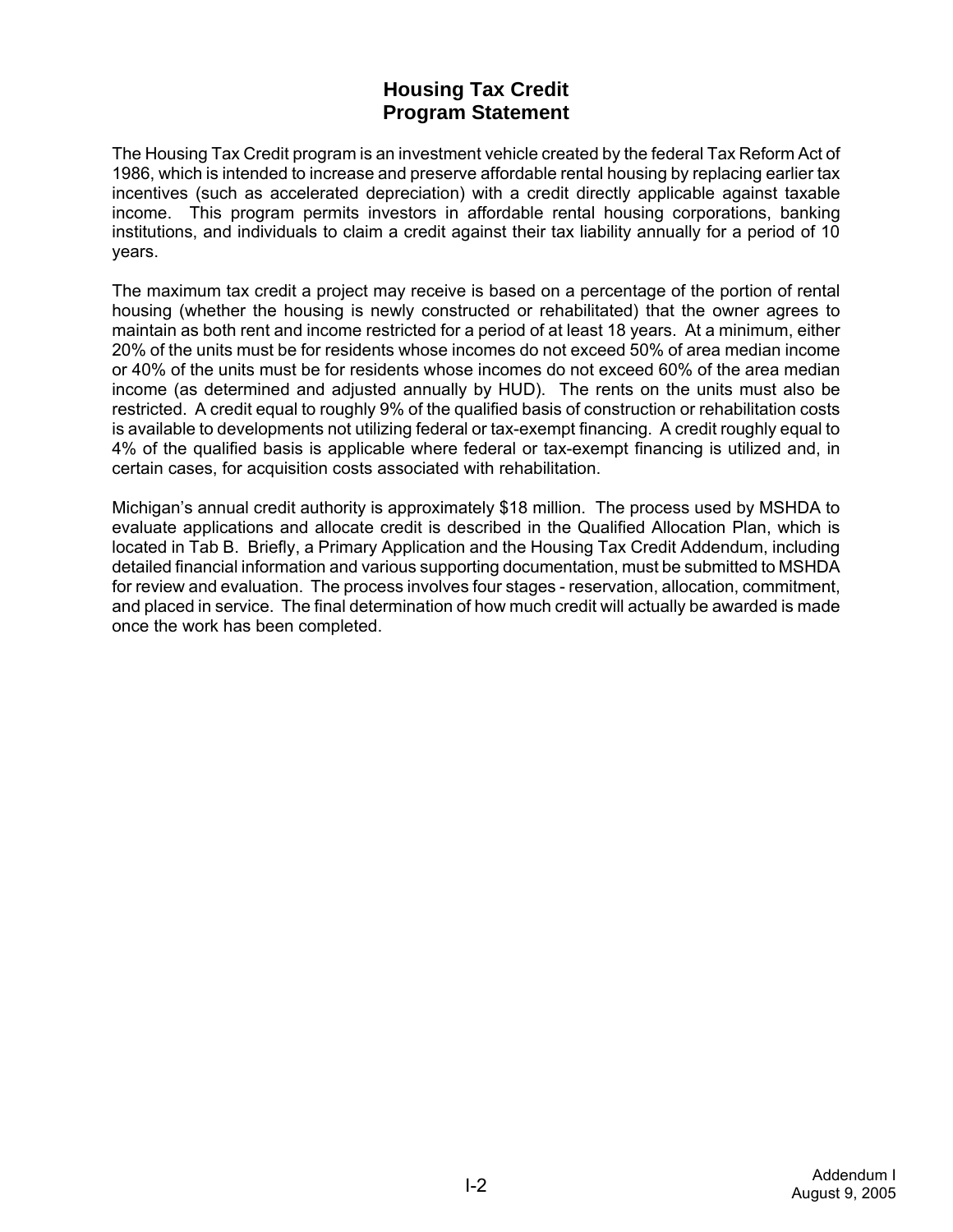**NOTE: There are now separate checklists for each of the following programs:** 

- **Addendum I LIHTC Program**
- **Addendum III Special Needs Rental**
- **Addendum IV Multi-Family Direct Lending/HOME Team Advantage**
- **Addendum V Modified Pass Through Program**
- **Addendum VI Section 8 and Section 202 Preservation Programs**
- **Addendum VII Section 236 Preservation Program**

### **Please use the checklist applicable to the program for which you are applying.**

The following items **MUST** be submitted if applicable to the project and/or for points to be given to the project. To indicate each exhibit submitted, place a check mark in the box provided and return a copy of this checklist with your application. Each submitted exhibit must be tabbed with the appropriate corresponding number from the checklist. **APPLICANTS APPLYING FOR MORE THAN ONE TYPE OF FINANCING MUST INCLUDE ALL APPLICABLE CHECKLISTS' EXHIBITS. DUPLICATION OF EXHIBITS IS NOT NECESSARY.** 

| <b>EXHIBIT CHECKLIST</b> |                                                                                                                                                                                                                                                                                                                                                                                                                                                                                                                                                                                                                                   |  |
|--------------------------|-----------------------------------------------------------------------------------------------------------------------------------------------------------------------------------------------------------------------------------------------------------------------------------------------------------------------------------------------------------------------------------------------------------------------------------------------------------------------------------------------------------------------------------------------------------------------------------------------------------------------------------|--|
|                          | <b>Addendum I / Addendum V:</b>                                                                                                                                                                                                                                                                                                                                                                                                                                                                                                                                                                                                   |  |
| #                        | LIHTC / modified pass-through program                                                                                                                                                                                                                                                                                                                                                                                                                                                                                                                                                                                             |  |
| 1                        | A narrative description of the project which includes the type of project; location; type of financing; tenants served, bedroom<br>mix; local, federal or state subsidies; and other relevant information.                                                                                                                                                                                                                                                                                                                                                                                                                        |  |
| 2                        | Land Control - Documentation, signed by all applicable parties, in the form of warranty deed, exclusive option to purchase,<br>land contract, etc., which evidences ability to maintain site control for 120 days from the date of application submission, with<br>extensions available.                                                                                                                                                                                                                                                                                                                                          |  |
| 3                        | Zoning - Documentation from the appropriate local official on official letterhead, identifying the address of the project, the<br>property's current zoning designation and an explanation of whether or not the project is permitted under the zoning ordinance.<br>For rehabilitation projects a letter from the municipality stating that the zoning is compatible with the proposed use of the<br>buildings is required. If the project is not currently properly zoned, what, if any, steps are in process to obtain proper zoning for<br>the proposed development. The documentation must include a timetable for rezoning. |  |
| 4                        | Site Utility Availability - Documentation from the municipality and/or local utility companies on their letterhead regarding utility<br>availability and adequacy to serve the site, including whether such is currently available or will be available. Points will be<br>awarded to new construction projects that submit a letter from the local community or utility company verifying the existence of<br>water and sewer lines to the property.                                                                                                                                                                             |  |
| 5                        | Market Data - See Tab C for specific guidelines. Two copies must be submitted and dated within six months of application<br>submission. TO TAKE ADVANTAGE OF THE PRE-REVIEW, SUBMIT A MINIMUM OF 30 DAYS PRIOR TO THE FUNDING<br>ROUND.                                                                                                                                                                                                                                                                                                                                                                                           |  |
| 6                        | Environmental Assessment - Level 1 Environmental Assessment or, if necessary, a Level II with a remediation plan. Dated<br>within six months of application submission. See Tab D for specific requirements. TO TAKE ADVANTAGE OF THE PRE-<br>REVIEW, SUBMIT A MINIMUM OF 30 DAYS PRIOR TO THE FUNDING ROUND.                                                                                                                                                                                                                                                                                                                     |  |
| $\overline{7}$           | Lease/Purchase: See LIHTC Policy Bulletin #16 in Tab W.                                                                                                                                                                                                                                                                                                                                                                                                                                                                                                                                                                           |  |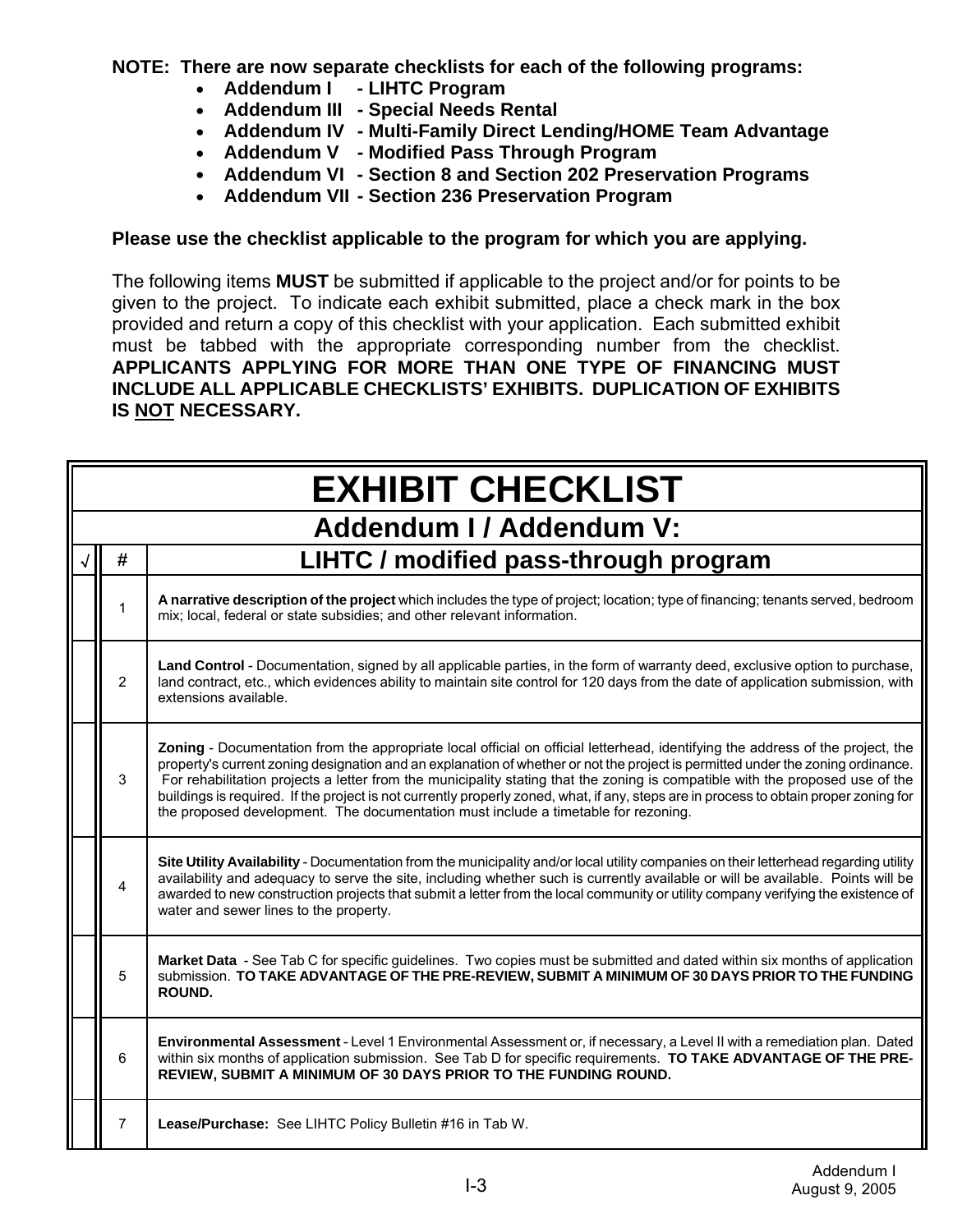| <b>EXHIBIT CHECKLIST</b>        |                                                                                                                                                                                                                                                                                                                                                                                                                                                                                                                                                                                                                                                                                                 |  |  |
|---------------------------------|-------------------------------------------------------------------------------------------------------------------------------------------------------------------------------------------------------------------------------------------------------------------------------------------------------------------------------------------------------------------------------------------------------------------------------------------------------------------------------------------------------------------------------------------------------------------------------------------------------------------------------------------------------------------------------------------------|--|--|
| <b>Addendum I / Addendum V:</b> |                                                                                                                                                                                                                                                                                                                                                                                                                                                                                                                                                                                                                                                                                                 |  |  |
| #                               | LIHTC / modified pass-through program                                                                                                                                                                                                                                                                                                                                                                                                                                                                                                                                                                                                                                                           |  |  |
| 8                               | Title Insurance Commitment - dated within 180 days of the date of application submission, which sets forth all<br>encumbrances on the property, together with copies of such encumbrances. For scattered sites, include a list of all properties<br>and their addresses. For projects located on federally recognized American Indian Reservations, an attorney's opinion letter<br>regarding the chain of title and land control may be accepted in lieu of the title insurance commitment.                                                                                                                                                                                                    |  |  |
|                                 | FOR EXHIBITS 9A THROUGH 9G, DUPLICATION OF INFORMATION IS NOT NECESSARY                                                                                                                                                                                                                                                                                                                                                                                                                                                                                                                                                                                                                         |  |  |
| 9а                              | Construction Financing - Evidence of application to construction lender showing that application is under serious<br>consideration.<br>FOR BONUS POINTS, FIRM COMMITMENT MUST BE DATED WITHIN 30 DAYS OF APPLICATION SUBMISSION.                                                                                                                                                                                                                                                                                                                                                                                                                                                                |  |  |
| 9b                              | Permanent Financing - Evidence of submission of application to mortgage lender: in the case of an RHS project, the<br>completed AD 622 form (or a letter signed by an official of RHS for Tax Credits); in the case of conventional financing,<br>documentation from the lender(s) stating that a formal application for permanent financing has been submitted and is under<br>serious consideration; and in the case of a MSHDA financed project, evidence that the project has been accepted for<br>processing. All documentation must include mortgage amount, interest rate and term of loan.<br>FOR BONUS POINTS, FIRM COMMITMENT MUST BE DATED WITHIN 30 DAYS OF APPLICATION SUBMISSION. |  |  |
| 9c                              | Confirmation of Secondary Financing - if applicable. Proposals which rely on some form of secondary financing to achieve<br>feasibility must be accompanied by a detailed explanation and a confirmation from the source of that secondary financing that<br>the additional funds have been applied for and are (or are expected to be) available.<br>FOR BONUS POINTS, FIRM COMMITMENT MUST BE DATED WITHIN 30 DAYS OF APPLICATION SUBMISSION.                                                                                                                                                                                                                                                 |  |  |
| 9d                              | Federal, State or Local Government Financing -<br>Letter from local municipality stating that application has been submitted and amount of request, terms and interest rate.<br>If applying for tax credit points for using federal, state, or local financing, the letter must state the amount of the of<br>$\bullet$<br>financing, the terms, the interest rate, and that the financing has been approved. Points will be awarded only for long-<br>term, permanent financing. To obtain points for CIP or AHP financing, a commitment letter from the FHLB must be<br>submitted.<br>FOR BONUS POINTS, FIRM COMMITMENT MUST BE DATED WITHIN 30 DAYS OF APPLICATION SUBMISSION.               |  |  |
| 9е                              | Grants/Other Subsidies - Letter from proposed grantor stating that application has been submitted and amount of request. If<br>applying for points, the letter must state the amount of the grant/subsidy and that it has been approved.<br>FOR BONUS POINTS, FIRM COMMITMENT MUST BE DATED WITHIN 30 DAYS OF APPLICATION SUBMISSION.                                                                                                                                                                                                                                                                                                                                                           |  |  |
| 9f                              | Existing Project Financing (for acquisition/rehab projects only) - Copy of existing mortgage(s), if assumption. For<br>acquisition/rehabilitation projects of existing low income units financed by HUD, RHS, or MSHDA, signed written evidence from<br>the appropriate agency that the transfer of assets has been submitted to the financing agency must accompany the tax credit<br>application.                                                                                                                                                                                                                                                                                             |  |  |
| 9g                              | Syndication - If available.                                                                                                                                                                                                                                                                                                                                                                                                                                                                                                                                                                                                                                                                     |  |  |
| 10                              | Walkable Community Map - A local map highlighting the project location and features of the surrounding area must be<br>included with an application claiming any of the Walkable Communities points. Maps must be legible and to scale, and<br>specific distances to local features must be indicated.                                                                                                                                                                                                                                                                                                                                                                                          |  |  |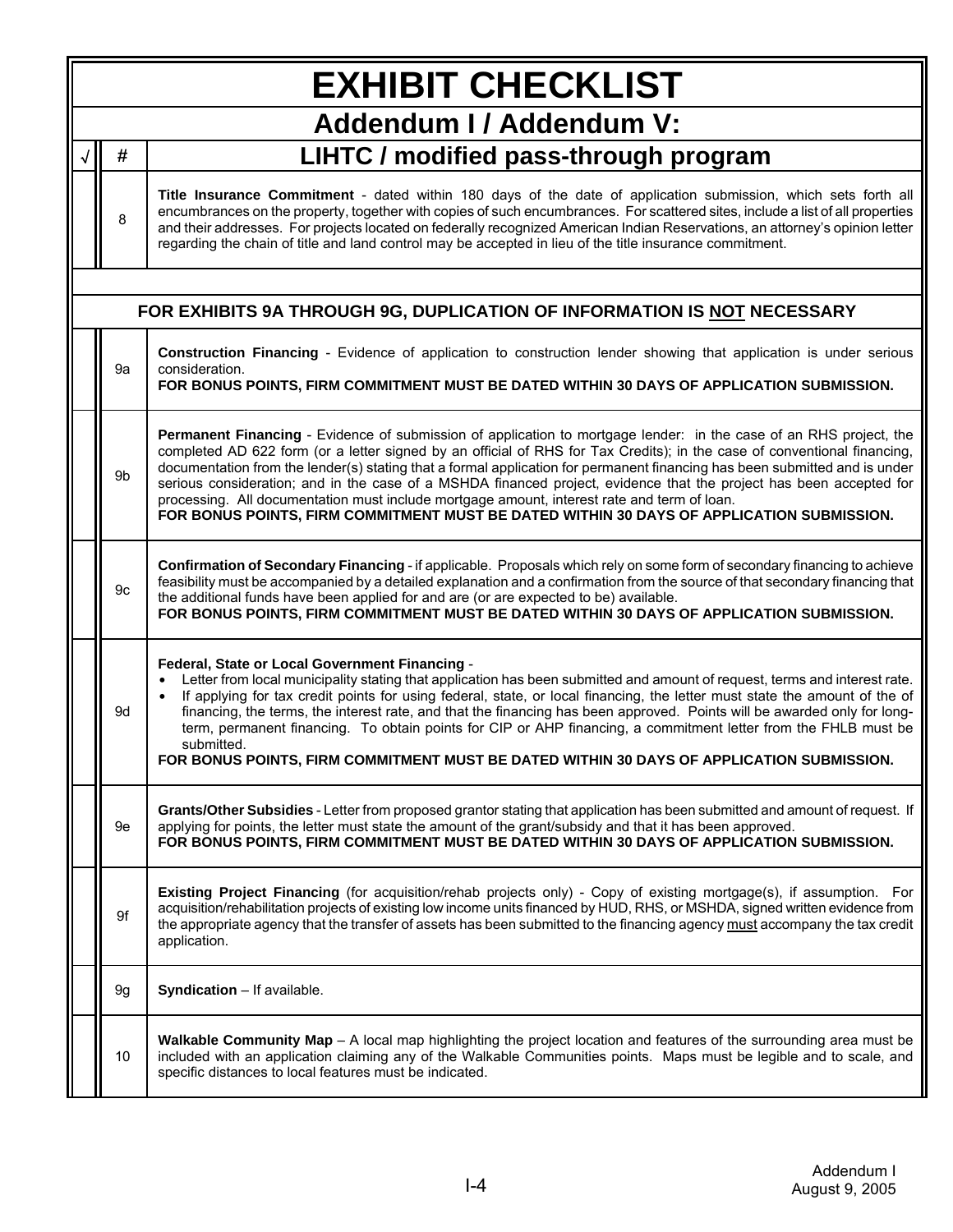|                 | <b>EXHIBIT CHECKLIST</b>                                                                                                                                                                                                                                                                                                                                                                                                                                                                                                                                                                                                                                                                                                                                                                                                                                                                                                                                                                                                                                             |
|-----------------|----------------------------------------------------------------------------------------------------------------------------------------------------------------------------------------------------------------------------------------------------------------------------------------------------------------------------------------------------------------------------------------------------------------------------------------------------------------------------------------------------------------------------------------------------------------------------------------------------------------------------------------------------------------------------------------------------------------------------------------------------------------------------------------------------------------------------------------------------------------------------------------------------------------------------------------------------------------------------------------------------------------------------------------------------------------------|
|                 | <b>Addendum I / Addendum V:</b>                                                                                                                                                                                                                                                                                                                                                                                                                                                                                                                                                                                                                                                                                                                                                                                                                                                                                                                                                                                                                                      |
| #               | LIHTC / modified pass-through program                                                                                                                                                                                                                                                                                                                                                                                                                                                                                                                                                                                                                                                                                                                                                                                                                                                                                                                                                                                                                                |
| 11a             | Owner Experience - MUST COMPLETE FORM PROVIDED ON PAGE 25 OF PRIMARY APPLICATION. Do not send<br>Previous Participation Certification, FmHA 1944-37, or HUD 2530.                                                                                                                                                                                                                                                                                                                                                                                                                                                                                                                                                                                                                                                                                                                                                                                                                                                                                                    |
| 11 <sub>b</sub> | Management Entity Experience - MUST COMPLETE FORM PROVIDED ON PAGE 26 OF PRIMARY APPLICATION.<br>Previous Participation Certification, FmHA 1944-37, or HUD 2530 will not be considered for management experience points.                                                                                                                                                                                                                                                                                                                                                                                                                                                                                                                                                                                                                                                                                                                                                                                                                                            |
| 12              | Affirmative Fair Housing Marketing Plan - See Tab P for AFHMP guidelines.                                                                                                                                                                                                                                                                                                                                                                                                                                                                                                                                                                                                                                                                                                                                                                                                                                                                                                                                                                                            |
| 13              | Nonprofit Documentation - A through J are ALL required if applying under the tax-credit nonprofit set-aside and/or for<br>nonprofit points.<br>a) Documentation of Federal 501(c)(3) or (4) status from the IRS<br>b) A certified copy of the Articles of Incorporation dated within 30 days of application submission<br>c) Copy of by-laws<br>d) List of the board of directors, if applicable - To receive points, the list must include the address of each board member<br>e) An executed agreement between the sponsor and the non-profit if the project is a joint venture.<br>f) Description of the nonprofits previous experience in housing. Must complete form provided on Page 27 of Primary<br>Application.<br>g) Current Certificate of Good Standing dated within 30 days of application submission<br>h) Map outlining service area of nonprofit<br>i) Narrative describing the non-profit's involvement in the local community<br>j) Proof of CHDO approval (if applicable)<br>NOTE: Must be more than 50% nonprofit, general partnership ownership |
| 14              | Ownership Entity Formation - Certified copy (dated within 30 days of application submission) of the certificate of limited<br>partnership and any amendments on file with the Department of Labor & Economic Growth, Bureau of Commercial<br>Services, if applying for tax-credit readiness points.                                                                                                                                                                                                                                                                                                                                                                                                                                                                                                                                                                                                                                                                                                                                                                  |
| 15              | Tax Abatement - Proof of tax abatement or a letter of tax abatement support from local taxing jurisdiction. Certified Copy.<br>See Addendum I pagel-19 for specific filing requirements.)                                                                                                                                                                                                                                                                                                                                                                                                                                                                                                                                                                                                                                                                                                                                                                                                                                                                            |
| 16              | Site Plan Approval - A letter signed by the appropriate official of the municipality on its letterhead which identifies the project's<br>name and address and states that final site plan approval has been granted; or, if site plan approval has been granted with<br>contingencies, a Statement in the letter stating that the contingencies do not have to be approved by the planning board but<br>may be approved at a staff level. Failure to provide a clear letter which addresses final site plan approval and how<br>contingencies are handled may result in the loss of points for this category. (For rehabilitation projects, a letter from the<br>municipality indicating that the relevant board or commission of the municipality has reviewed the proposal, including the level<br>of rehabilitation work to be completed, the site, and that no further plan approvals are necessary.)                                                                                                                                                            |
| 17              | Proof of Local Taxation Rate (if no tax abatement) - For acquisition/ rehabilitation a tax bill will meet requirement.                                                                                                                                                                                                                                                                                                                                                                                                                                                                                                                                                                                                                                                                                                                                                                                                                                                                                                                                               |
| 18a             | Locality / Neighborhood - Letter on official letterhead and signed by an official of the local municipality which verifies that the<br>property is in a Cool City, a Renaissance Zone, or on a Federally Recognized American Indian Reservation.                                                                                                                                                                                                                                                                                                                                                                                                                                                                                                                                                                                                                                                                                                                                                                                                                     |
| 18b             | LIHTC Location Points Report (MANDATORY) - Print and include the point report generated using the LIHTC Point Score<br>System on MSHDA's Web Site. (See footnote on Page I-17 for further instructions on using the LIHTC Point Score System)<br>The LIHTC Location Points Report will reflect the Census Tract Needs Score, and also whether the project is in an<br>Empowerment Zone (Tab L), Enterprise Community (Tab L), Renaissance Zone (Tab M), Core Community (Tab Y), Renewal<br>Community (Tab L), Principal City (Tab S) or Federally Recognized American Indian Reservation.                                                                                                                                                                                                                                                                                                                                                                                                                                                                            |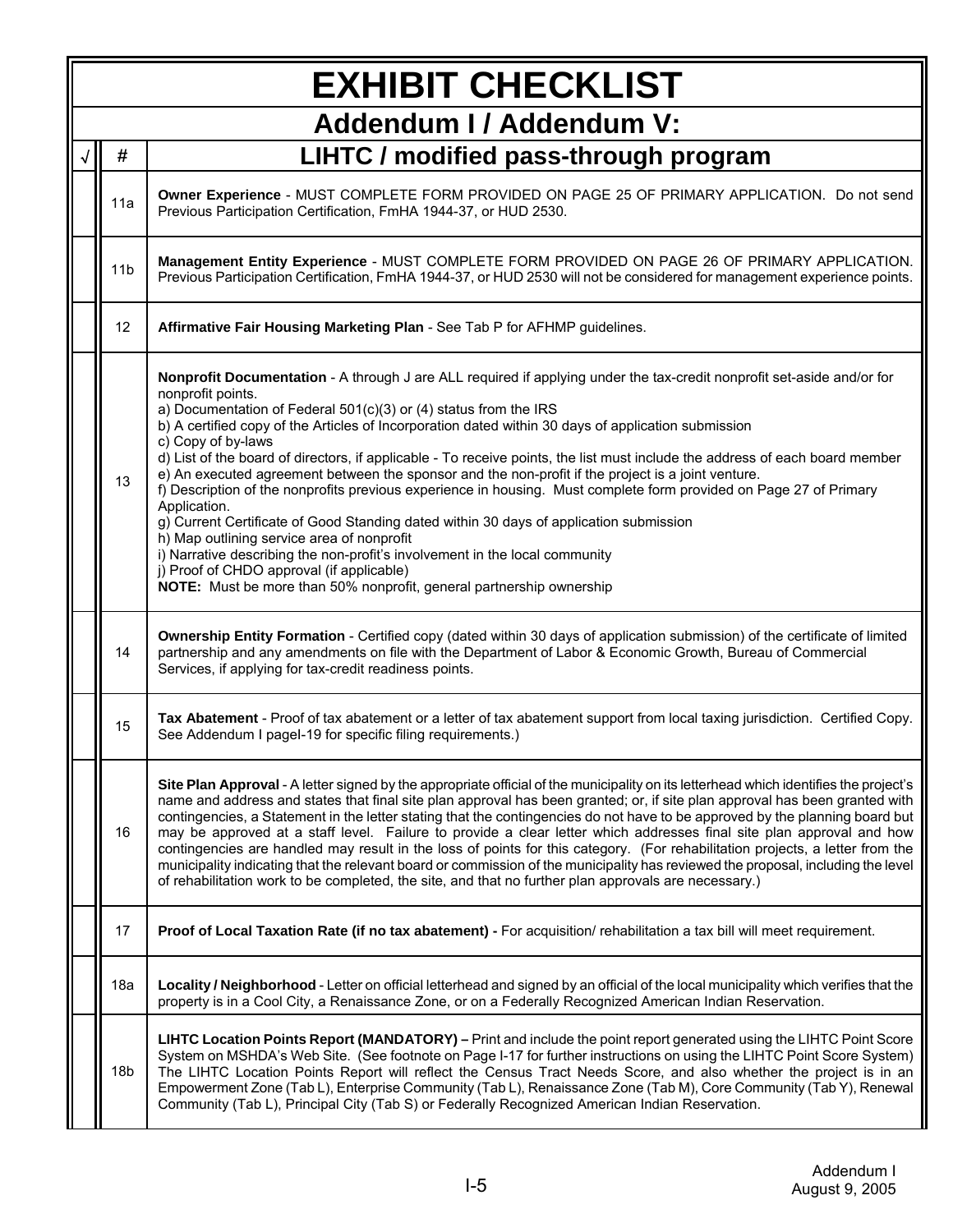| <b>EXHIBIT CHECKLIST</b> |                                                                                                                                                                                                                                                                                                                                                                                                                                                                                                                                                                                                                                                                                                                                                                                                                                                                                                                                                                                                                                                                                                                                                                                                                                                                                               |  |  |  |
|--------------------------|-----------------------------------------------------------------------------------------------------------------------------------------------------------------------------------------------------------------------------------------------------------------------------------------------------------------------------------------------------------------------------------------------------------------------------------------------------------------------------------------------------------------------------------------------------------------------------------------------------------------------------------------------------------------------------------------------------------------------------------------------------------------------------------------------------------------------------------------------------------------------------------------------------------------------------------------------------------------------------------------------------------------------------------------------------------------------------------------------------------------------------------------------------------------------------------------------------------------------------------------------------------------------------------------------|--|--|--|
| Addendum I / Addendum V: |                                                                                                                                                                                                                                                                                                                                                                                                                                                                                                                                                                                                                                                                                                                                                                                                                                                                                                                                                                                                                                                                                                                                                                                                                                                                                               |  |  |  |
| #                        | LIHTC / modified pass-through program                                                                                                                                                                                                                                                                                                                                                                                                                                                                                                                                                                                                                                                                                                                                                                                                                                                                                                                                                                                                                                                                                                                                                                                                                                                         |  |  |  |
| 19                       | Special Needs - Points will be awarded to experienced organizations* that agree to commit 10% or more of a<br>development's units to serving persons with special needs who receive substantial support services.<br>To receive points, eight copies of the documentation and exhibits listed below must be provided:<br>*Experienced organizations must demonstrate and document:<br>At least 5 years' experience developing, owning, or managing Low Income Housing Tax Credit properties and/or<br>$\Box$<br>At least 5 years' experience providing special needs services;<br>$\Box$<br>No outstanding/unresolved compliance issues;<br>$\Box$<br>No instances of credit being returned to the Authority;<br>$\Box$<br>Qualification for nonprofit participation points under Section D(6) of this Scoring Summary if organization is<br>$\Box$<br>nonprofit.<br>Eight tabbed copies of exhibits A through H are required: See Addendum III for instructions.<br>a. Table of contents<br>b. Project description<br>c. Proposed rents<br>d. Service partner<br>e. Supportive Services Plan<br>Memorandum of Understandings (MOU)/Contracts<br>f.<br>Summary of Collaborative Effort<br>g.<br>Other<br>h.<br>Exhibits 1-34 listed in Addendum III (Special Needs Rental) are NOT required). |  |  |  |
| 20                       | Community Revitalization Plan (if applicable) – Documentation from the appropriate local official, on official letterhead,<br>identifying the address of the property, stating that the property is located in an area for which a community revitalization<br>plan is in place, and demonstrating that the proposed housing project contributes to the plan.                                                                                                                                                                                                                                                                                                                                                                                                                                                                                                                                                                                                                                                                                                                                                                                                                                                                                                                                 |  |  |  |
| 21                       | Trade Payment Breakdown - For acquisition/rehabilitation projects only.                                                                                                                                                                                                                                                                                                                                                                                                                                                                                                                                                                                                                                                                                                                                                                                                                                                                                                                                                                                                                                                                                                                                                                                                                       |  |  |  |
| 22                       | U.S. Department of Treasury Waiver (if applicable for tax-credit acquisition only)                                                                                                                                                                                                                                                                                                                                                                                                                                                                                                                                                                                                                                                                                                                                                                                                                                                                                                                                                                                                                                                                                                                                                                                                            |  |  |  |
| 23                       | Projects Serving the Elderly - Must submit a drawing of building in which community space is located to receive points.<br>The total square footage of the community space must be indicated in the drawing. (The drawing must be small enough<br>to fit in a binder, but can be a fold-out. To receive the points, it must also clearly indicate the location and size of the<br>community room.)                                                                                                                                                                                                                                                                                                                                                                                                                                                                                                                                                                                                                                                                                                                                                                                                                                                                                            |  |  |  |
| 24                       | Preservation Holdback - In addition to applicable exhibits 1 - 31, the following must be submitted:<br>a. A current (within 1 year) independently prepared Capital Needs Assessment<br>b. A current (within 6 months) Market study.<br>c. A copy of the project's latest financial audit.<br>d. An income and expense analysis that must include a provision for Replacement Reserve funding that is acceptable<br>to the lender and equity partner, and is not less than the amount stipulated for the Low Income Housing Tax Credit<br>Program.<br>e. Documentation demonstrating a less than 10% increase in gross rent over previous levels following rehabilitation.<br>Documentation demonstrating the preserving of existing project-based subsidies.<br>f.                                                                                                                                                                                                                                                                                                                                                                                                                                                                                                                            |  |  |  |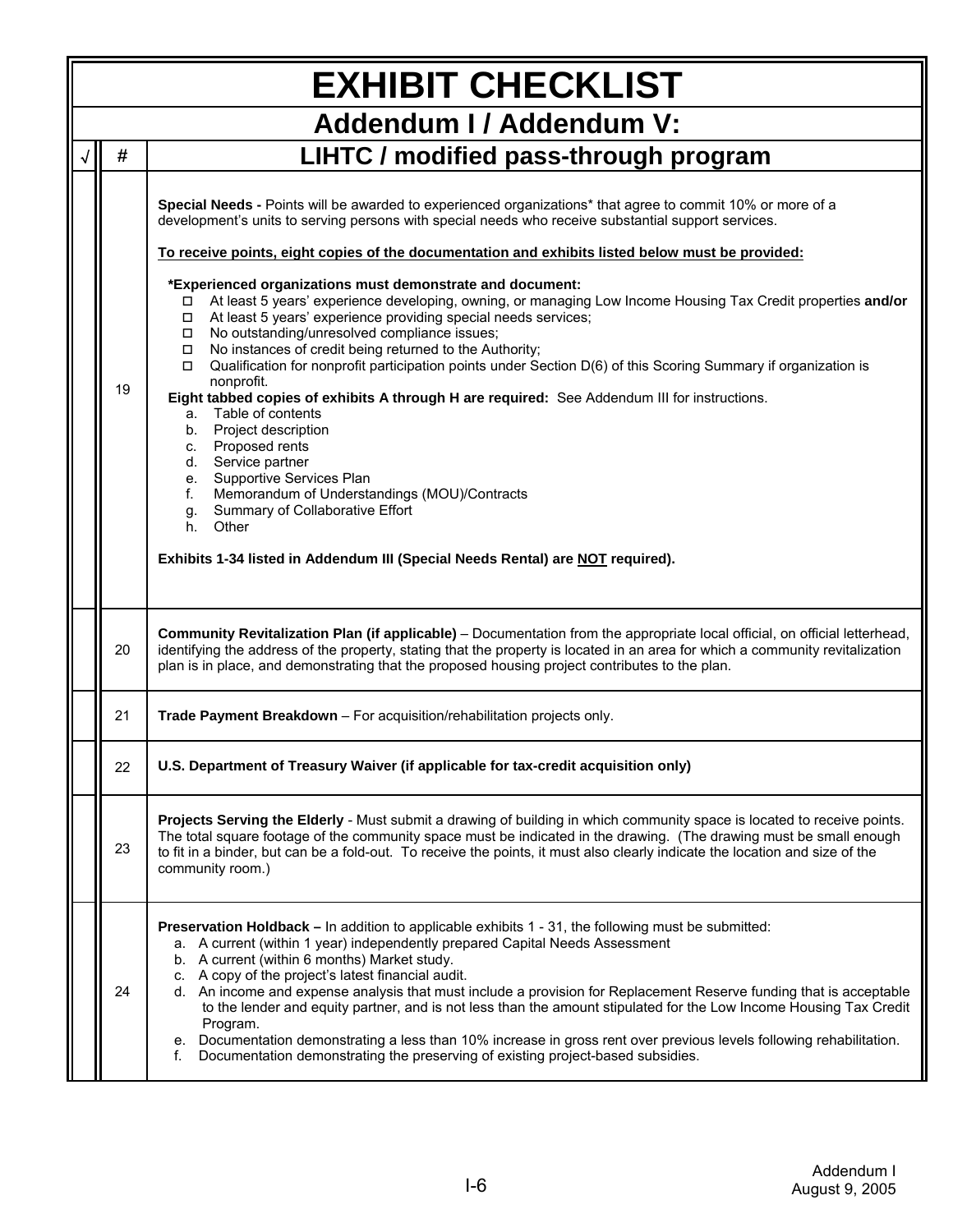| <b>EXHIBIT CHECKLIST</b>        |                                                                                                                                                                                                                                                                                                                                                                                                                                                                                                                                                                                                                                                                                                                                                                                                                                                                                                                                                                                                                                                                                                                                                                                                                                                                                                                                         |  |  |  |
|---------------------------------|-----------------------------------------------------------------------------------------------------------------------------------------------------------------------------------------------------------------------------------------------------------------------------------------------------------------------------------------------------------------------------------------------------------------------------------------------------------------------------------------------------------------------------------------------------------------------------------------------------------------------------------------------------------------------------------------------------------------------------------------------------------------------------------------------------------------------------------------------------------------------------------------------------------------------------------------------------------------------------------------------------------------------------------------------------------------------------------------------------------------------------------------------------------------------------------------------------------------------------------------------------------------------------------------------------------------------------------------|--|--|--|
| <b>Addendum I / Addendum V:</b> |                                                                                                                                                                                                                                                                                                                                                                                                                                                                                                                                                                                                                                                                                                                                                                                                                                                                                                                                                                                                                                                                                                                                                                                                                                                                                                                                         |  |  |  |
| #                               | LIHTC / modified pass-through program                                                                                                                                                                                                                                                                                                                                                                                                                                                                                                                                                                                                                                                                                                                                                                                                                                                                                                                                                                                                                                                                                                                                                                                                                                                                                                   |  |  |  |
| 25                              | High-Speed Internet - New construction projects will be required to provide certification from the architect that all units will be<br>equipped for high-speed internet capability. This may be accomplished by wiring each unit with at least one Category 5<br>network wall socket or by installing a wireless Local Area Network server and providing each unit with at least one wireless<br>LAN card. (See Tab HH)                                                                                                                                                                                                                                                                                                                                                                                                                                                                                                                                                                                                                                                                                                                                                                                                                                                                                                                 |  |  |  |
| 26                              | Verification of use of Michigan Products - To demonstrate the use of products and goods that are manufactured by<br>Michigan-based corporations in the proposed development, an Architects Certificate must be submitted. See Tab HH for<br>certification language requirements. (See Tab HH)                                                                                                                                                                                                                                                                                                                                                                                                                                                                                                                                                                                                                                                                                                                                                                                                                                                                                                                                                                                                                                           |  |  |  |
|                                 | Cool Cities Holdback - In addition to applicable exhibits 1 - 30, the following must be submitted:                                                                                                                                                                                                                                                                                                                                                                                                                                                                                                                                                                                                                                                                                                                                                                                                                                                                                                                                                                                                                                                                                                                                                                                                                                      |  |  |  |
| 27                              | 1. Provide a map outlining the entire Cool Cities neighborhood showing where the development is located within the<br>Cool Cities neighborhood boundaries. The map must also outline the Cool Cities neighborhood relative to its:<br>a. Arts and culture:<br>b. Pedestrian-friendly environment/pedestrian activity;<br>c. Residential and commercial density;<br>d. Historic district, if applicable; and<br>e. Recreational opportunities/parks<br>2. Support from the local unit of government:<br>a. Provide an executed letter of support from the local government on official letterhead that shows<br>support for the project.<br>Provide a letter on official letterhead executed by a representative of the Cool Cities neighborhood (Catalyst grantee)<br>3.<br>entity verifying that you have discussed the development with him/her. In this correspondence the grantee must<br>outline the following:<br>a. How the development blends with the goals of the Cool Cities neighborhood plan.<br>b. How the development will improve or enhance successful revitalization in the neighborhood.<br>The various sources of financing that have been committed within the boundaries of the Cool Cities<br>C.<br>designation, i.e., federal, state, or local monies, grants, philanthropic donations, conventional financing. |  |  |  |
| 28                              | Financial Capacity and Creditworthiness - Financial Statements of sponsors and contractors must be submitted for all<br>projects. See LIHTC Policy #20 in Tab W.                                                                                                                                                                                                                                                                                                                                                                                                                                                                                                                                                                                                                                                                                                                                                                                                                                                                                                                                                                                                                                                                                                                                                                        |  |  |  |
| 29                              | A Description of the proposed credit enhancement and a statement as to the amount of tax-exempt bonds (and taxable<br>bonds when appropriate) that is necessary.<br>SUBMIT WITH PASS-THROUGH FINANCING ONLY                                                                                                                                                                                                                                                                                                                                                                                                                                                                                                                                                                                                                                                                                                                                                                                                                                                                                                                                                                                                                                                                                                                             |  |  |  |
| 30                              | An agreement to pay all costs of issuing the bonds and to compensate the professional team for the issue, including the<br>underwriter, trustee, and bond counsel, at no cost to the Authority.<br>SUBMIT WITH PASS-THROUGH FINANCING ONLY                                                                                                                                                                                                                                                                                                                                                                                                                                                                                                                                                                                                                                                                                                                                                                                                                                                                                                                                                                                                                                                                                              |  |  |  |
| 31                              | For acquisition/rehabilitation of existing properties, a third party "Comprehensive Needs Analysis" identifying and<br>substantiating the scope of rehabilitation and estimated costs.<br>SUBMIT WITH PASS-THROUGH FINANCING ONLY                                                                                                                                                                                                                                                                                                                                                                                                                                                                                                                                                                                                                                                                                                                                                                                                                                                                                                                                                                                                                                                                                                       |  |  |  |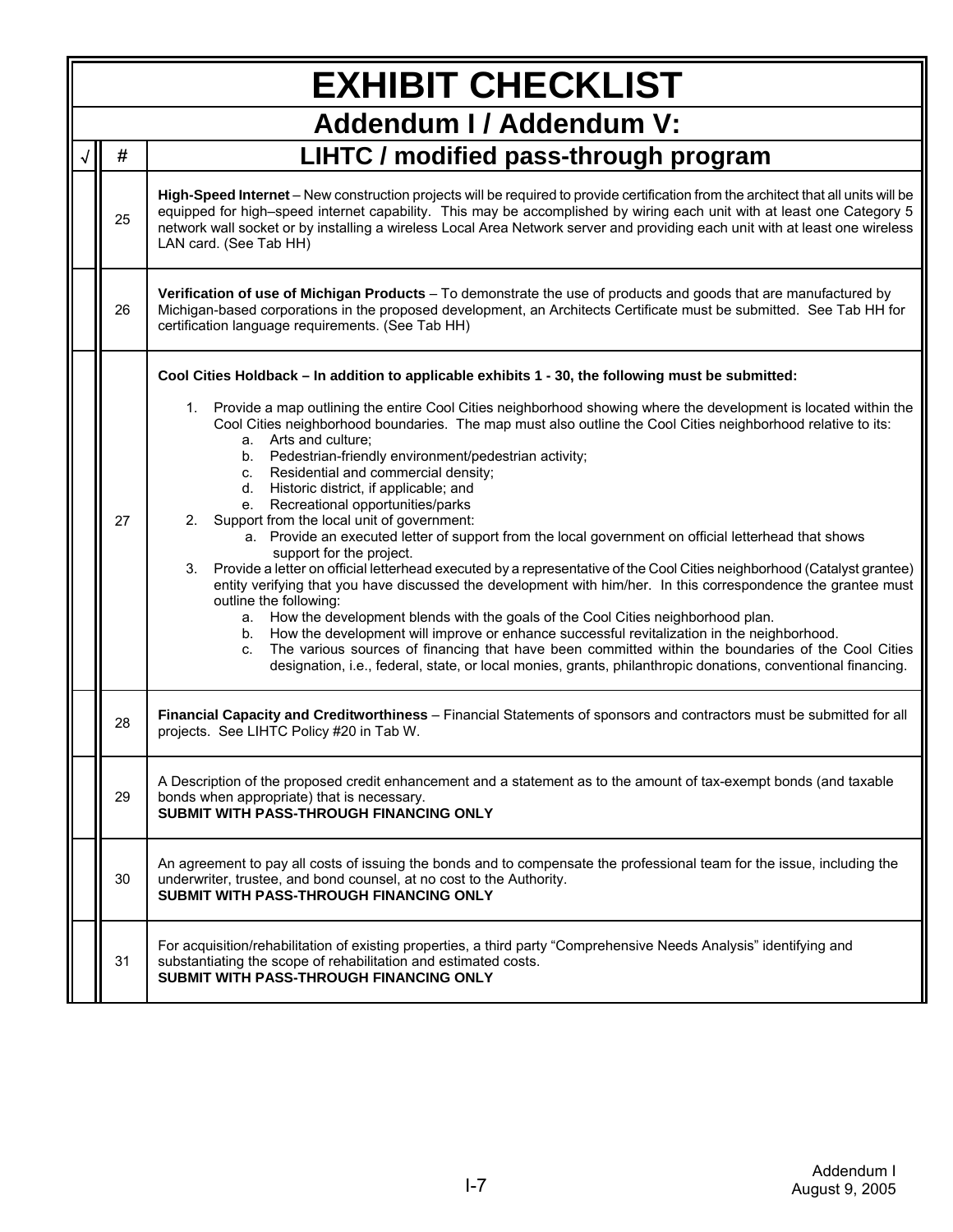## **MISCELLANEOUS QUESTIONS**

- 1. Annual amount of Tax Credit requested:
- 2. Is this application being submitted for additional credit?  $\Box$  Yes  $\Box$  No If yes, how much credit has been reserved from the first application? \_\_\_\_\_\_\_\_\_\_\_
- 3. Has a Low Income Housing Tax Credit application been submitted for this project in a previous funding round? Yes. Date(s) of submission: \_\_\_\_\_\_\_\_\_\_\_\_\_\_\_

| l No. |  |
|-------|--|
|       |  |

4. Is this a second or third phase of a project which received tax credit for an earlier phase? (For new construction, sponsors may only apply for one phase per year if the combined total number of units is more than 150.)

|            | $\Box$ Yes. Status of earlier phase(s) |
|------------|----------------------------------------|
| $\Box$ No. |                                        |

- 5. Have any of the sponsors involved in this project received tax credit reservations in Michigan for the current year?
	- $\Box$  Yes. List the project names and amounts of the tax credit reservations received below:

 $\bullet$ 

 \$ \$

 $\Box$  No.

6. Have any of the sponsors submitted other tax credit applications in Michigan for this funding round?<br>□ Yes.

List project names:

 (Sponsors are limited to 20% of the annual credit available per calendar year.)  $\Box$  No.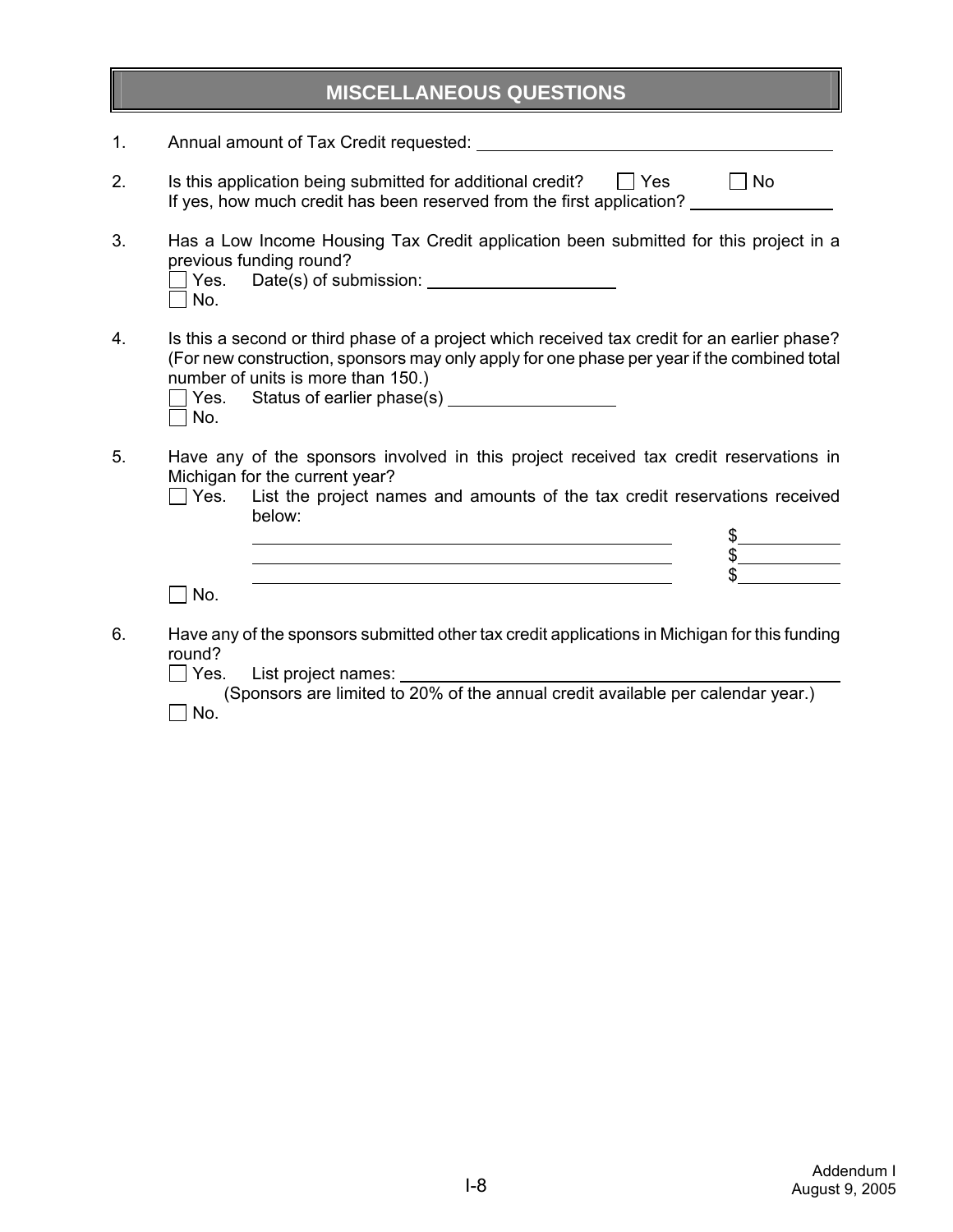#### **TYPE OF LOW INCOME HOUSING TAX CREDIT REQUESTED**

(Check applicable category)

New construction without federal subsidies

New construction with federal subsidies

Rehabilitation only without federal subsidies

- $\Box$  Rehabilitation only with federal subsidies
- Acquisition and rehabilitation without federal subsidies
- $\Box$  Acquisition and rehabilitation with federal subsidies

### **MINIMUM SET-ASIDE ELECTION** (Check one only)

- $\Box$  At least 20% of the residential rental units in the project will be income restricted and rent restricted to serve individuals and families whose income is no greater than 50% of area median income, adjusted for family size (**20/50**). (If this set-aside is elected, **ALL** tax credit units in the project must be income and rent restricted at no greater than 50% of area median).
- $\Box$  At least 40% of the residential rental units in the project will be income restricted and rent restricted to serve individuals and families whose income is no greater than 60% of area median, adjusted for family size (**40/60**).

#### **LONGEST LOW INCOME USE** (Complete the following)

The owner will sign a covenant running with the land agreeing to serve qualified low income tenants in the percentage outlined above for years in addition to the minimum required 15 years, for a total of years. **See table below for calculation assistance.**

|                                        | <b>Example</b>       | Actual   |
|----------------------------------------|----------------------|----------|
| Minimum required number of years:      | 15 Years             | 15 Years |
| <b>Additional Years:</b>               | + Additional Years   |          |
| Total # of Years (line 1 plus line 2): | $=$ Total # of Years |          |

#### **FEDERAL SUBSIDIES**

The owner is electing to:

Include the federal funds in eligible basis and request 30% present value (4%) credit.

Exclude the federal funds from eligible basis and request 70% present value (9%) credit.

 $\Box$  Federal funds - 40% of the units in each building will be rented to families whose incomes do not exceed 50% of the area gross median income to qualify for the 70% present value (9%) credit. (HOME and NAHASDA)

 $\Box$  Federal funds will be loaned at or above the AFR to qualify for the 70% present value (9%) credit.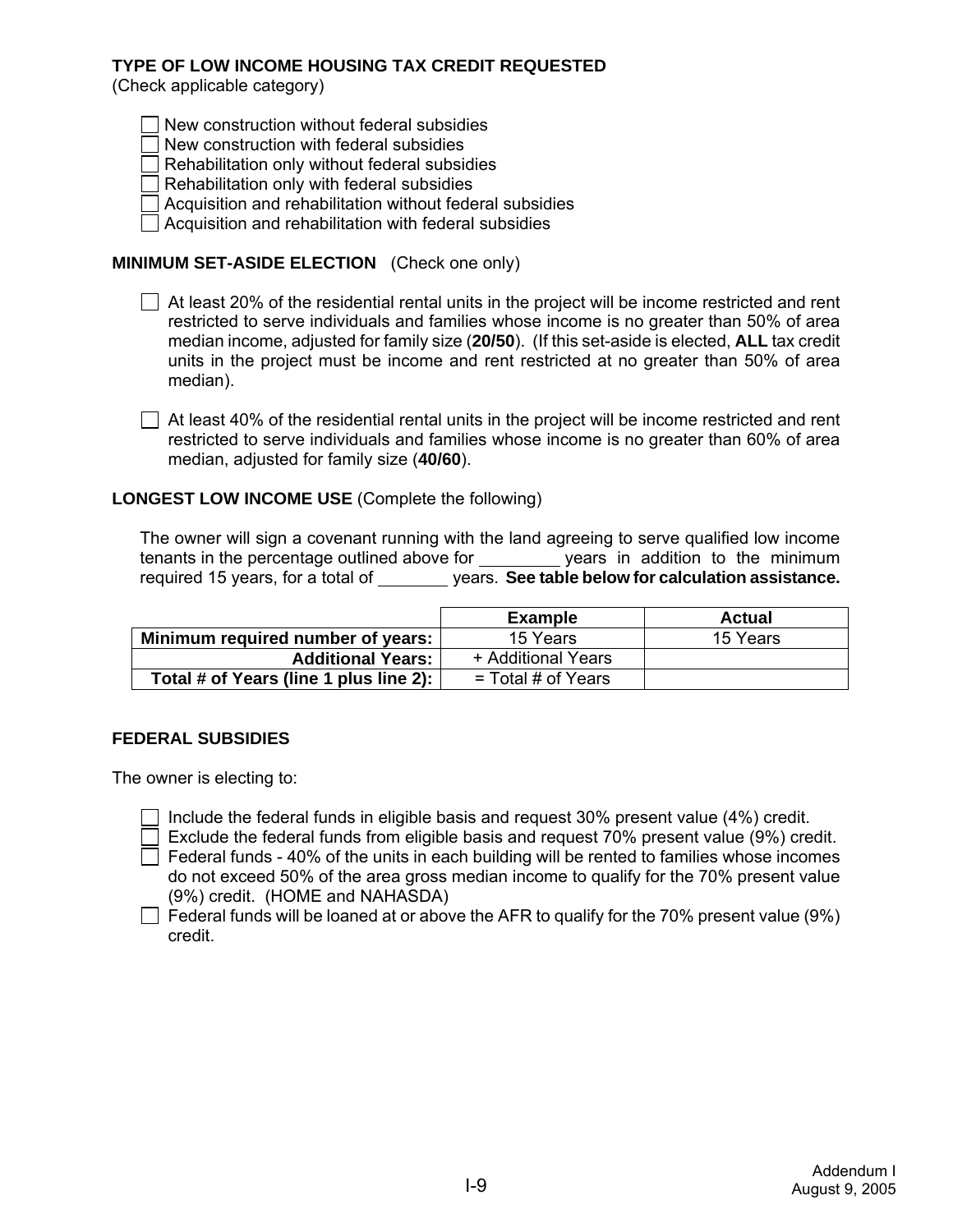| <b>ACQUISITION/REHABILITATION INFORMATION</b> |  |
|-----------------------------------------------|--|
|-----------------------------------------------|--|

For projects involving rehabilitation, the hard construction cost of the buildings must not be less than \$5,000 per unit, \$10,000 per unit if applying under the Preservation Holdback.

| Has the project ever operated under a different name? | l l Yes | $\Box$ No |  |
|-------------------------------------------------------|---------|-----------|--|
| List previous name(s) of project:                     |         |           |  |

2. Rehabilitation projects (Check only one)

| $\Box$ Project will create new low income units through rehabilitation of units that have not been |  |
|----------------------------------------------------------------------------------------------------|--|
| available for at least 1 year.                                                                     |  |

#### **NOTE: Acquisition Credit will only be allocated to projects which meet one of the two preservation categories described below:**

- $\Box$  Project will preserve already existing low income units which are within 2 years of any permitted prepayment or equivalent loss of low income use restrictions **AND** will remain low income for the longer of the initial tax credit period or the length of the mortgage.
- $\Box$  Project will preserve already existing low income units which show a significant need for repair in order to achieve or maintain habitability.
- 3. Project is substantially functionally obsolete or will provide modifications or betterments consistent with new code requirements or the Authority's design requirements.  $\Box$  Yes  $\Box$  No
- 4. Existing subsidies involving acquisition/rehab (Check all applicable)

|    | 221(d)(3) Below Market Interest Rate                                                                                                                                               | <b>RHS</b>                     |
|----|------------------------------------------------------------------------------------------------------------------------------------------------------------------------------------|--------------------------------|
|    | Section 236                                                                                                                                                                        | 202                            |
|    | Section 8 (Project based)                                                                                                                                                          | <b>HUD Financed or Insured</b> |
|    | The Project Will Retain Federal Assistance                                                                                                                                         | Other                          |
| 5. | Is the project in a compliance period for a previous tax credit allocation?<br>(Received credit within the last fifteen years)<br>If Yes, the project does not qualify for credit. | Yes<br>No                      |
| 6. | Number of buildings to be rehabilitated:                                                                                                                                           |                                |
| 7. |                                                                                                                                                                                    |                                |
| 8. | How many units are currently occupied?                                                                                                                                             |                                |
| 9. | If the units are occupied, how many are occupied by tax credit eligible tenants?<br>How many are occupied by market-rate tenants?                                                  |                                |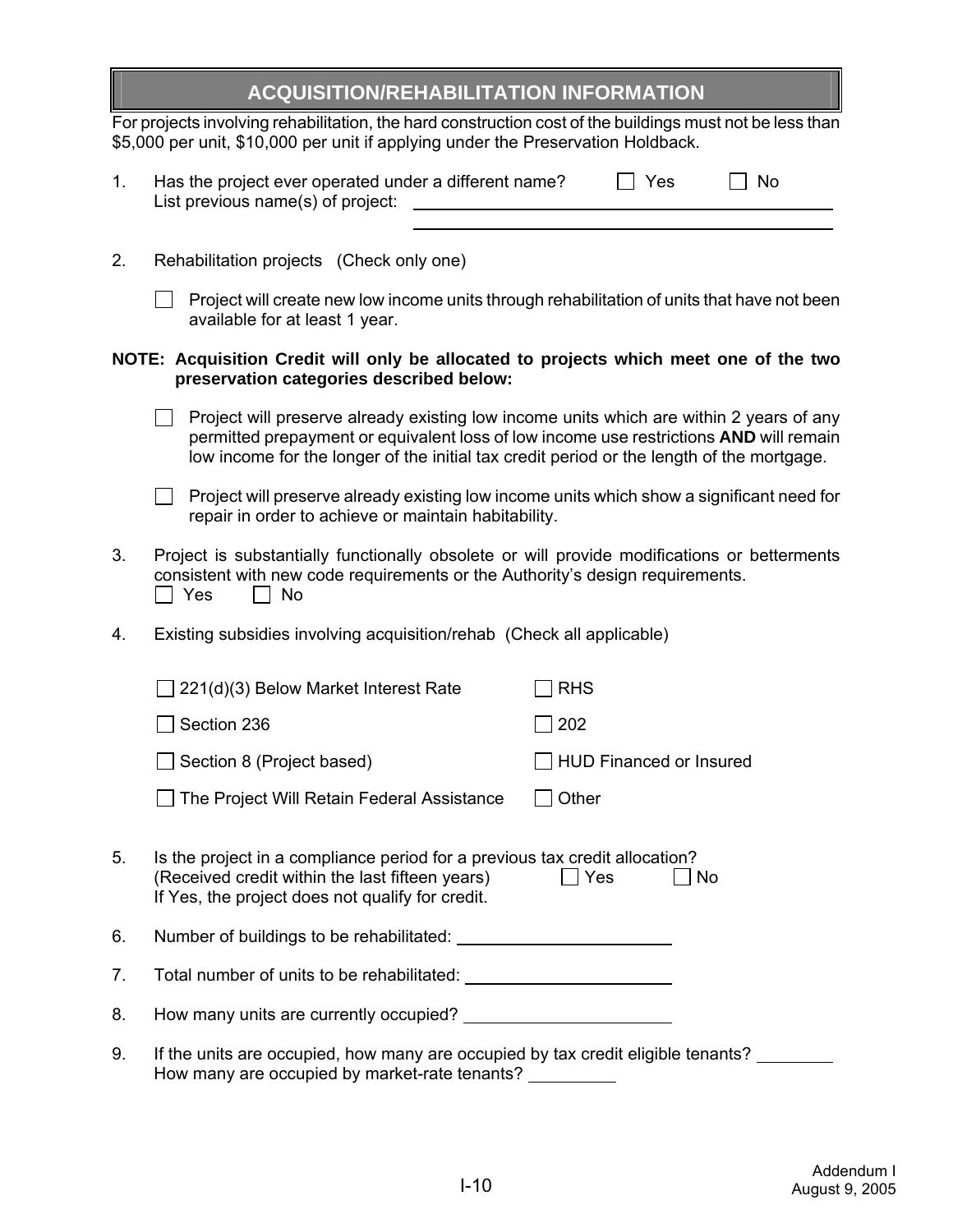10. If any units are unoccupied, how long have they been vacant?

| 11. | Has rehabilitation work greater than 25% of the adjusted project basis been performed during<br>the 10 years prior to its acquisition by the owner?<br>Yes.<br>Dates: $\qquad \qquad \qquad$<br>No.                                                                         |    |
|-----|-----------------------------------------------------------------------------------------------------------------------------------------------------------------------------------------------------------------------------------------------------------------------------|----|
| 12. | The total number of buildings to be acquired is:                                                                                                                                                                                                                            |    |
| 13. | Number of buildings currently under control is: ________________________________                                                                                                                                                                                            |    |
| 14. | $\Box$ Yes<br>Will the buildings be acquired from a related party?                                                                                                                                                                                                          | No |
| 15. |                                                                                                                                                                                                                                                                             |    |
| 16. |                                                                                                                                                                                                                                                                             |    |
| 17. | Date of last substantial improvements:                                                                                                                                                                                                                                      |    |
| 18. | If less than 10 years since last placed in service, is the project eligible for a waiver from the<br>Secretary of the U.S. Department of Treasury?<br>Yes.<br>Actual/projected date of approval: __________<br>Attach copy of approval of waiver as Exhibit 22<br>$\Box$ No |    |
| 19. | Does the buyer's basis equal the seller's basis? Yes<br>$\exists$ No                                                                                                                                                                                                        |    |
| 20. | Are any of the buildings owner-occupied single family dwellings?<br>Yes.<br>No.                                                                                                                                                                                             |    |
| 21. | Were/are any of the buildings:<br>Purchased from a decedent's estate?<br>Yes.<br>No.                                                                                                                                                                                        |    |
| 22. | Purchased from a nonprofit or government; or Tax Exempt?<br>Yes.<br>No.                                                                                                                                                                                                     |    |
| 23. | Acquired through gift/non-purchase?<br>Yes.<br>No.                                                                                                                                                                                                                          |    |
| 24. | Preserves Low Income Housing from market rate?<br>Yes.<br>No.                                                                                                                                                                                                               |    |
| 25. | Qualified PIS/Sub-Rehab Date:                                                                                                                                                                                                                                               |    |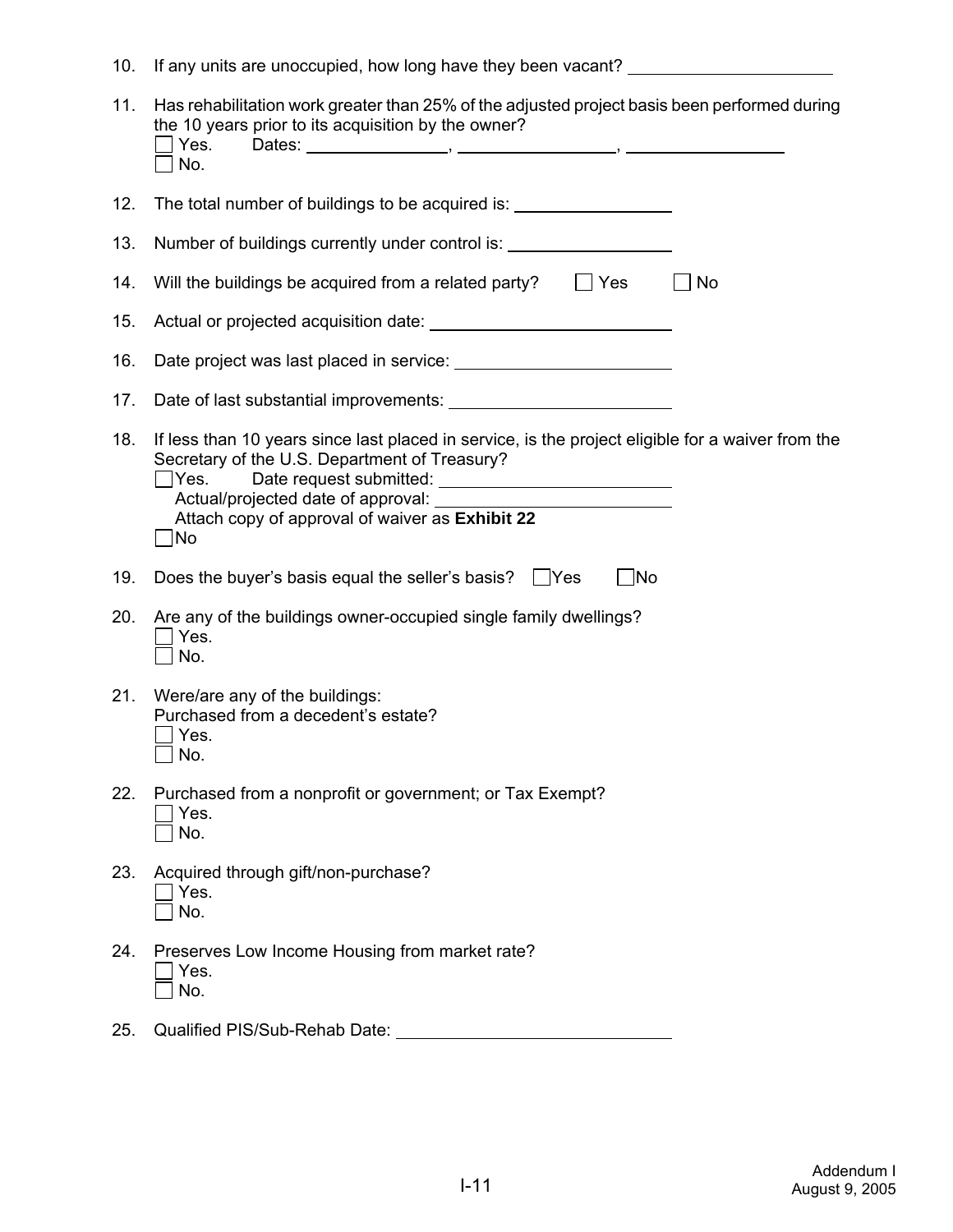- 26. Approval for asset transfer required from HUD? □ Yes. Dates obtained: <u>Netall Alexander</u>  $\overline{\Box}$  No.
- 27. Approval for asset transfer required from RHS?
	- Dates obtained: <u>New York Container</u>  $\Box$  Yes.<br> $\Box$  No.

(Must have submitted the application for transfer of physical assets prior to submission of application for tax credit.)

28. Complete the following:

|                   | <b>Placed in Service</b> | <b>Actual/Proposed</b><br><b>Date</b> | <b>Number of Years</b><br><b>Between Placed in</b> |
|-------------------|--------------------------|---------------------------------------|----------------------------------------------------|
| <b>Address of</b> | Date by the              | of Acquisition by                     | <b>Service and</b>                                 |
| <b>Buildings</b>  | <b>Previous Owner</b>    | <b>Applicant</b>                      | <b>Acquisition</b>                                 |
|                   |                          |                                       |                                                    |
|                   |                          |                                       |                                                    |
|                   |                          |                                       |                                                    |
|                   |                          |                                       |                                                    |
|                   |                          |                                       |                                                    |
|                   |                          |                                       |                                                    |
|                   |                          |                                       |                                                    |
|                   |                          |                                       |                                                    |
|                   |                          |                                       |                                                    |
|                   |                          |                                       |                                                    |
|                   |                          |                                       |                                                    |
|                   |                          |                                       |                                                    |
|                   |                          |                                       |                                                    |
|                   |                          |                                       |                                                    |
|                   |                          |                                       |                                                    |
|                   |                          |                                       |                                                    |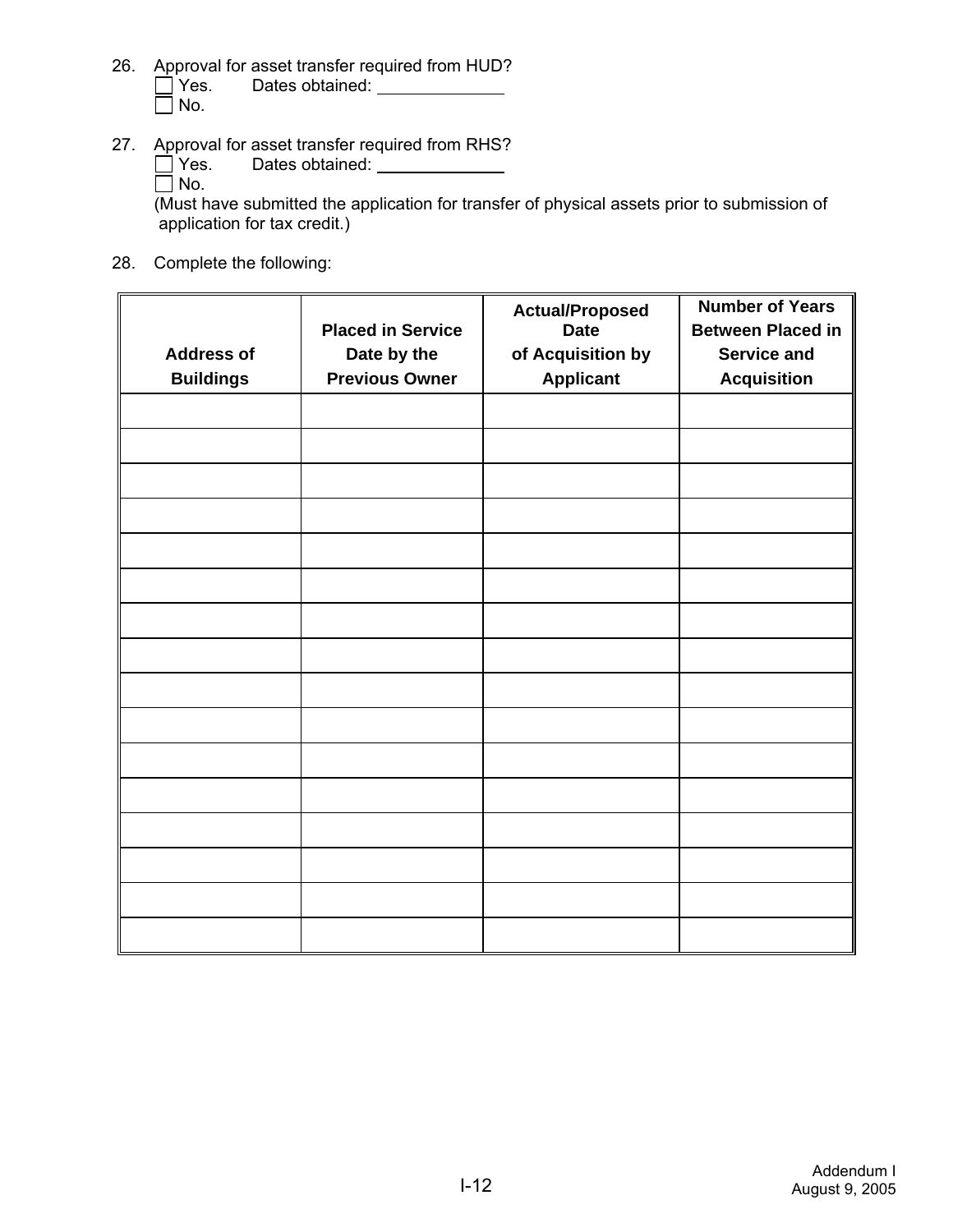# **SYNDICATION INFORMATION**

1. Type of offering:

| <b>Public Placement</b>                                                                                                        | <b>Private Placement</b> | Owner Keeping Credit |  |
|--------------------------------------------------------------------------------------------------------------------------------|--------------------------|----------------------|--|
|                                                                                                                                |                          |                      |  |
| E-Mail Address: New York Street, New York Street, New York Street, New York Street, New York Street, New York<br>3. Investors: |                          |                      |  |
| $\Box$ Individuals                                                                                                             | Corporations             | Other                |  |
|                                                                                                                                |                          |                      |  |
| 5. Estimated proceeds to project from Federal Historic Rehabilitation Tax Credit:                                              |                          |                      |  |
|                                                                                                                                |                          |                      |  |
| 7. Estimated proceeds to project from State Historic Rehabilitation Tax Credit:                                                |                          |                      |  |
| 8. Amount of Brownfield Credit: \$                                                                                             |                          |                      |  |
| 9. Estimated gross proceeds to project from Brownfield Credit:                                                                 |                          |                      |  |
| 10. Estimated gross proceeds to project from Low Income Housing Tax Credit:                                                    |                          |                      |  |
| 11. Estimated net proceeds to project from Low Income Housing Tax Credit:                                                      |                          |                      |  |
| 12. If there is a difference between gross and net proceeds, indicated in questions ten and eleven                             |                          |                      |  |

- above, identify the page numbers in the partnership agreement where these amounts appear:
- 13. Amount of syndication expenses incurred by the sponsor (excluding bridge loan costs):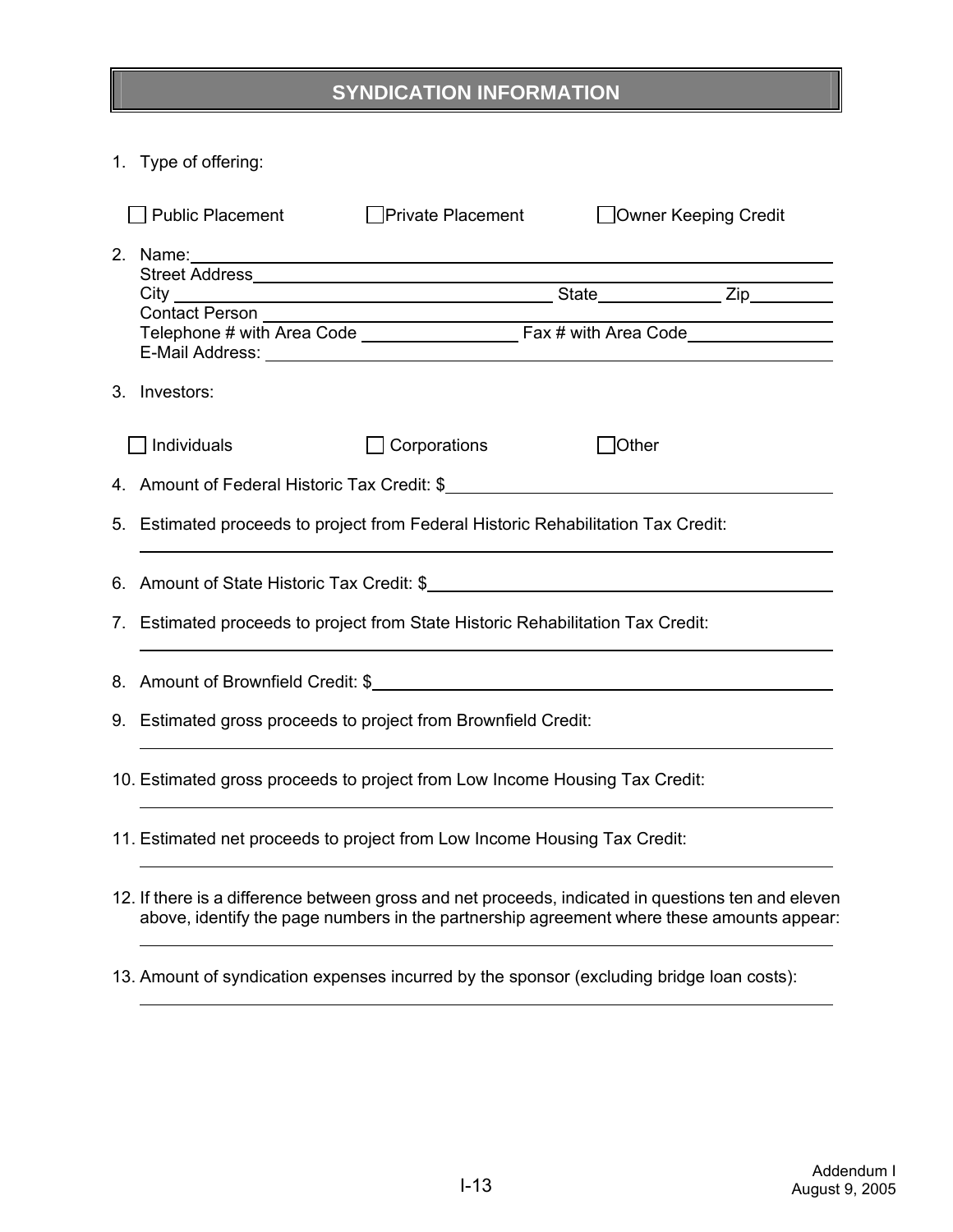14. Schedule of equity pay-ins to project:

| Year # or Estimated Date | Amount |
|--------------------------|--------|
|                          |        |
|                          |        |
|                          |        |

- 15. Estimated Amount of annual tax credit the syndicator will receive:
- 16. Indicate the page number from the limited partnership agreement/syndication document that references this amount:
- 17. Indicate the equity contribution per dollar of annual tax credit:
- 18. Indicate the page number from the limited partnership agreement/syndication document that references this amount:
- 19. Type of Syndication Commitment:
	- □ Limited Partnership Agreement Partnership Name: Universe
	- $\Box$  Notarized Letter(s) from Individual Investor(s) List investor name(s)

| Letter of Commitment from Syndicator |  |
|--------------------------------------|--|
| Other, Describe:                     |  |

20. Describe any special conditions, contingencies, etc. affecting the syndication.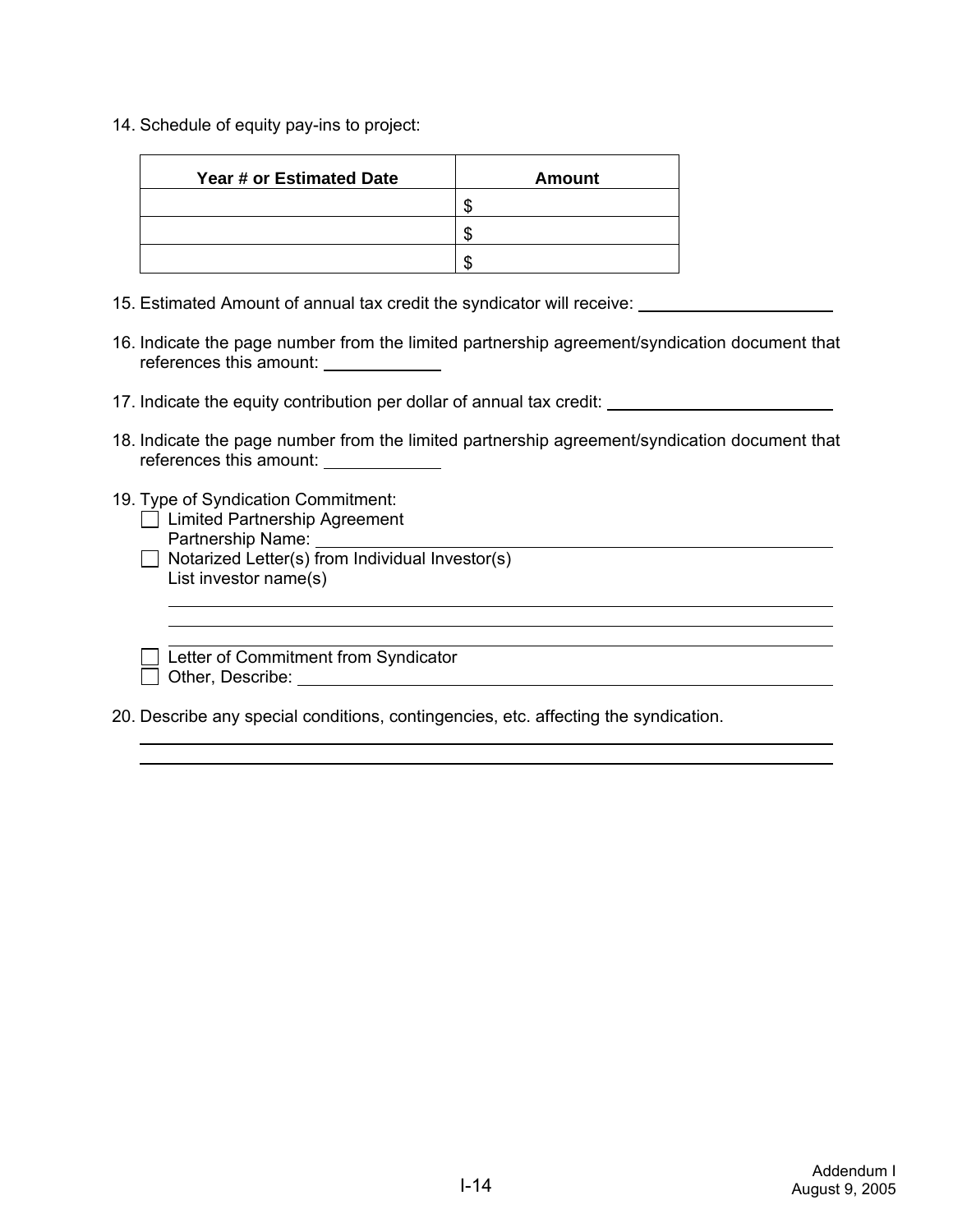# DETERMINING QUALIFIED BASIS ON A BUILDING-BY-BUILDING BASIS

Be sure to include number of units per building. Qualified basis must be determined on a building-by-building basis. List clubhouse(s) or community building(s) last, and DO NOT include an eligible or qualified basis for the clubhouse(s) or community building(s). BUT DO distribute the eligible and qualified basis of these buildings evenly among all residential buildings. Also, the market rate units must be evenly distributed among bedroom types and buildings, except for elderly projects. Make extra copies of this form if necessary.

|                  |                                              |                                      |                                       | <b>UNITS PER BUILDING</b>                                         |                                                               | <b>SQUARE FEET PER BUILDING</b>                         |                                                                 |                                                                      |                                                            |                        |                           |
|------------------|----------------------------------------------|--------------------------------------|---------------------------------------|-------------------------------------------------------------------|---------------------------------------------------------------|---------------------------------------------------------|-----------------------------------------------------------------|----------------------------------------------------------------------|------------------------------------------------------------|------------------------|---------------------------|
| <b>Bldg</b><br># | <b>Addresses</b><br>(Street, city, zip code) | # of<br><b>LIHTC</b><br><b>Units</b> | # of<br><b>Market</b><br><b>Units</b> | # of<br>Manager/<br><b>Employee</b><br>Units<br>(Common<br>Space) | <b>Total</b><br># of<br><b>Units</b><br>in<br><b>Building</b> | Square<br>Footage<br>Of<br><b>LIHTC</b><br><b>Units</b> | <b>Square</b><br>Footage<br>of<br><b>Market</b><br><b>Units</b> | <b>Sq Foot</b><br>of<br>Mgr/Emp<br><b>Units</b><br>(Common<br>Space) | <b>Total</b><br>Square<br>Footage<br>in<br><b>Building</b> | <b>Qualified Basis</b> | PIS**<br>Date<br>mm/dd/yy |
|                  |                                              |                                      |                                       |                                                                   |                                                               |                                                         |                                                                 |                                                                      |                                                            |                        |                           |
|                  |                                              |                                      |                                       |                                                                   |                                                               |                                                         |                                                                 |                                                                      |                                                            |                        |                           |
|                  |                                              |                                      |                                       |                                                                   |                                                               |                                                         |                                                                 |                                                                      |                                                            |                        |                           |
|                  |                                              |                                      |                                       |                                                                   |                                                               |                                                         |                                                                 |                                                                      |                                                            |                        |                           |
|                  |                                              |                                      |                                       |                                                                   |                                                               |                                                         |                                                                 |                                                                      |                                                            |                        |                           |
|                  |                                              |                                      |                                       |                                                                   |                                                               |                                                         |                                                                 |                                                                      |                                                            |                        |                           |
|                  |                                              |                                      |                                       |                                                                   |                                                               |                                                         |                                                                 |                                                                      |                                                            |                        |                           |
|                  |                                              |                                      |                                       |                                                                   |                                                               |                                                         |                                                                 |                                                                      |                                                            |                        |                           |
|                  |                                              |                                      |                                       |                                                                   |                                                               |                                                         |                                                                 |                                                                      |                                                            |                        |                           |
|                  |                                              |                                      |                                       |                                                                   |                                                               |                                                         |                                                                 |                                                                      |                                                            |                        |                           |
|                  |                                              |                                      |                                       |                                                                   |                                                               |                                                         |                                                                 |                                                                      |                                                            |                        |                           |
|                  |                                              |                                      |                                       |                                                                   |                                                               |                                                         |                                                                 |                                                                      |                                                            |                        |                           |

#### \***TOTALS SHOULD MATCH THOSE ON CHART AT TOP OF PAGE 3 OF PRIMARY APPLICATION**

\*\*New Construction: The PIS date must include mm/dd/yy. The PIS date entered above must be no earlier than the date stated on the temporary or permanent Certificate of Occupancy for the building.

\*\*Rehabilitation: - Occupied units require a statement from the local government, a CPA or an architect identifying the mm/dd/yy of Placed in Service for each building.

- OR-

-Vacant units require the final Certificates of Occupancy issued by the municipality. The PIS date must be no earlier than the date stated on the temporary or permanent Certificate of Occupancy for the building.

NOTE: If the date used for PIS is the date of the temporary Certificate of Occupancy, include the temporary Certificate of Occupancy in the appropriate exhibit. **The PIS date shown on this page will be used as the PIS date on the 8609.**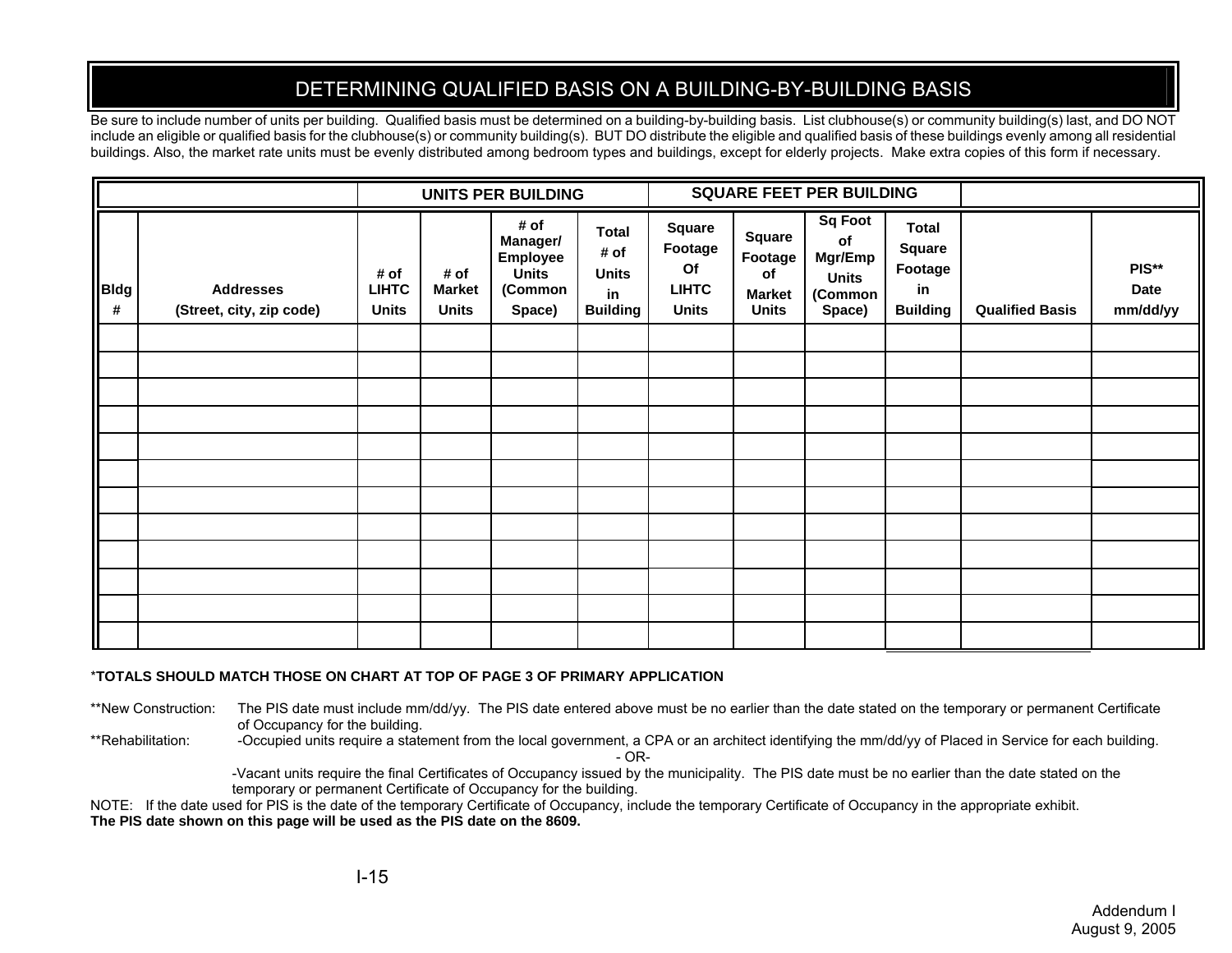#### **COMPLETION & SUBMISSION OF THIS SCORING SUMMARY IS MANDATORY**

**Any changes to a project that require a re-scoring or re-evaluation in which the score falls below the minimum threshold of the category in which it was funded will not be allowed from the time of initial application until the project is placed in service.** 

**Shaded areas are for MSHDA use only.**

| <b>Project Name:</b>                                  |                             |
|-------------------------------------------------------|-----------------------------|
| City/Twp:                                             |                             |
| County:                                               |                             |
| Category (check one):                                 | <b>Funding Round:</b>       |
| General<br>1.                                         |                             |
| <b>Preservation Holdback</b><br>2.                    | <b>Self Score:</b>          |
| <b>Small Projects Holdback</b><br>3.                  |                             |
| <b>Special Needs Holdback</b><br>4.                   | <b>Threshold Score:</b>     |
| <b>Cool Cities Holdback</b><br>5.                     |                             |
| Tax Exempt<br>6.                                      | <b>Final Score Awarded:</b> |
| Set-Aside (check all in which the project qualifies): |                             |
| 1. Elderly                                            | <b>Lottery Number:</b>      |
| Nonprofit<br>2.                                       |                             |
| 3.<br><b>Distressed</b>                               |                             |
| 4. Rural                                              |                             |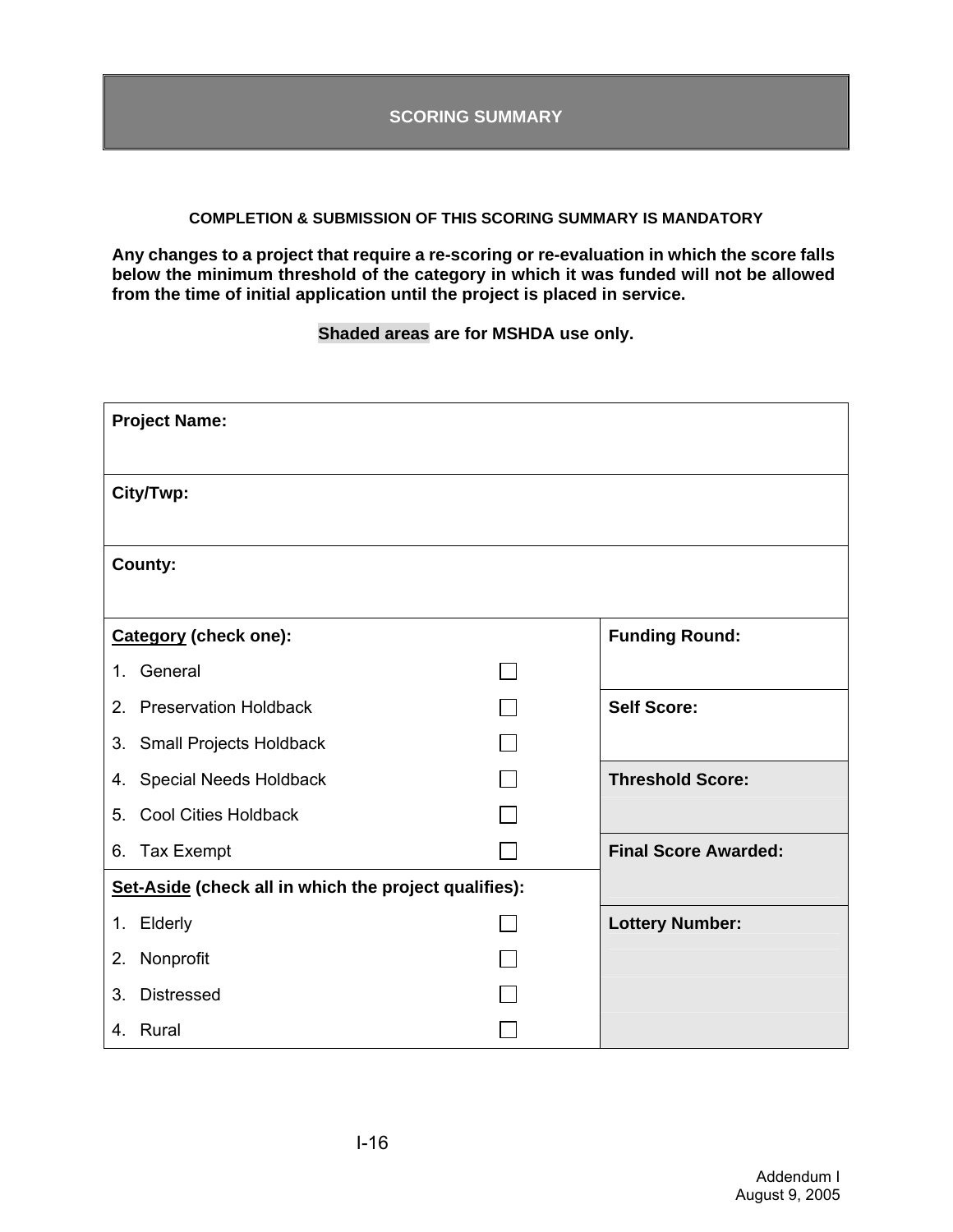| <b>Selection Criteria</b>                                                                                                                                                                                                                                                                                                                                                                | <b>Possible</b><br>Points | <b>Self</b><br>Score   | <b>Awarded</b> |
|------------------------------------------------------------------------------------------------------------------------------------------------------------------------------------------------------------------------------------------------------------------------------------------------------------------------------------------------------------------------------------------|---------------------------|------------------------|----------------|
| A. Project Location                                                                                                                                                                                                                                                                                                                                                                      |                           | <b>63 Points Total</b> |                |
| 1. Housing Needs Characteristics                                                                                                                                                                                                                                                                                                                                                         |                           |                        |                |
| a. Census Tract Needs Score<br>(From www.michigan.gov/mshda) <sup>1</sup><br>Census tract(s) #:<br><u> 1980 - Jan Barat III, martx</u>                                                                                                                                                                                                                                                   | 20                        |                        |                |
| b. County Needs Score<br>(From Tab N of Combined Application)                                                                                                                                                                                                                                                                                                                            | 10                        |                        |                |
| c. Location in Principal City<br>(From Tab S of Combined Application)                                                                                                                                                                                                                                                                                                                    | 5                         |                        |                |
| 2. Locality/Neighborhood <sup>1</sup>                                                                                                                                                                                                                                                                                                                                                    |                           |                        |                |
| Points will be awarded to projects that are located in any<br>of the following designated areas. Applicants will receive<br>1 point for each designation up to a maximum of 5 points<br>total.                                                                                                                                                                                           | 5                         |                        |                |
| • Empowerment Zone (See Tab L)<br><b>Enterprise Community (See Tab L)</b><br>Renaissance Zone (See Tab M)*<br>Core Community (See Tab Y)<br>County in which a total of fewer than 100 units have<br>been allocated tax credits (See Tab G)<br>• Cool Cities Neighborhood (See Tab FF)**<br>• Renewal Community (See Tab L)<br>Federally recognized<br>٠<br>American Indian reservations* |                           |                        |                |
| * Documentation must be provided in Exhibit 18.<br>Include<br>census tract numbers where applicable.                                                                                                                                                                                                                                                                                     |                           |                        |                |
| ** Documentation must be provided in Exhibit 18. Include<br>census tract numbers where applicable. If applying under the<br>Cool Cities Holdback, all information in Exhibit 27 must also be<br>provided.                                                                                                                                                                                |                           |                        |                |
|                                                                                                                                                                                                                                                                                                                                                                                          |                           |                        |                |

<span id="page-17-0"></span> $\overline{a}$ 1 Census Tract Needs Scores and Locality/Neighborhood Points can be obtained by locating the site using the LIHTC Point Scores system on MSHDA's web site. The LIHTC Point Score system may be found at <www.michigan.gov/mshda>. Under the box labeled "spotlight" is a link to the Combined Application for Rental Housing Programs. The link for the LIHTC Point Scores is located with the Combined Application. If a project is located in multiple census tracts with different scores, add the scores for each individual tract and divide by the total number of census tracts.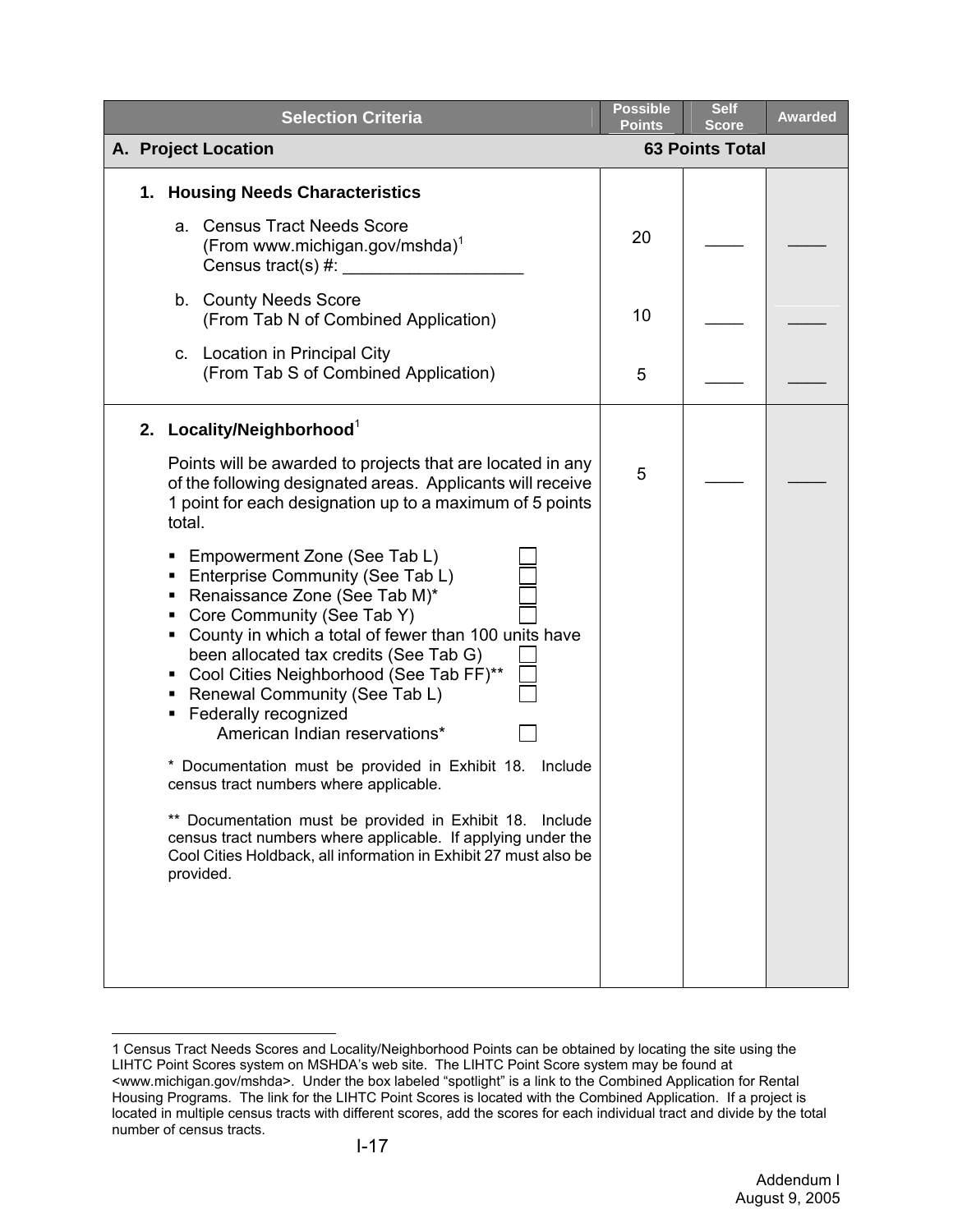| <b>Selection Criteria</b>                                                                                                                                                                                                                                                                     | <b>Possible</b><br><b>Points</b> | <b>Self</b><br><b>Score</b> | <b>Awarded</b> |
|-----------------------------------------------------------------------------------------------------------------------------------------------------------------------------------------------------------------------------------------------------------------------------------------------|----------------------------------|-----------------------------|----------------|
| 3. Walkable Community Features                                                                                                                                                                                                                                                                |                                  |                             |                |
| Points will be awarded to projects for each of the following<br>features:                                                                                                                                                                                                                     |                                  |                             |                |
| a. Sidewalks adjacent to multi-family buildings (or<br>throughout scattered-site projects) that connect to<br>sidewalks in surrounding area                                                                                                                                                   | 1                                |                             |                |
| b. Pedestrian street crossing within five hundred feet of<br>any residential structure that is part of the project                                                                                                                                                                            | 1                                |                             |                |
| c. Public transportation stop within five hundred feet of<br>any residential structure that is part of the project                                                                                                                                                                            | 1                                |                             |                |
| d. Commercial zone within one-quarter mile                                                                                                                                                                                                                                                    | 1                                |                             |                |
| e. Public park within one-quarter mile                                                                                                                                                                                                                                                        | 1                                |                             |                |
| f.<br>Within one-tenth mile of government-recognized<br>historic building/district                                                                                                                                                                                                            | 1                                |                             |                |
| g. Property adjacent to public street with maximum<br>speed limit of 25 mph                                                                                                                                                                                                                   | 1                                |                             |                |
| h. Property adjacent to public street with designated<br>bicycle lane                                                                                                                                                                                                                         | 1                                |                             |                |
| Local maps highlighting the project location and features<br>of the surrounding area must be included with an<br>application claiming any of the above points. Maps must<br>be legible and to scale, and specific distances to local<br>features must be indicated. (Submit as Exhibit 10)    |                                  |                             |                |
| 4. Sewer and Water Lines                                                                                                                                                                                                                                                                      |                                  |                             |                |
| Points will be awarded to new construction projects that<br>utilize existing sewer and water lines. Verification from<br>the municipality and/or local utility company verifying the<br>existence of water and sewer lines to the project must be<br>submitted. (Submit as part of Exhibit 4) | 5                                |                             |                |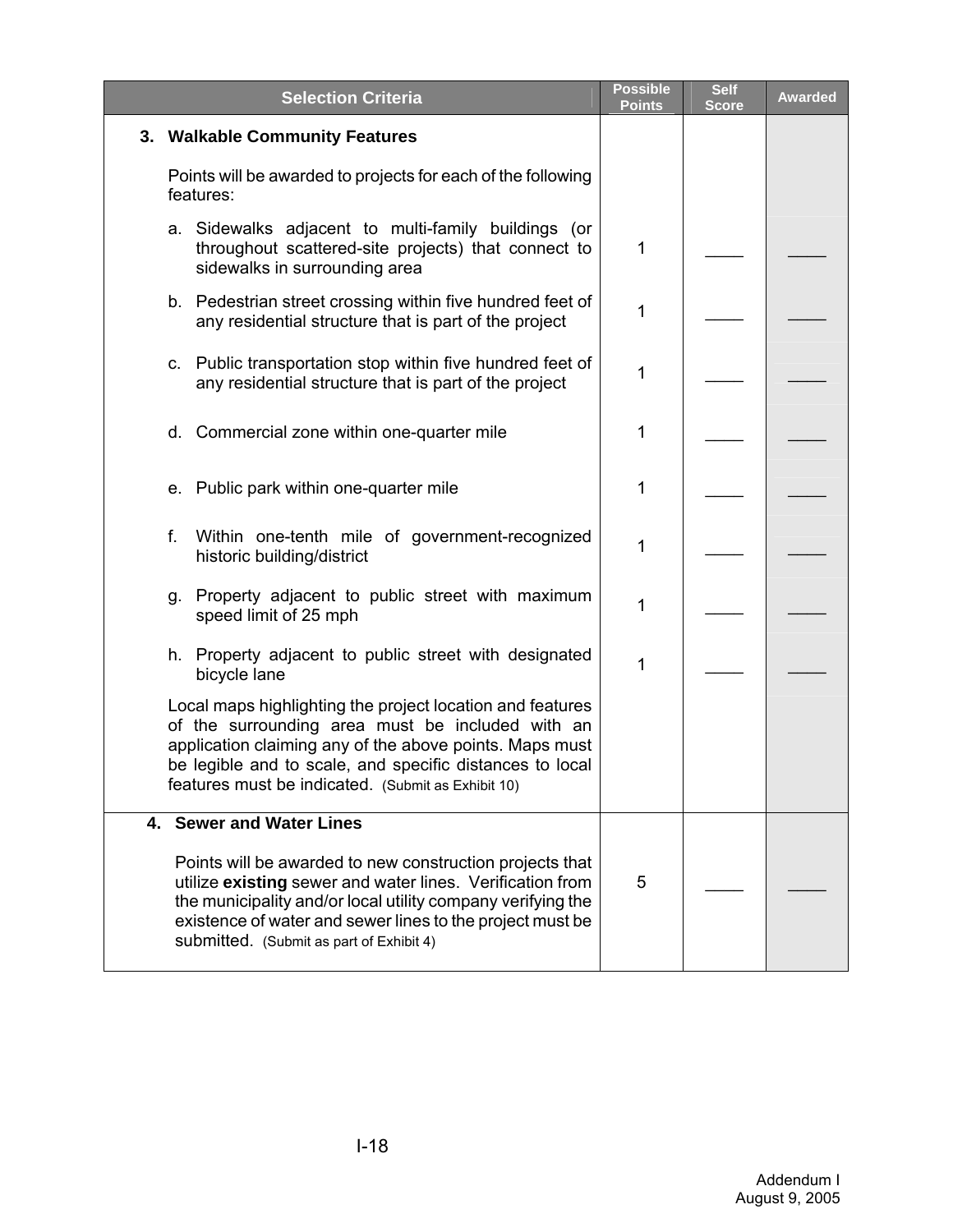| <b>Selection Criteria</b>                                                                                                                                                                                | <b>Possible</b><br><b>Points</b> | <b>Self</b><br><b>Score</b> | <b>Awarded</b> |
|----------------------------------------------------------------------------------------------------------------------------------------------------------------------------------------------------------|----------------------------------|-----------------------------|----------------|
| 5. Community Revitalization                                                                                                                                                                              |                                  |                             |                |
| projects in a location where a community<br>For<br>revitalization plan is in place and a sponsor can<br>demonstrate that the proposed development contributes<br>to the plan, points will be awarded to: |                                  |                             |                |
| a. Projects utilizing existing housing                                                                                                                                                                   | 5                                |                             |                |
| Projects located in a qualified census tract or on<br>b.<br>tribal land                                                                                                                                  | 5                                |                             |                |
| Projects may receive points under both (a) and (b).                                                                                                                                                      |                                  |                             |                |

#### **B. Project Financing 20 Points Total**

### **1. Tax Abatement**

A project application that submits evidence of local support in the form of tax abatement may receive points according to the chart below. These points will not be available to acquisition and/or rehabilitation projects for which tax abatement has previously been in place.

To receive any points for tax abatement, any project specific tax abatement ordinance or area-wide tax abatement ordinance with a qualifying resolution submitted with an application must meet Authority requirements and must state the length of time the PILOT will be in effect. Projects located in the City of Detroit must submit the project specific tax abatement resolution or a copy of the Detroit tax abatement ordinance, and a letter from the City of Detroit stating that the project is eligible for tax abatement. If location in a Renaissance Zone is presented as evidence of tax abatement, the project must document that tax abatement will be effective for at least 15 years from the date of application.

#### **Points will be awarded under the highest applicable category, not under multiple categories.**

| <b>Tax Abatement Categories</b>                                                                                                                                                                                | Elderly<br>Project | Family, Handicapped,<br>Transitional, and/or<br><b>Homeless Project</b> |
|----------------------------------------------------------------------------------------------------------------------------------------------------------------------------------------------------------------|--------------------|-------------------------------------------------------------------------|
| Letter<br>0f<br>local<br>support<br>from<br>municipality                                                                                                                                                       | 1 Point            | 2 Points                                                                |
| Letter from municipality stating that<br>the PILOT ordinance will be in effect<br>for 15 years or more, it is on the<br>approving board's agenda, and the<br>date that the PILOT is expected to be<br>approved | 3 Points           | 4 Points                                                                |
| Project-specific tax<br>abatement<br>ordinance in place for at least 15<br>vears                                                                                                                               | 5 Points           | <b>10 Points</b>                                                        |

10  $\Box$   $\Box$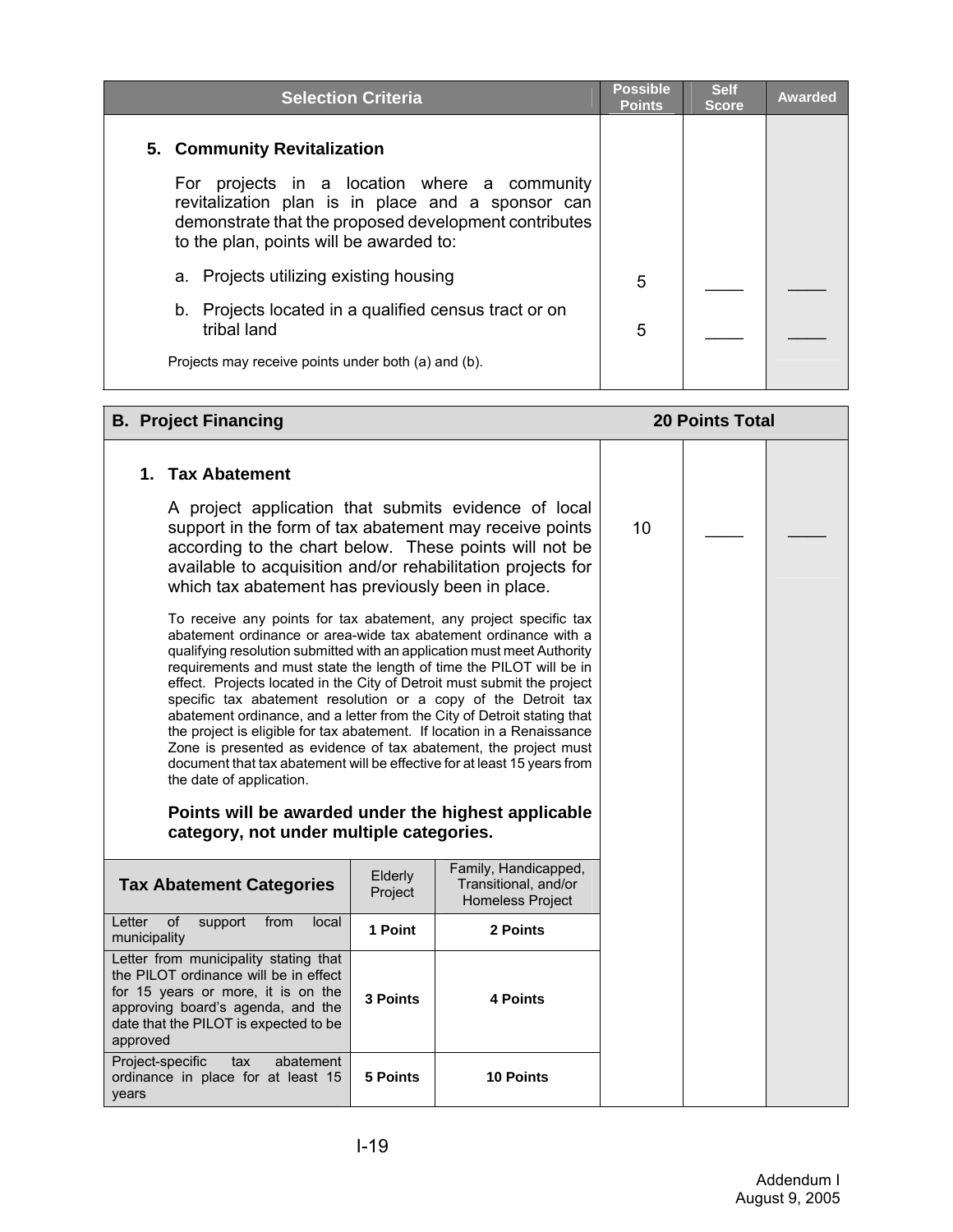|                                                                                                                                                                                                                                                                                                                                                                                                                                                                                                                                                                                                                                                                                                                                                                                                           | <b>Selection Criteria</b>                                                            |                  | <b>Possible</b><br><b>Points</b> | <b>Self</b><br><b>Score</b> | <b>Awarded</b> |
|-----------------------------------------------------------------------------------------------------------------------------------------------------------------------------------------------------------------------------------------------------------------------------------------------------------------------------------------------------------------------------------------------------------------------------------------------------------------------------------------------------------------------------------------------------------------------------------------------------------------------------------------------------------------------------------------------------------------------------------------------------------------------------------------------------------|--------------------------------------------------------------------------------------|------------------|----------------------------------|-----------------------------|----------------|
| 2. Federal, State, or Local Funding<br>Projects utilizing financing or contributions from federal,<br>state, or local sources (exclusive of Fannie Mae and<br>Freddie Mac) where the credit is needed to make a<br>project feasible or to serve very low income families (e.g.,<br>HOME, CDBG, etc.) may receive from 2 to 10 points.<br>Evidence of the financing (including amount, terms, and<br>interest rate), dated within 30 days of the application<br>submission, must be submitted with the application. To<br>obtain points for CIP or AHP financing, a commitment<br>letter from the FHLB must be submitted. Points will be<br>awarded only for long-term permanent financing. Loan<br>guarantees do not qualify for points.<br>(Refer to Section VI(A)(2) on page 14 of Primary Application) |                                                                                      |                  | 10                               |                             |                |
| <b>Funding Categories</b>                                                                                                                                                                                                                                                                                                                                                                                                                                                                                                                                                                                                                                                                                                                                                                                 | MSHDA, HOME, RHS,<br>AHP, HUD, CDBG,<br>State/Federal Historic<br><b>Tax Credits</b> |                  |                                  |                             |                |
| Projects utilizing federal, state or local<br>permanent financing for<br>10 - 40% of total costs                                                                                                                                                                                                                                                                                                                                                                                                                                                                                                                                                                                                                                                                                                          |                                                                                      |                  |                                  |                             |                |
| Projects utilizing federal, state, or<br>local permanent financing for<br>more than 40% of total costs                                                                                                                                                                                                                                                                                                                                                                                                                                                                                                                                                                                                                                                                                                    | 5 Points                                                                             | <b>10 Points</b> |                                  |                             |                |

| Amount of total development cost: \$ |                            |          |  |  |  |  |
|--------------------------------------|----------------------------|----------|--|--|--|--|
| Type of Financing                    | <b>Amount of Financing</b> | % of TDC |  |  |  |  |
|                                      | Φ                          | $\%$     |  |  |  |  |
|                                      | Φ                          | $\%$     |  |  |  |  |
| 3.                                   | Œ                          | $\%$     |  |  |  |  |
|                                      | \$                         | %        |  |  |  |  |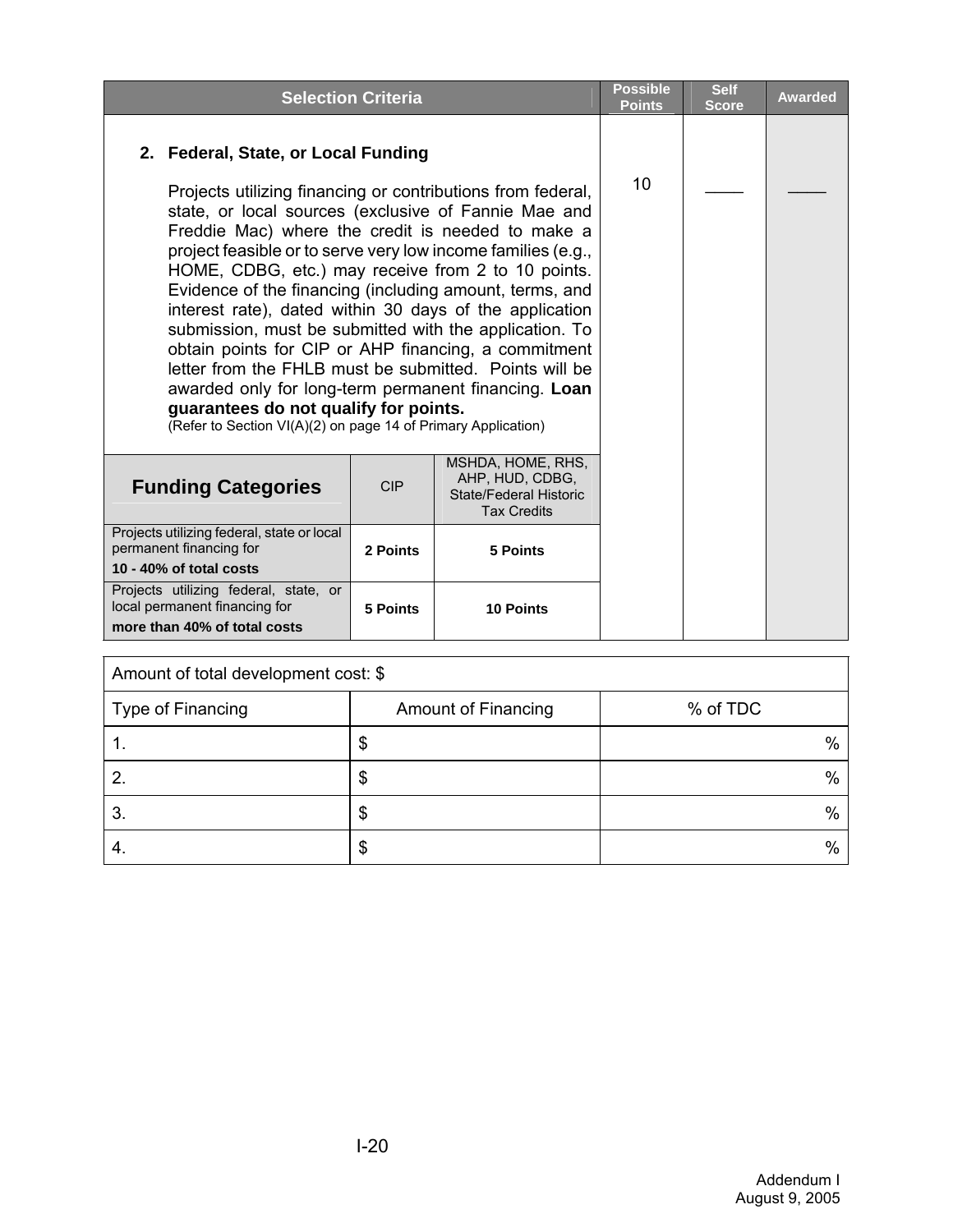|  | <b>Selection Criteria</b>                                                                                                                                                                                                                                                                                                                                                                                                                                                                                                                                                                                                                                                                                            | <b>Possible</b><br><b>Points</b> | <b>Self</b><br><b>Score</b> | <b>Awarded</b> |
|--|----------------------------------------------------------------------------------------------------------------------------------------------------------------------------------------------------------------------------------------------------------------------------------------------------------------------------------------------------------------------------------------------------------------------------------------------------------------------------------------------------------------------------------------------------------------------------------------------------------------------------------------------------------------------------------------------------------------------|----------------------------------|-----------------------------|----------------|
|  | <b>C. Project Characteristics</b>                                                                                                                                                                                                                                                                                                                                                                                                                                                                                                                                                                                                                                                                                    |                                  | <b>105 Points Total</b>     |                |
|  | 1. Reservation for Families with Children / Community<br><b>Space for Elderly Projects</b>                                                                                                                                                                                                                                                                                                                                                                                                                                                                                                                                                                                                                           |                                  |                             |                |
|  | Family projects that reserve at least 10% of the two or<br>more bedroom units* for households with children will<br>receive 5 points. These points are not available to<br>projects serving the elderly.<br>(Refer to Section IV(B)(1) on page 10 of Primary Application)                                                                                                                                                                                                                                                                                                                                                                                                                                            | 5                                |                             |                |
|  | Reserved units:<br>Total 2+ bedroom units*:<br>Percentage:                                                                                                                                                                                                                                                                                                                                                                                                                                                                                                                                                                                                                                                           |                                  |                             |                |
|  | $-$ or $-$                                                                                                                                                                                                                                                                                                                                                                                                                                                                                                                                                                                                                                                                                                           |                                  |                             |                |
|  | Projects serving the elderly that qualify for the elderly set-<br>aside will receive 5 points for providing community space<br>for use by tenants. To receive points, the community<br>room must, at a minimum, be sized at 15 square feet (net<br>usable floor space) per residential unit. It may be used<br>for activities such as dining, crafts, exercise, medical<br>clinic, socializing, or any other activity or use that may<br>benefit elderly tenants. This space is envisioned as one<br>room or contiguous space, and does not include common<br>space such as hallways, offices, or lobbies. A drawing<br>identifying square footage must be submitted for all<br>community space.<br>(See Exhibit 23) |                                  |                             |                |
|  | Total residential units*:<br>Minimum square footage:<br>(Res. units X 15)<br>Community space provided:                                                                                                                                                                                                                                                                                                                                                                                                                                                                                                                                                                                                               |                                  |                             |                |
|  | *Including market-rate units, but excluding management units                                                                                                                                                                                                                                                                                                                                                                                                                                                                                                                                                                                                                                                         |                                  |                             |                |
|  | 2. Economic Integration                                                                                                                                                                                                                                                                                                                                                                                                                                                                                                                                                                                                                                                                                              |                                  |                             |                |
|  | Projects that promote economic integration by serving<br>market rate tenants in at least 20% of residential units<br>(exclusive of management units) will receive 5 points.<br>Market rate units must be evenly distributed among<br>bedroom types and buildings, except in elderly projects.                                                                                                                                                                                                                                                                                                                                                                                                                        | 5                                |                             |                |
|  | Total residential units*:<br>Number of market rate units:<br>Percentage of market rate units:                                                                                                                                                                                                                                                                                                                                                                                                                                                                                                                                                                                                                        |                                  |                             |                |
|  | *Including market-rate units, but excluding management units                                                                                                                                                                                                                                                                                                                                                                                                                                                                                                                                                                                                                                                         |                                  |                             |                |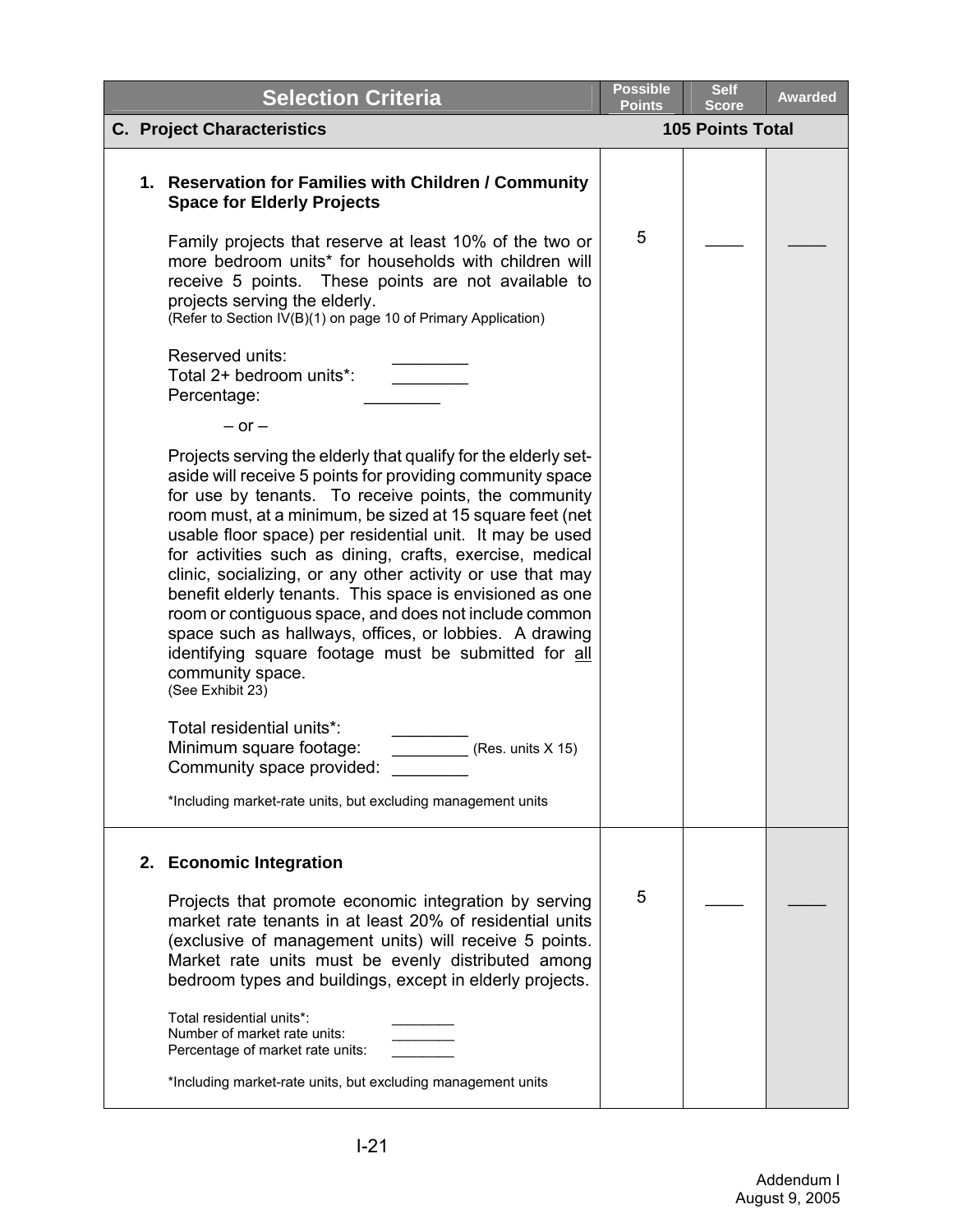|                                                                                                                                                                                                                                                                                                                                                                                                                                                                                                                                                                                                                                                                                                                                                                                                                                                                                                                                                            |                         |                                                                                                                                                                         |                 | <b>Selection Criteria</b> |                 |                                           |                   |                   | <b>Possible</b><br>Points | <b>Self</b><br><b>Score</b> | <b>Awarded</b> |
|------------------------------------------------------------------------------------------------------------------------------------------------------------------------------------------------------------------------------------------------------------------------------------------------------------------------------------------------------------------------------------------------------------------------------------------------------------------------------------------------------------------------------------------------------------------------------------------------------------------------------------------------------------------------------------------------------------------------------------------------------------------------------------------------------------------------------------------------------------------------------------------------------------------------------------------------------------|-------------------------|-------------------------------------------------------------------------------------------------------------------------------------------------------------------------|-----------------|---------------------------|-----------------|-------------------------------------------|-------------------|-------------------|---------------------------|-----------------------------|----------------|
|                                                                                                                                                                                                                                                                                                                                                                                                                                                                                                                                                                                                                                                                                                                                                                                                                                                                                                                                                            | 3. Low Income Targeting |                                                                                                                                                                         |                 |                           |                 |                                           |                   |                   |                           |                             |                |
| Preference points will be awarded to projects according to<br>the table below insofar as the owner also agrees to<br>restrict rents for those tenants to 30% of the applicable<br>imputed household income for the applicable bedroom<br>size. Both income and rents for scoring purposes will<br>be based on statewide median income. No points will<br>be awarded for units serving tenants at income and<br>rent levels higher than 50% of statewide median (in<br>no event can credit be awarded to units where income<br>and rent levels exceed 60% of area median). The<br>lower rent targeting must be evenly distributed among<br>bedroom types except for developments earning points<br>for Special Needs Targeting below. Also, the market rate<br>units must be evenly distributed among bedroom types<br>and buildings, except for elderly projects.<br>(See calculation instructions and conversion worksheet on page I-23<br>of Addendum I) |                         |                                                                                                                                                                         |                 |                           |                 |                                           | 50                |                   |                           |                             |                |
| <b>Points</b><br><b>Matrix</b>                                                                                                                                                                                                                                                                                                                                                                                                                                                                                                                                                                                                                                                                                                                                                                                                                                                                                                                             |                         |                                                                                                                                                                         |                 |                           |                 | <b>Percent of Statewide Median Income</b> |                   |                   |                           |                             |                |
|                                                                                                                                                                                                                                                                                                                                                                                                                                                                                                                                                                                                                                                                                                                                                                                                                                                                                                                                                            |                         | 50                                                                                                                                                                      | 45              | 40                        | 35              | 30                                        | $\overline{25}$   | 20                |                           |                             |                |
|                                                                                                                                                                                                                                                                                                                                                                                                                                                                                                                                                                                                                                                                                                                                                                                                                                                                                                                                                            | 50                      | $\overline{25}$                                                                                                                                                         | 27.5            | 30                        | 32.5            | 35                                        | $\overline{37.5}$ | 40                |                           |                             |                |
|                                                                                                                                                                                                                                                                                                                                                                                                                                                                                                                                                                                                                                                                                                                                                                                                                                                                                                                                                            | 45                      | 22.5                                                                                                                                                                    | 25              | 27.5                      | 30              | 32.5                                      | 35                | $\overline{37.5}$ |                           |                             |                |
|                                                                                                                                                                                                                                                                                                                                                                                                                                                                                                                                                                                                                                                                                                                                                                                                                                                                                                                                                            | 40                      | 20                                                                                                                                                                      | 22.5            | 25                        | 27.5            | 30                                        | 32.5              | 35                |                           |                             |                |
|                                                                                                                                                                                                                                                                                                                                                                                                                                                                                                                                                                                                                                                                                                                                                                                                                                                                                                                                                            | 35                      | 17.5                                                                                                                                                                    | 20              | 22.5                      | 25              | 27.5                                      | 30                | 32.5              |                           |                             |                |
| <b>Percent of</b>                                                                                                                                                                                                                                                                                                                                                                                                                                                                                                                                                                                                                                                                                                                                                                                                                                                                                                                                          | 30                      | $\overline{15}$                                                                                                                                                         | 17.5            | 20                        | 22.5            | 25                                        | 27.5              | $\overline{30}$   |                           |                             |                |
| Low Income                                                                                                                                                                                                                                                                                                                                                                                                                                                                                                                                                                                                                                                                                                                                                                                                                                                                                                                                                 | $\overline{25}$         | 12.5                                                                                                                                                                    | $\overline{15}$ | 17.5                      | $\overline{20}$ | 22.5                                      | $\overline{25}$   | 27.5              |                           |                             |                |
| Units to<br><b>Total Units</b>                                                                                                                                                                                                                                                                                                                                                                                                                                                                                                                                                                                                                                                                                                                                                                                                                                                                                                                             | 20                      | 10                                                                                                                                                                      | 12.5            | $\overline{15}$           | 17.5            | $\overline{20}$                           | 22.5              | 25                |                           |                             |                |
|                                                                                                                                                                                                                                                                                                                                                                                                                                                                                                                                                                                                                                                                                                                                                                                                                                                                                                                                                            | $\overline{15}$         | 7.5                                                                                                                                                                     | $\overline{10}$ | 12.5                      | $\overline{15}$ | 17.5                                      | $\overline{20}$   | 22.5              |                           |                             |                |
|                                                                                                                                                                                                                                                                                                                                                                                                                                                                                                                                                                                                                                                                                                                                                                                                                                                                                                                                                            | 10                      | $\overline{5}$                                                                                                                                                          | 7.5             | 10                        | 12.5            | $\overline{15}$                           | 17.5              | $\overline{20}$   |                           |                             |                |
|                                                                                                                                                                                                                                                                                                                                                                                                                                                                                                                                                                                                                                                                                                                                                                                                                                                                                                                                                            | 5                       | 2.5                                                                                                                                                                     | 5               | 7.5                       | 10              | 12.5                                      | 15                | 17.5              |                           |                             |                |
|                                                                                                                                                                                                                                                                                                                                                                                                                                                                                                                                                                                                                                                                                                                                                                                                                                                                                                                                                            |                         | Percentages falling between those outlined in the table will be<br>rounded downward. Each point increment will be used only<br>once in the calculation of total points. |                 |                           |                 |                                           |                   |                   |                           |                             |                |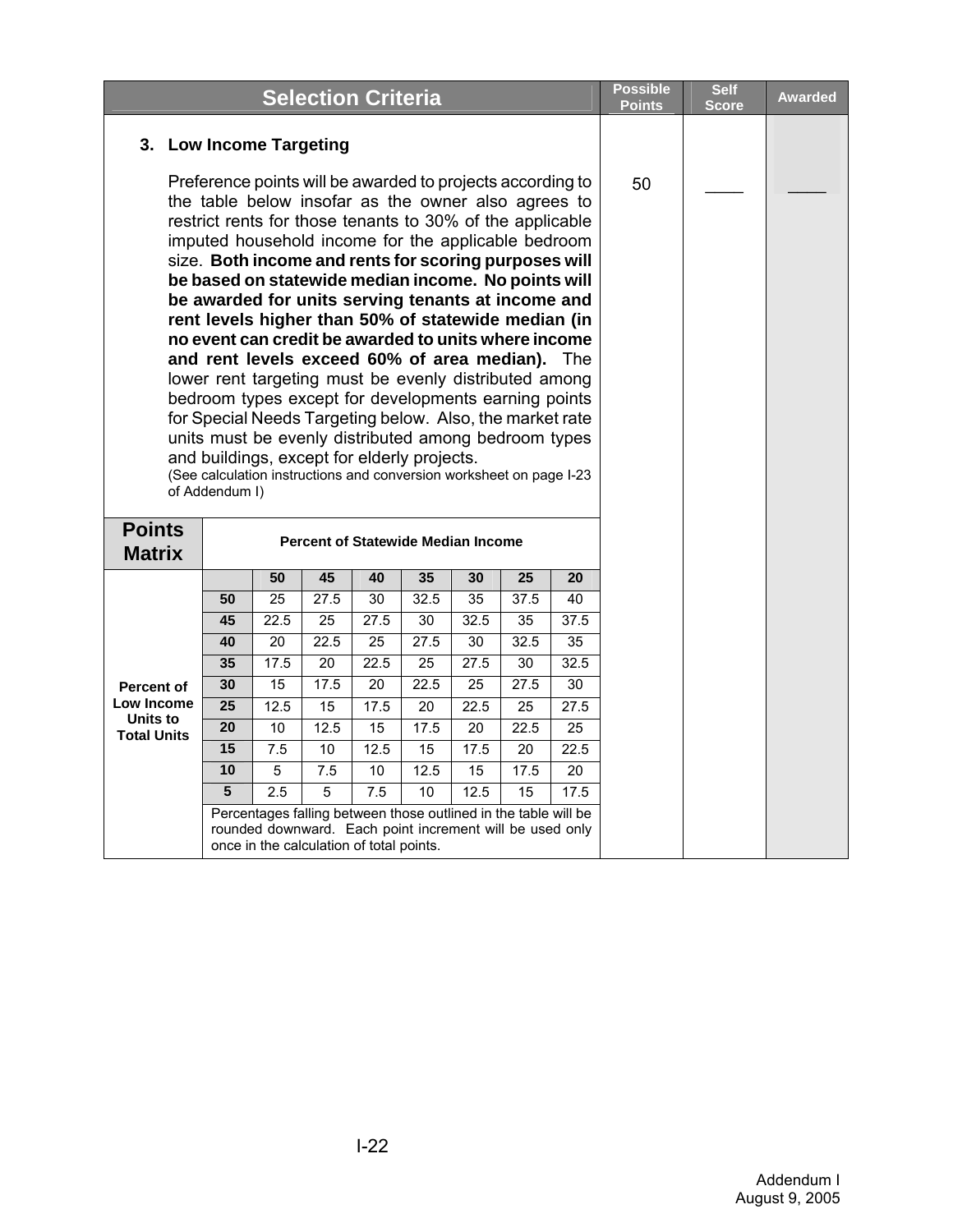# **How To Calculate Low Income Targeting Points Using The Statewide Median Income (SMI)**

#### **STATEWIDE MEDIAN INCOME GROSS RENT LIMITS**

#### **THIS IS AN EXAMPLE ONLY, IT DOES NOT CONTAIN CURRENT LIMITS PLEASE SEE TAB E FOR CURRENT LIMITS**

| <b>SMI</b> | 0 BR  | 1 BR  | 2 BR  | 3 BR  | 4 BR  | <b>5 BR</b> |
|------------|-------|-------|-------|-------|-------|-------------|
| 50%        | \$504 | \$540 | \$648 | \$748 | \$835 | \$921       |
| 45%        | \$453 | \$486 | \$583 | \$673 | \$751 | \$829       |
| 40%        | \$403 | \$432 | \$518 | \$599 | \$668 | \$737       |
| 35%        | \$352 | \$378 | \$453 | \$524 | \$584 | \$645       |
| 30%        | \$302 | \$324 | \$388 | \$449 | \$501 | \$552       |
| 25%        | \$252 | \$270 | \$324 | \$374 | \$417 | \$460       |
| <b>20%</b> | \$201 | \$216 | \$259 | \$299 | \$334 | \$368       |

Follow the instructions below to complete the Conversion Worksheet on page I-25:

- 1. In columns *A, B,* and *C* of the Conversion Worksheet, copy the number of bedrooms, number of units, and AMGI from page 10 of the Primary Application.
- 2. In column *D* of the Conversion Worksheet enter the rent limit(s) from Tab E of the Primary Application for Rental Housing Packet. Note: Use maximum gross rents by bedroom size shown on the right hand side of the page for the applicable county.
- 3. Compare the gross rent limit for each unit size in column *D* with the gross rents for the same bedroom size listed in the chart above. Enter the applicable SMI % in column *E*. If for example, on page 10 of the Primary Application you have identified a 1 BR unit with a gross rent of \$225 -- which is 30% of the AMGI, compare the \$225 for the 1 BR unit to the chart above. Note: Since the 1 BR rent can go up to \$270 and remain at 25% of the SMI, a rent of \$225 falls within the 25% range of SMI. Consequently, you would enter 25% in column E.
- 4. In column *F* enter the SMI percentages from column E equaling *50% SMI or lower*.
- 5. In column *G* enter the total number of units that fall within a given SMI % regardless of their bedroom sizes. For example, if columns B and E indicate two 1BRs at 50% AMGI and two 2BRs at 50% AMGI, add the one and two bedrooms. Consequently, column G would reflect 4 units at 50%.
- 6. To calculate column *H,* divide the total number of units (exclusive of managers units) by each line item in column G. For example, if the project has a total of 8 units and column G shows 4 units, divide column G, 4 units at 50%, by 8, the total number of units. Column H, therefore, represents the percent of low income tenants to total units, or in this example column H is 50%.
- 7. To determine the points received in Column *I,* compare columns F and H to the matrix on previous page (I-22).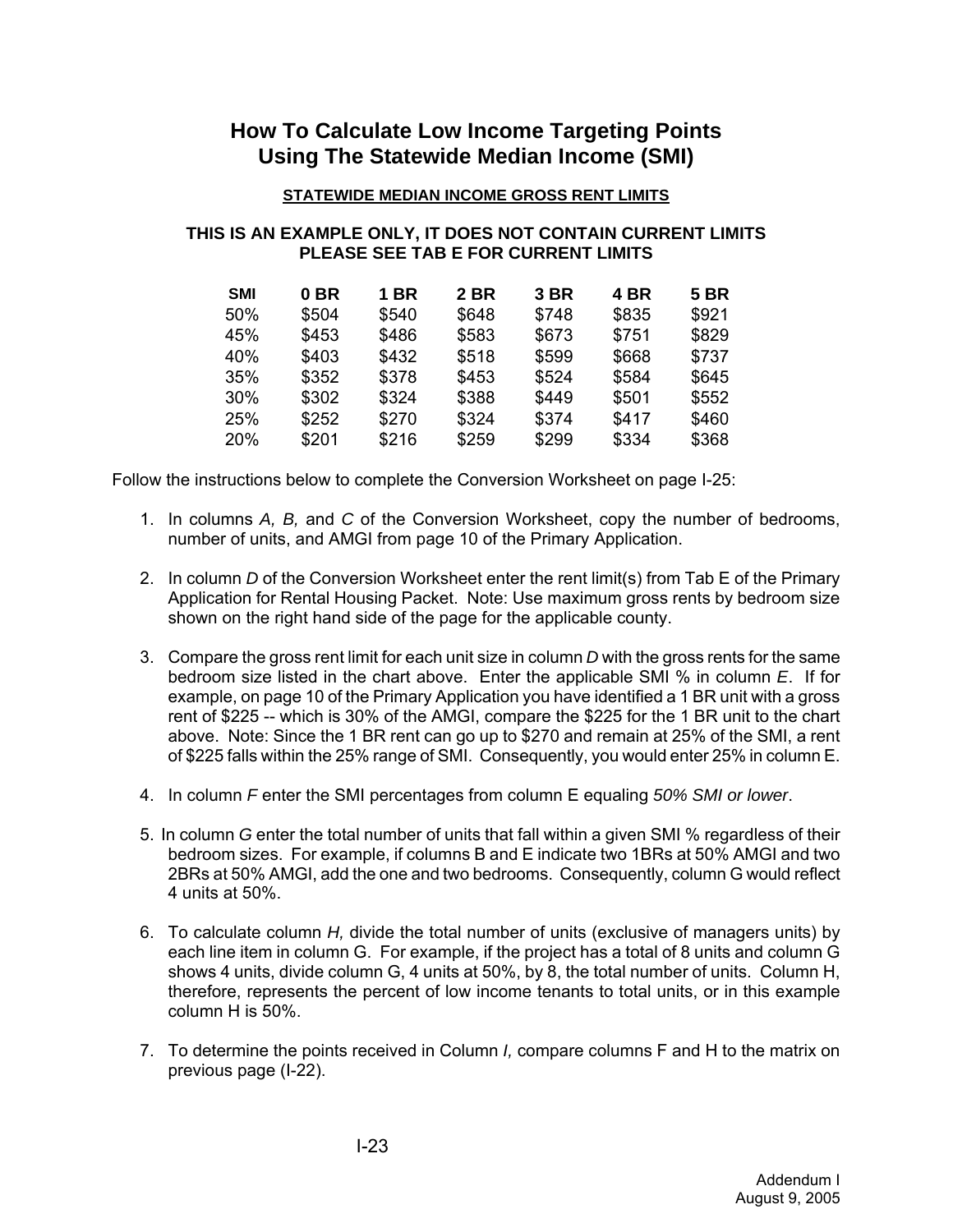# *EXAMPLE*  Using 2001 data

## **CONVERSION WORKSHEET**

Use to calculate low income targeting points

 **COUNTY:**

**\_\_Huron County\_\_\_\_\_\_\_\_\_\_\_ TOTAL NUMBER OF UNITS: \_\_\_55\_\_\_\_\_\_\_\_\_\_\_\_\_\_\_\_\_\_**

(Exclusive of management units)

|                                | FROM PAGE 10 OF PRIMARY APPLICATION |                      | <b>FROM TAB E</b>                                             | <b>USE CHART</b><br>TAB <sub>E</sub> | SMI %                                                                 |                                                       |                                                                        | <b>USE CHART</b><br><b>PAGE I-22</b>                               |
|--------------------------------|-------------------------------------|----------------------|---------------------------------------------------------------|--------------------------------------|-----------------------------------------------------------------------|-------------------------------------------------------|------------------------------------------------------------------------|--------------------------------------------------------------------|
| # of<br><b>Bedrooms</b><br>-A- | # of Units<br>-B-                   | <b>AMGI %</b><br>-C- | <b>Gross Rent</b><br><b>Limit for</b><br><b>AMGI %</b><br>-D- | SMI %<br>-E-                         | (List SMI<br>$%$ (s) shown<br>in $E$ ;<br>exclude<br>over 50%)<br>-F- | Total # of<br><b>Units</b><br>in Each<br>SMI %<br>-G- | <b>SMI's Unit</b><br>$\frac{9}{6}$<br>(G / Total #<br>of Units)<br>-H- | # of Low<br><b>Income</b><br><b>Tenant</b><br><b>Points</b><br>-1- |
| $\mathbf{1}$                   | 12 <sup>2</sup>                     | 50%                  | 400                                                           | 40%                                  | 40%                                                                   | 28                                                    | 50%                                                                    | 30                                                                 |
| $\overline{2}$                 | 12 <sup>2</sup>                     | 50%                  | 480                                                           | 40%                                  | 45%                                                                   | 27                                                    | 49%                                                                    | 25                                                                 |
| 3                              | 3                                   | 50%                  | 555                                                           | 40%                                  |                                                                       |                                                       |                                                                        |                                                                    |
| 4                              | $\mathbf{1}$                        | 50%                  | 618                                                           | 40%                                  |                                                                       |                                                       |                                                                        |                                                                    |
| $\mathbf{1}$                   | 12 <sup>2</sup>                     | 60%                  | 480                                                           | 45%                                  |                                                                       |                                                       |                                                                        |                                                                    |
| $\overline{2}$                 | 12 <sup>2</sup>                     | 60%                  | 576                                                           | 45%                                  |                                                                       |                                                       |                                                                        |                                                                    |
| 3                              | $\overline{2}$                      | 60%                  | 666                                                           | 45%                                  |                                                                       |                                                       |                                                                        |                                                                    |
| 4                              | $\mathbf{1}$                        | 60%                  | 742                                                           | 45%                                  |                                                                       |                                                       |                                                                        |                                                                    |
|                                |                                     |                      |                                                               |                                      |                                                                       |                                                       |                                                                        |                                                                    |
|                                |                                     |                      |                                                               |                                      |                                                                       |                                                       |                                                                        |                                                                    |
|                                |                                     |                      |                                                               |                                      |                                                                       |                                                       | <b>Total Points:</b>                                                   | 55                                                                 |
|                                |                                     |                      |                                                               |                                      |                                                                       |                                                       | <b>Total Points Awarded:</b>                                           | 50                                                                 |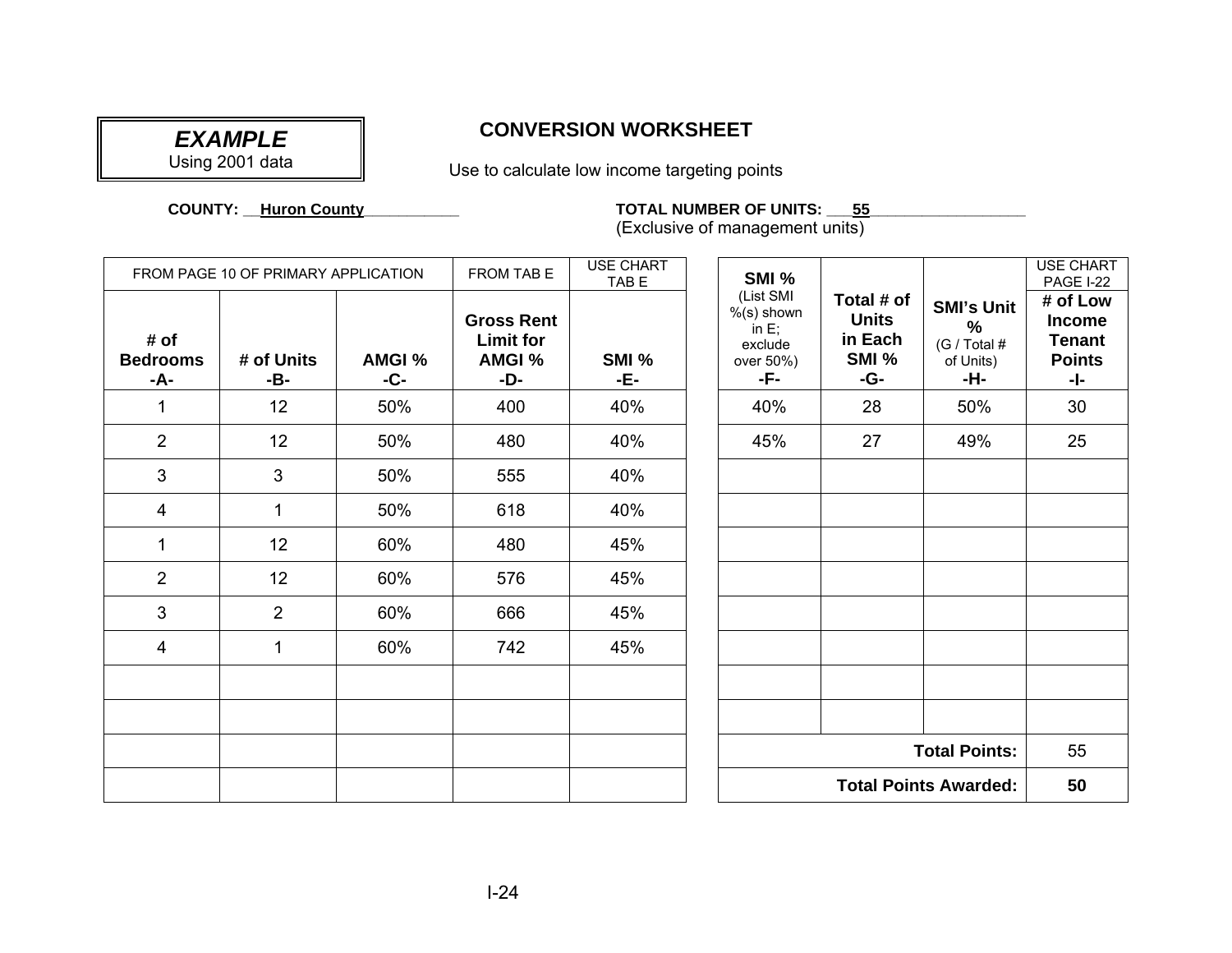## **CONVERSION WORKSHEET**

Use to calculate low income targeting points

#### **COUNTY: \_\_\_\_\_\_\_\_\_\_\_\_\_\_\_\_\_\_\_\_\_\_\_ TOTAL NUMBER OF UNITS: \_\_\_\_\_\_\_\_\_\_\_\_\_\_\_\_\_\_\_\_\_\_\_**

(Exclusive of management units)

|                                | FROM PAGE 10 OF PRIMARY APPLICATION |                      | FROM TAB E                                             | <b>USE CHART</b><br>TAB E | SMI %                                                                 |                                                       |                                                               | <b>USE CHART</b><br>PAGE I-22                                      |
|--------------------------------|-------------------------------------|----------------------|--------------------------------------------------------|---------------------------|-----------------------------------------------------------------------|-------------------------------------------------------|---------------------------------------------------------------|--------------------------------------------------------------------|
| # of<br><b>Bedrooms</b><br>-A- | # of Units<br>-B-                   | <b>AMGI %</b><br>-C- | <b>Gross Rent</b><br><b>Limit for</b><br>AMGI %<br>-D- | SMI %<br>-E-              | (List SMI<br>$%$ (s) shown<br>in $E$ ;<br>exclude<br>over 50%)<br>-F- | Total # of<br><b>Units</b><br>in Each<br>SMI %<br>-G- | <b>SMI's Unit</b><br>$\%$<br>(G / Total #<br>of Units)<br>-H- | # of Low<br><b>Income</b><br><b>Tenant</b><br><b>Points</b><br>-1- |
|                                |                                     |                      |                                                        |                           |                                                                       |                                                       |                                                               |                                                                    |
|                                |                                     |                      |                                                        |                           |                                                                       |                                                       |                                                               |                                                                    |
|                                |                                     |                      |                                                        |                           |                                                                       |                                                       |                                                               |                                                                    |
|                                |                                     |                      |                                                        |                           |                                                                       |                                                       |                                                               |                                                                    |
|                                |                                     |                      |                                                        |                           |                                                                       |                                                       |                                                               |                                                                    |
|                                |                                     |                      |                                                        |                           |                                                                       |                                                       |                                                               |                                                                    |
|                                |                                     |                      |                                                        |                           |                                                                       |                                                       |                                                               |                                                                    |
|                                |                                     |                      |                                                        |                           |                                                                       |                                                       |                                                               |                                                                    |
|                                |                                     |                      |                                                        |                           |                                                                       |                                                       |                                                               |                                                                    |
|                                |                                     |                      |                                                        |                           |                                                                       |                                                       |                                                               |                                                                    |
|                                |                                     |                      |                                                        |                           |                                                                       |                                                       | <b>Total Points:</b>                                          |                                                                    |
|                                |                                     |                      |                                                        |                           |                                                                       |                                                       | <b>Total Points Awarded:</b>                                  |                                                                    |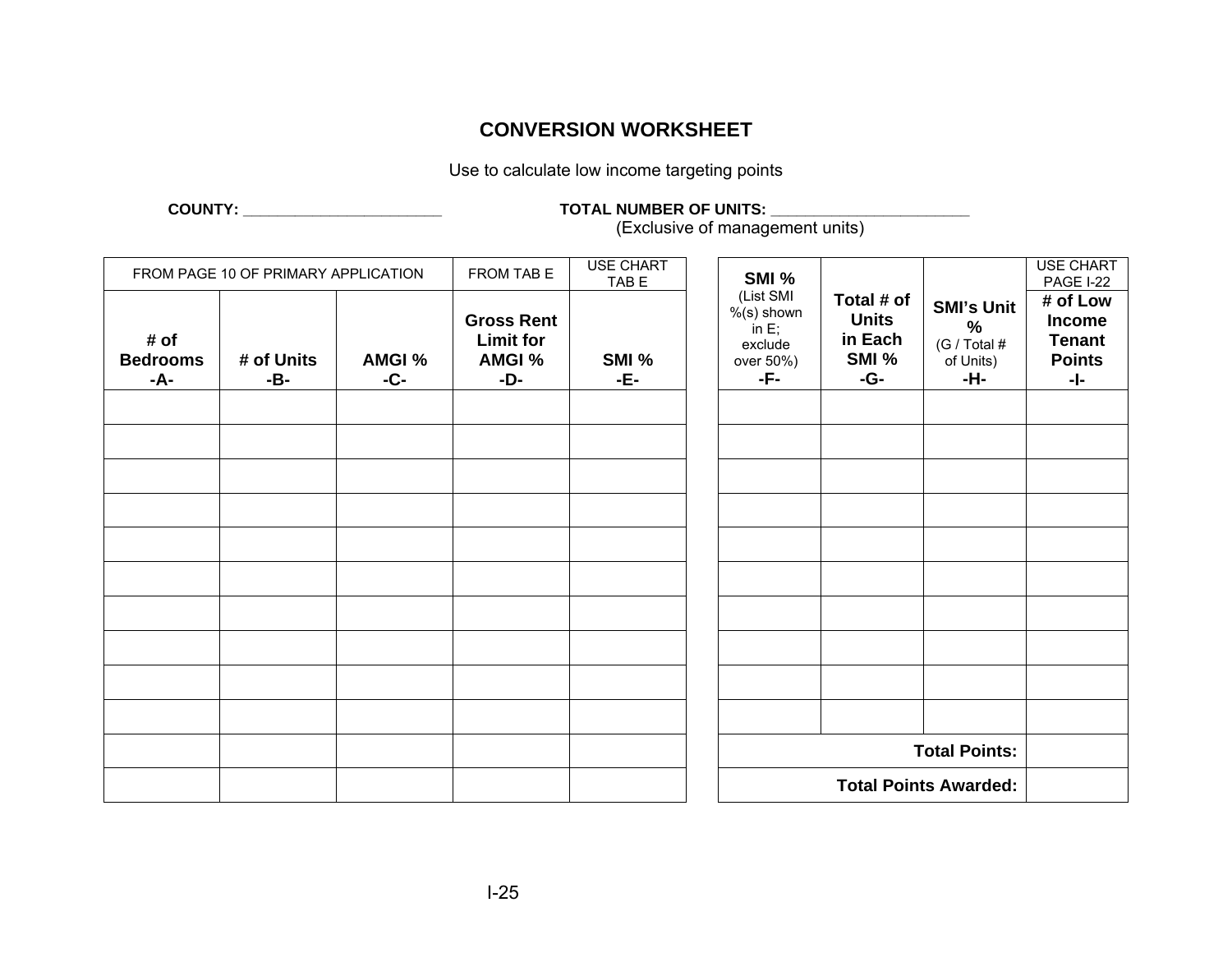| <b>Selection Criteria</b>                                                                                                                                                                                                                                                                                                                                                                                                                                                                                                                                                                                                                                                                                                                                                                                                                                                      | <b>Possible</b><br><b>Points</b> | <b>Self</b><br><b>Score</b> | <b>Awarded</b> |
|--------------------------------------------------------------------------------------------------------------------------------------------------------------------------------------------------------------------------------------------------------------------------------------------------------------------------------------------------------------------------------------------------------------------------------------------------------------------------------------------------------------------------------------------------------------------------------------------------------------------------------------------------------------------------------------------------------------------------------------------------------------------------------------------------------------------------------------------------------------------------------|----------------------------------|-----------------------------|----------------|
| 4. Special Needs Targeting                                                                                                                                                                                                                                                                                                                                                                                                                                                                                                                                                                                                                                                                                                                                                                                                                                                     |                                  |                             |                |
| Points will be awarded to experienced organizations* that<br>agree to commit 10% or more of a development's units to<br>serving persons with special needs who receive<br>substantial support services.<br>(Applicants must submit the exhibits listed on page 9 of Addendum III<br>in order to receive points under this section)<br>*Experienced<br>organizations<br>must have<br>demonstrated<br>and<br>documented:<br>At least 5 years' experience developing, owning, or managing Low<br>Income Housing Tax Credit properties<br>At least 5 years' experience providing special needs services<br>$\Box$<br>No outstanding/unresolved compliance issues<br>$\Box$<br>No instances of credit being returned to the Authority<br>□<br>Qualification for nonprofit participation points under Section D(6)<br>$\Box$<br>of this Scoring Summary if organization is nonprofit | 5                                |                             |                |
| 5. Extended Low Income Use<br>Projects that agree to extend the period of low income<br>use beyond the 15-year compliance period will receive 1<br>point for each full additional year up to a maximum of 30<br>points for 30 additional years. For projects applying<br>under the Preservation Holdback, a minimum of 30 years'<br>low-income use is required.<br>(Refer to page I-9 of Addendum I)                                                                                                                                                                                                                                                                                                                                                                                                                                                                           | 30                               |                             |                |
| <b>Lease/Purchase</b><br>6.<br>Projects that agree to transfer 100 percent of the housing<br>tax credit units ownership at the end of the initial 15-year<br>compliance period from the initial ownership entity of the<br>project to tenant ownership will receive 3 points. These<br>points will be available only for single family, townhouse<br>or duplex units. To qualify for the points, the owner must<br>provide a detailed proposal for eventual tenant ownership.<br>(Refer to Section II(B)(1) on page 1 of Primary Application)<br>(See Tab W, LIHTC Policy #16 for qualifications)<br>Projects receiving these points are not eligible for<br>extended low-income use points above $[C(5)]$ without<br>Authority approved deed restrictions or land trusts.                                                                                                     | 3                                |                             |                |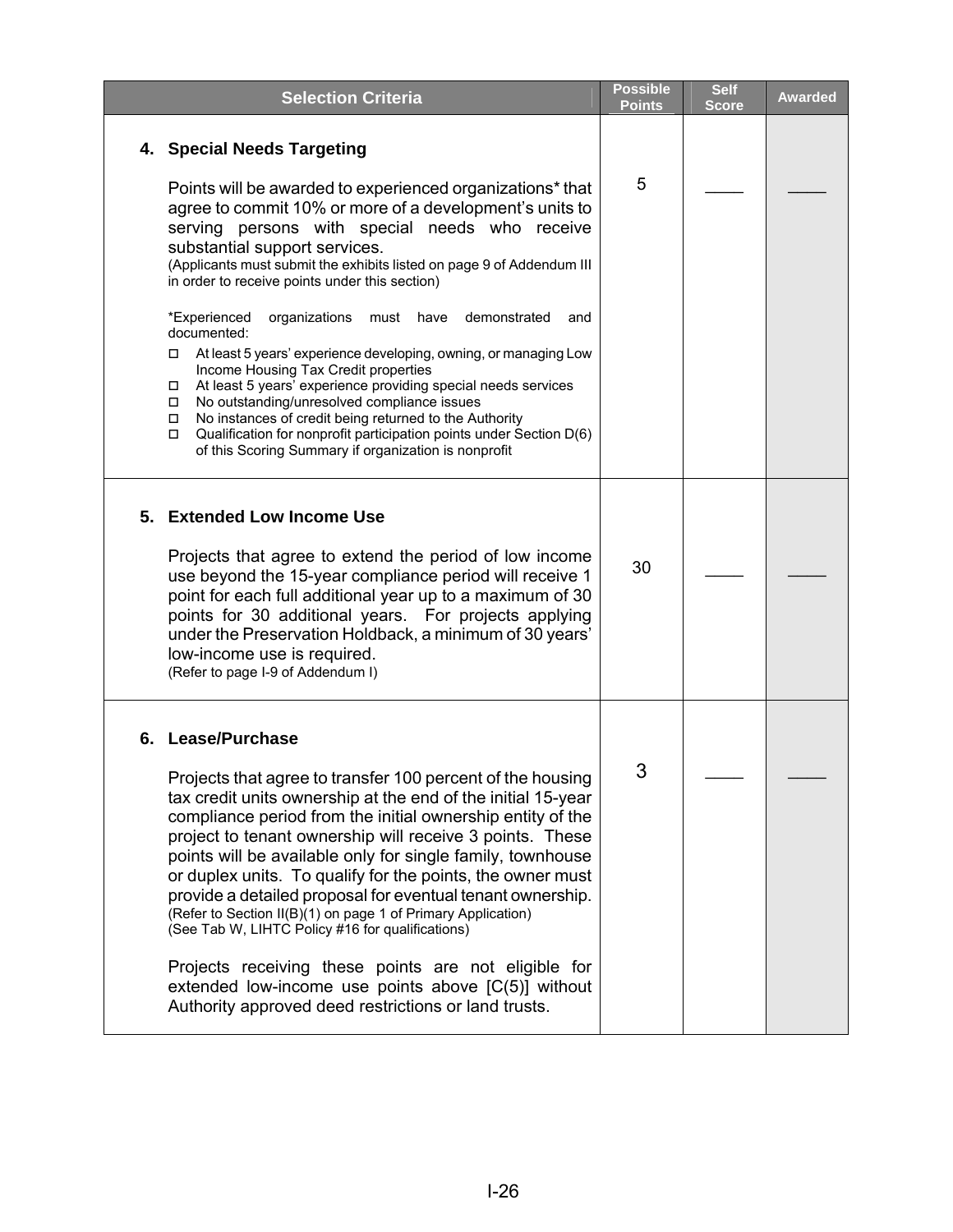| <b>Selection Criteria</b>                                                                                                                                                                                                                                                                                                                                                                                                                                                                                                                                                                                                                              | <b>Possible</b><br><b>Points</b> | <b>Self</b><br><b>Score</b> | <b>Awarded</b> |
|--------------------------------------------------------------------------------------------------------------------------------------------------------------------------------------------------------------------------------------------------------------------------------------------------------------------------------------------------------------------------------------------------------------------------------------------------------------------------------------------------------------------------------------------------------------------------------------------------------------------------------------------------------|----------------------------------|-----------------------------|----------------|
| <b>Michigan Products</b><br>7.<br>Projects that can demonstrate the use of products and<br>goods that are manufactured by Michigan-based<br>corporations in the proposed development will receive two<br>points. (Submit certification from architect as Exhibit 26)<br>(See Tab HH)                                                                                                                                                                                                                                                                                                                                                                   | 2                                |                             |                |
| 8. High-speed Internet<br>Rehabilitation projects can earn 5 points by giving each<br>unit the ability to access the internet via a high-speed<br>connection. This may be accomplished by wiring each<br>unit with at least one Category 5 network wall socket or<br>by installing a wireless Local Area Network server and<br>providing each unit with at least one wireless LAN card.<br>To receive points under this section, developers will be<br>required to provide certification from the architect that all<br>units will be equipped for high-speed internet capability.<br>(Submit certification from architect as Exhibit 26) (See Tab HH) | 5                                |                             |                |

| D. Sponsor/Management Agent Characteristics                                                                                                                                                                                                                                                                                                                                                                                                                                                              |                                       |                  |  | 25 Points Total (positive) |  |
|----------------------------------------------------------------------------------------------------------------------------------------------------------------------------------------------------------------------------------------------------------------------------------------------------------------------------------------------------------------------------------------------------------------------------------------------------------------------------------------------------------|---------------------------------------|------------------|--|----------------------------|--|
| 1. Previous Experience of General Partner/LLC                                                                                                                                                                                                                                                                                                                                                                                                                                                            |                                       |                  |  |                            |  |
| Previous successful participation by a general partner or<br>member of a limited liability company in the proposed<br>development utilizing the LIHTC or other programs<br>producing low-income housing will receive the following<br>points under the highest applicable category, not under<br>multiple categories.<br>(Applicants must complete form on page 25 of primary application<br>outlining previous experience in order to receive points under this<br>section. Submit form as Exhibit 11a) |                                       | 10               |  |                            |  |
| <b>Project Size, Placed in Service Yrs</b>                                                                                                                                                                                                                                                                                                                                                                                                                                                               | <b>Property in</b><br><b>Michigan</b> |                  |  |                            |  |
| 6 units or fewer, > 3 years                                                                                                                                                                                                                                                                                                                                                                                                                                                                              | 2 Point                               |                  |  |                            |  |
| $> 6$ units, 1 to 3 years                                                                                                                                                                                                                                                                                                                                                                                                                                                                                | <b>3 Points</b>                       | 5 Points         |  |                            |  |
| $> 6$ units, $> 3$ years                                                                                                                                                                                                                                                                                                                                                                                                                                                                                 | <b>7 Points</b>                       | <b>10 Points</b> |  |                            |  |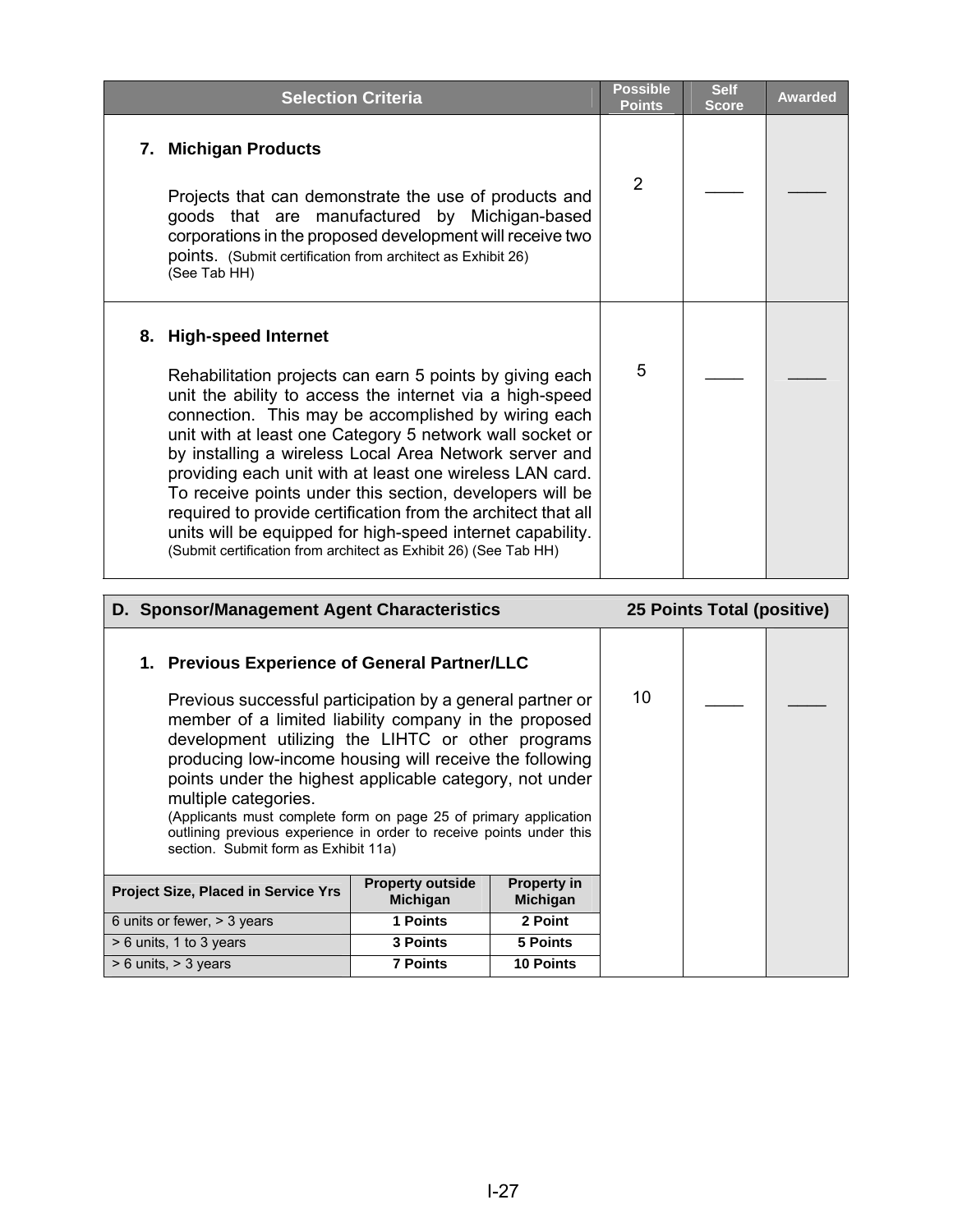|                                                                                                                                                                                                                                                                                                                                                                                                                                                                                                                                                                                                                                                                                                                                                                                                                                                                                                                                                                                                                              | <b>Selection Criteria</b>             |                                     | <b>Possible</b><br><b>Points</b> | <b>Self</b><br><b>Score</b> | <b>Awarded</b> |
|------------------------------------------------------------------------------------------------------------------------------------------------------------------------------------------------------------------------------------------------------------------------------------------------------------------------------------------------------------------------------------------------------------------------------------------------------------------------------------------------------------------------------------------------------------------------------------------------------------------------------------------------------------------------------------------------------------------------------------------------------------------------------------------------------------------------------------------------------------------------------------------------------------------------------------------------------------------------------------------------------------------------------|---------------------------------------|-------------------------------------|----------------------------------|-----------------------------|----------------|
| 2. Previous Experience of Management Agent                                                                                                                                                                                                                                                                                                                                                                                                                                                                                                                                                                                                                                                                                                                                                                                                                                                                                                                                                                                   |                                       |                                     |                                  |                             |                |
| Previous successful participation by a management agent<br>in managing low-income housing tax credit projects, with<br>at least three years of experience. Points will be awarded<br>only if the date in which management began such<br>project(s) is included in the application, and will be<br>awarded under the highest applicable category, not under<br>multiple categories.<br>(Applicants must complete form on page 26 of primary application<br>outlining previous experience in order to receive points under this<br>section. Submit form as Exhibit 11b)                                                                                                                                                                                                                                                                                                                                                                                                                                                        | 5                                     |                                     |                                  |                             |                |
| <b>Project Size, Placed in Service Yrs</b>                                                                                                                                                                                                                                                                                                                                                                                                                                                                                                                                                                                                                                                                                                                                                                                                                                                                                                                                                                                   | <b>Property in</b><br><b>Michigan</b> | <b>Property outside</b><br>Michigan |                                  |                             |                |
| 6 units or fewer, > 3 years                                                                                                                                                                                                                                                                                                                                                                                                                                                                                                                                                                                                                                                                                                                                                                                                                                                                                                                                                                                                  | 1 Point                               | 1 Point                             |                                  |                             |                |
| > 6 units, > 3 years<br>3. Poor Previous Participation of Sponsor<br>Poor previous participation on the part of the owner,<br>sponsor, developer, or any related party will be penalized<br>in the form of negative points. This includes, but is not<br>limited to, failure to utilize a Commitment or Allocation of<br>credit, failure to meet requirements necessary to obtain a<br>Carryover Allocation after notification has been provided<br>to the Authority that the requirements would be met,<br>inability to complete a previous project within three years<br>of first submission, foreclosure or granting of a deed in<br>lieu of foreclosure, failure to submit Owner's Certification<br>and monitoring information, repeated failure to submit<br>required documentation in a timely manner, or serious<br>and repeated violation of program requirements as<br>determined by the Authority.<br>Negative points will be imposed on sponsors for three<br>years following the instance of poor participation. | <b>5 Points</b>                       | 3 Points                            | $-20$                            |                             |                |
| 4. Poor Previous Participation of Management Agent<br>Poor previous participation on the part of the<br>management agent will be penalized in the form of<br>negative points. This may include, but is not limited to,<br>failure to provide correct information on monitoring<br>reports, failure to verify and/or calculate tenant income<br>and rents in accordance with federal regulations, or<br>serious and repeated violation of program requirements<br>as determined by the Authority.<br>Negative points will be imposed on management for two<br>years following the instance of poor participation.                                                                                                                                                                                                                                                                                                                                                                                                             |                                       |                                     | $-10$                            |                             |                |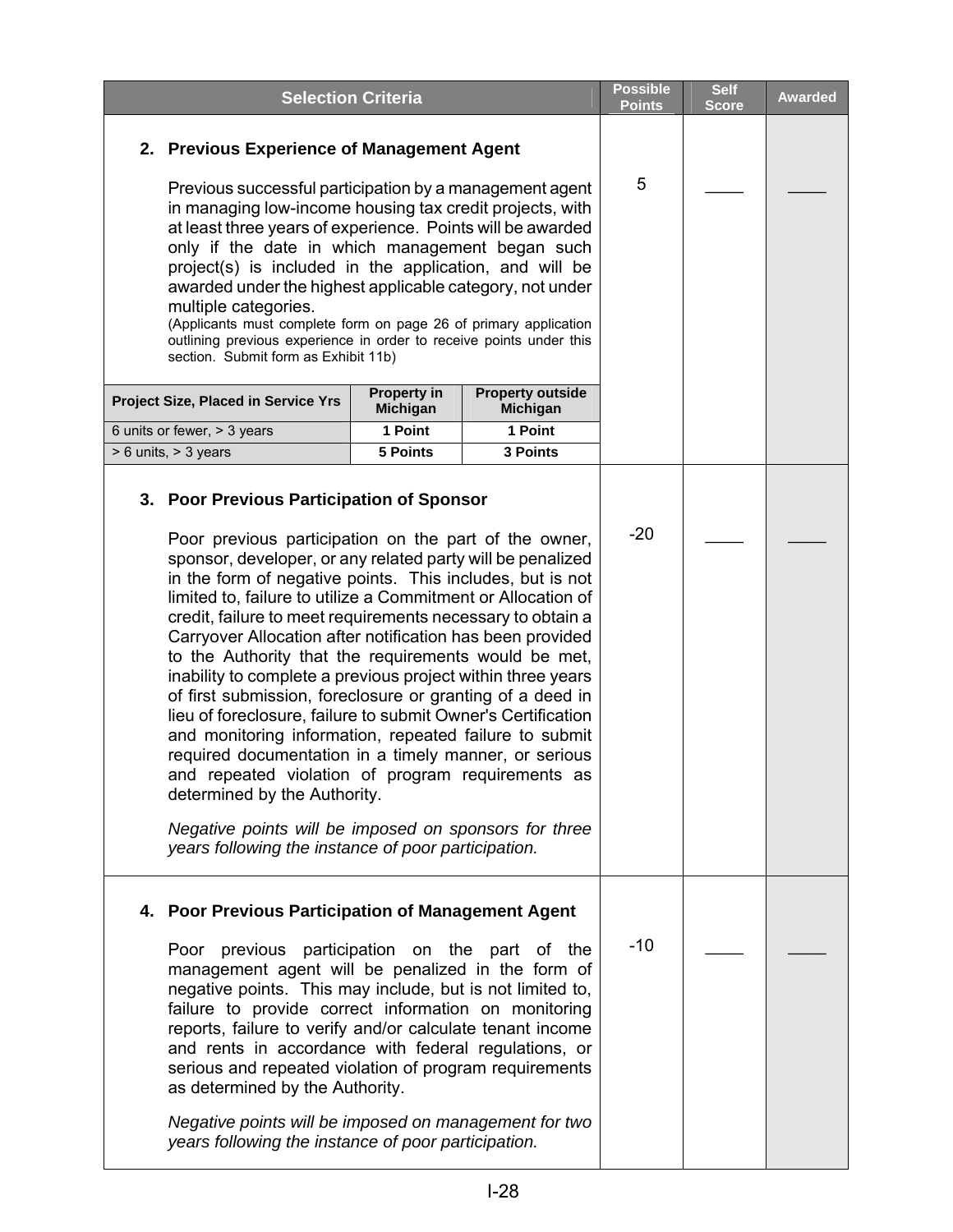| <b>Selection Criteria</b>                                                                                                                                                                                                                                                                                                                                                                                                                                                                                                                                                                                                                                                                                                                                                                                                                                                                                                                                                                                                       | <b>Possible</b><br><b>Points</b> | <b>Self</b><br><b>Score</b> | <b>Awarded</b> |
|---------------------------------------------------------------------------------------------------------------------------------------------------------------------------------------------------------------------------------------------------------------------------------------------------------------------------------------------------------------------------------------------------------------------------------------------------------------------------------------------------------------------------------------------------------------------------------------------------------------------------------------------------------------------------------------------------------------------------------------------------------------------------------------------------------------------------------------------------------------------------------------------------------------------------------------------------------------------------------------------------------------------------------|----------------------------------|-----------------------------|----------------|
| 5. Affirmative Fair Housing Marketing Plan<br>The Fair Housing Act prohibits discrimination in the sale,<br>rental, financing, or other services related to housing on<br>the basis of race, color, religion, sex, handicap, familial<br>status, or national origin. Under the act, the Authority has<br>a duty to administer programs that affirmatively advance<br>fair housing. To assist the Authority in this duty,<br>applications that include a formal Affirmative Fair Housing<br>Marketing Plan may be eligible to receive points. This<br>plan is designed to assure that persons who are members<br>of racial or ethnic groups (who would not otherwise apply<br>for occupancy in a housing project because of existing<br>neighborhood racial or ethnic patterns, site locations, or<br>other factors) are made aware of the available housing,<br>feel welcome to apply for the housing, and have the<br>opportunity to rent the housing. To receive points, refer to<br>Tab P and attach evidence as Exhibit 12. | 5                                |                             |                |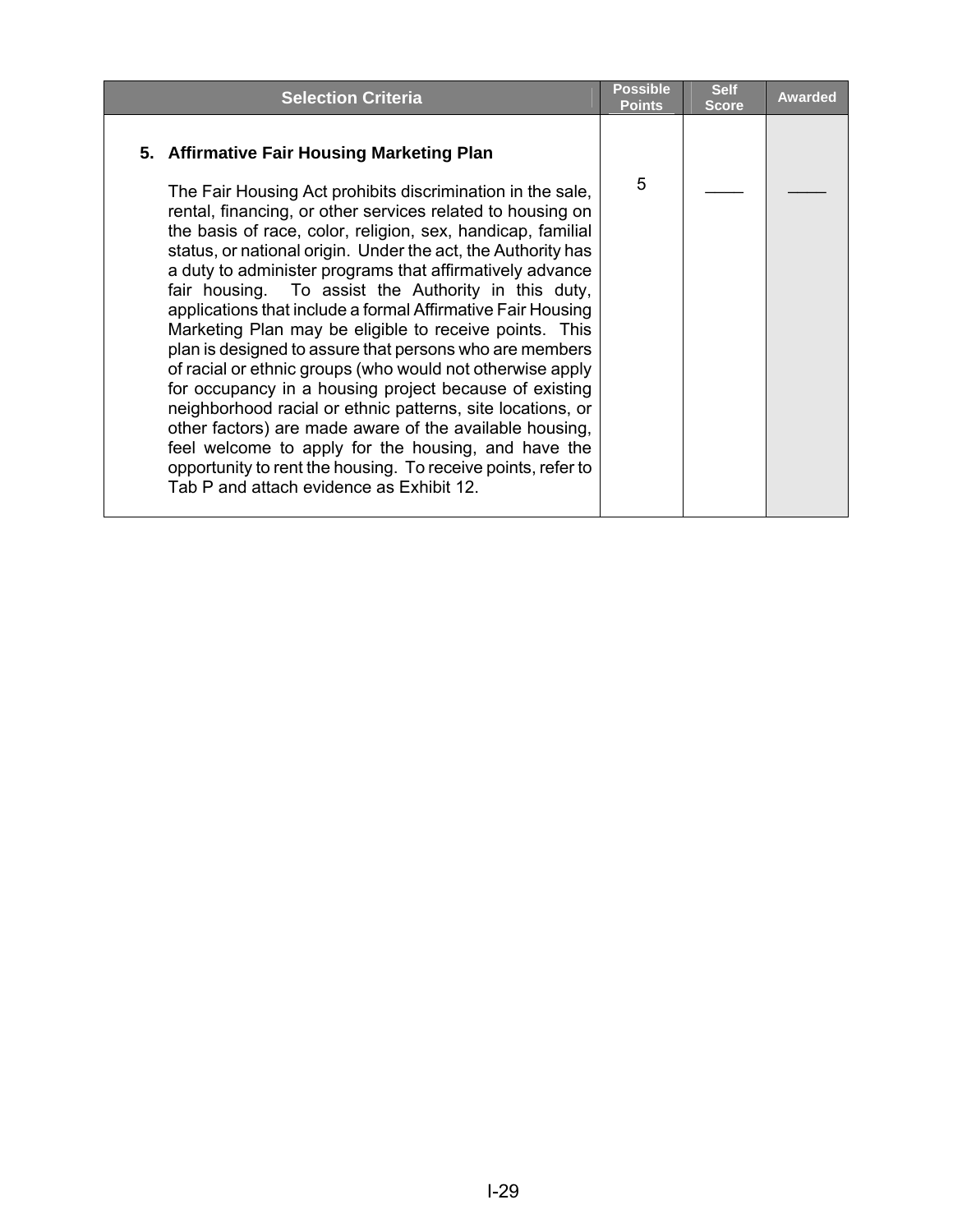<span id="page-30-0"></span>

| <b>Selection Criteria</b>                                                                                                                                                                                                                                                                                                                                                                                                                                                                                                                                                                                                                                                                                                                                                                                                                                                                                                                                                                                                                                                                                                                                                                                                                                                                                                                                                                                    | <b>Possible</b><br><b>Points</b> | <b>Self</b><br><b>Score</b> | <b>Awarded</b> |
|--------------------------------------------------------------------------------------------------------------------------------------------------------------------------------------------------------------------------------------------------------------------------------------------------------------------------------------------------------------------------------------------------------------------------------------------------------------------------------------------------------------------------------------------------------------------------------------------------------------------------------------------------------------------------------------------------------------------------------------------------------------------------------------------------------------------------------------------------------------------------------------------------------------------------------------------------------------------------------------------------------------------------------------------------------------------------------------------------------------------------------------------------------------------------------------------------------------------------------------------------------------------------------------------------------------------------------------------------------------------------------------------------------------|----------------------------------|-----------------------------|----------------|
| 6. Nonprofit Participation                                                                                                                                                                                                                                                                                                                                                                                                                                                                                                                                                                                                                                                                                                                                                                                                                                                                                                                                                                                                                                                                                                                                                                                                                                                                                                                                                                                   |                                  |                             |                |
| Projects involving nonprofit ownership will receive 5<br>points if all of the following criteria are met:                                                                                                                                                                                                                                                                                                                                                                                                                                                                                                                                                                                                                                                                                                                                                                                                                                                                                                                                                                                                                                                                                                                                                                                                                                                                                                    | 5                                |                             |                |
| The nonprofit must be a $501(c)(3)$ or $501(c)(4)$ entity.<br>٠<br>The nonprofit must be a local, community-based<br>organization with representation on its governing board<br>from the local community in which the project is to be<br>located, or representatives of the population it serves.<br>The nonprofit must be organized in the State of<br>Michigan, and must be in good standing.<br>The nonprofit must not be affiliated with or controlled<br>٠<br>by any for-profit organization.<br>No individuals or entities involved with or related to<br>٠<br>any potential for-profit participant in the development<br>may be involved with or related to the creation or<br>management of the nonprofit.<br>The nonprofit must have been engaged in the business<br>٠<br>of fostering low-income housing in its geographic area<br>of operation, or fostering housing for the population it<br>serves, for a minimum of one year.<br>The nonprofit must have more than a 50% general<br>٠<br>partner interest in the proposed project, have a<br>concomitant interest in the developer fee, and must<br>be the managing general partner of the project.<br>The nonprofit must be actively involved with the local<br>community in which the project is located.<br>If there is more than one nonprofit owner, the owner with<br>more than 50% ownership must provide the required<br>information. |                                  |                             |                |
| Nonprofit Name<br>% ownership                                                                                                                                                                                                                                                                                                                                                                                                                                                                                                                                                                                                                                                                                                                                                                                                                                                                                                                                                                                                                                                                                                                                                                                                                                                                                                                                                                                |                                  |                             |                |
|                                                                                                                                                                                                                                                                                                                                                                                                                                                                                                                                                                                                                                                                                                                                                                                                                                                                                                                                                                                                                                                                                                                                                                                                                                                                                                                                                                                                              |                                  |                             |                |
| Documentation Checklist (mark all included with application)<br>Documentation of federal 501(c)(3) or (4) status<br>□<br>Certified Articles of Incorporation*<br>□<br>Copy of by-laws<br>□<br>List of board of directors, if applicable (including address of<br>□<br>each board member)<br>Executed agreement between the sponsor and the non-profit if<br>□<br>the project is a joint venture<br>Description of the non-profit's previous experience in housing<br>□<br>(use form on page 27 of the Primary Application)<br>Current Certificate of Good Standing*<br>□<br>Map outlining service area of non-profit, including specific<br>□<br>location(s) and name(s) of affiliated or proposed developments<br>Narrative describing the non-profit's involvement in the local<br>□<br>community<br>Proof of CHDO approval (if applicable)<br>□                                                                                                                                                                                                                                                                                                                                                                                                                                                                                                                                                           |                                  |                             |                |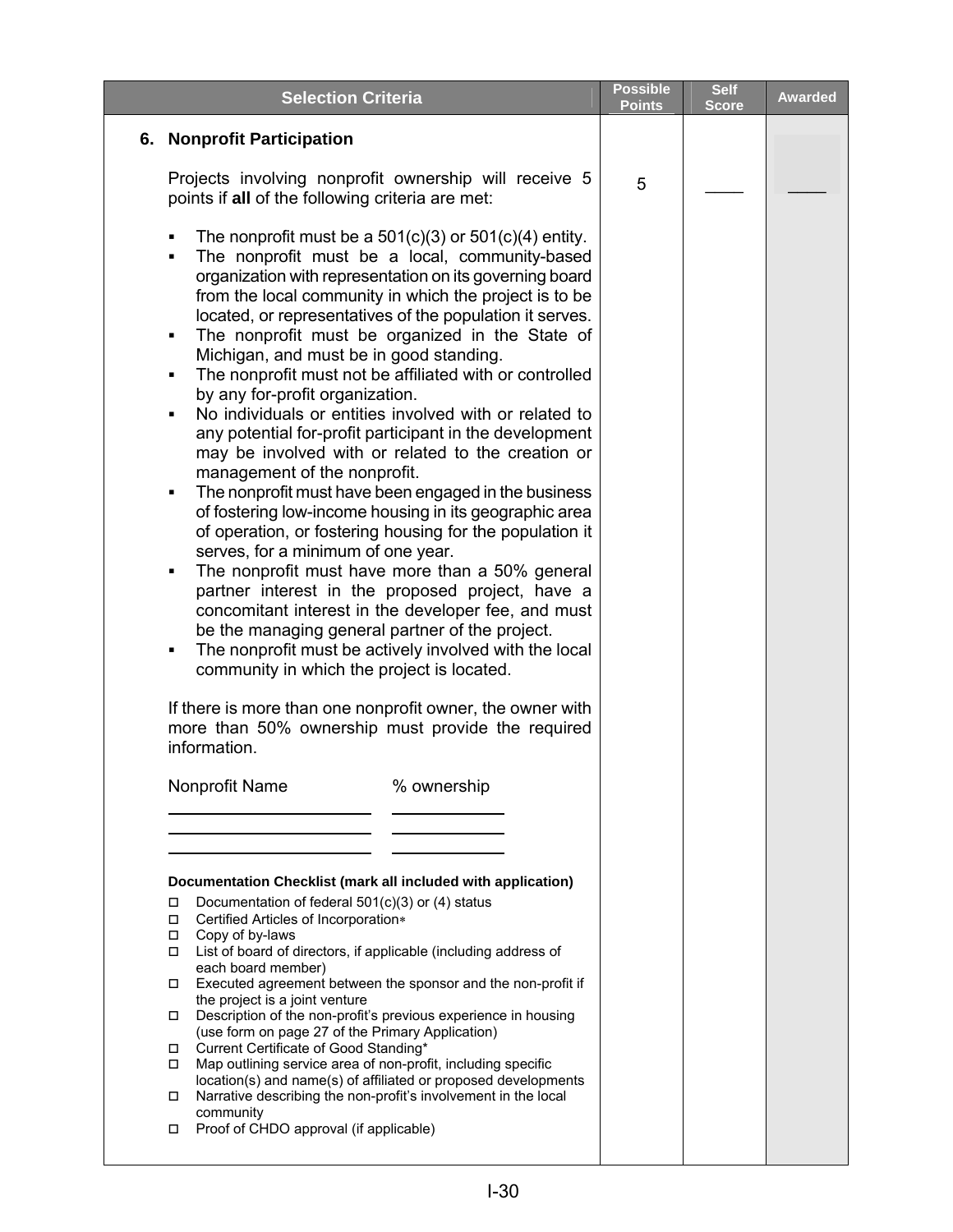| <b>Selection Criteria</b>                                                                                                                                                                                                                                                                                                                                                                                                                                                                                                                                                                                                                                                                                                                                                                                                                                                                                                                                   |    | <b>Self</b><br><b>Score</b> | <b>Awarded</b> |
|-------------------------------------------------------------------------------------------------------------------------------------------------------------------------------------------------------------------------------------------------------------------------------------------------------------------------------------------------------------------------------------------------------------------------------------------------------------------------------------------------------------------------------------------------------------------------------------------------------------------------------------------------------------------------------------------------------------------------------------------------------------------------------------------------------------------------------------------------------------------------------------------------------------------------------------------------------------|----|-----------------------------|----------------|
| <b>E. Readiness to Proceed</b>                                                                                                                                                                                                                                                                                                                                                                                                                                                                                                                                                                                                                                                                                                                                                                                                                                                                                                                              |    | <b>25 Points Total</b>      |                |
| 1. Complete Readiness to Proceed                                                                                                                                                                                                                                                                                                                                                                                                                                                                                                                                                                                                                                                                                                                                                                                                                                                                                                                            |    |                             |                |
| Bonus points for projects creating additional low income<br>units may be awarded for a project's Readiness to<br>Proceed evidenced by submission at application stage of<br>all of the following:                                                                                                                                                                                                                                                                                                                                                                                                                                                                                                                                                                                                                                                                                                                                                           | 25 |                             |                |
| Firm commitment of all federal, state, and local financing or<br>contributions which will apply to the project and are dated within<br>30 days of application submission <sup>2</sup><br>Firm commitment for permanent financing, dated within 30 days<br>of application submission, which is accepted by the sponsor <sup>3</sup><br>Firm commitment for construction financing, dated within 30 days<br>of application submission, which is accepted by the sponsor.<br>All necessary local approvals<br>For projects needing tax abatement to achieve financial<br>feasibility, the project specific tax abatement ordinance or an<br>area-wide tax abatement ordinance with a qualifying resolution<br>which meet Authority requirements <sup>4,5</sup><br>Evidence from the municipality of final site plan approval <sup>6</sup><br>Evidence from the municipality of proper zoning <sup>7</sup><br>Formation of ownership entity <sup>8</sup>        |    |                             |                |
| Projects receiving points under this category will be required to<br>proceed to closing and disbursement of the construction loan or equity<br>syndication proceeds and, within 120 days of the issuance of the<br>Reservation by the Authority, to provide the Authority with copies of the<br>following:<br>• Final executed partnership agreement if syndication has occurred<br>• Record of the disbursement of the equity or construction loan<br>• Recorded notice of commencement (or evidence that the notice has<br>been received for recording) unless on tribal land<br>• Recorded deed to the property (or evidence that the deed has been<br>received for recording) or long-term lease on tribal land<br>• All building permits necessary to begin construction, or a letter from<br>the municipality stating that the permits will be issued upon payment<br>of fees<br>• Appraisal and capital needs assessment for rehabilitation projects |    |                             |                |

∗ Dated within 30 days of application date

 $\overline{a}$ 

<span id="page-31-0"></span>2 For CIP financing, a commitment letter from the FHLB. For Authority financing, a copy of the Mortgage Loan Feasibility Resolution.

<span id="page-31-1"></span>3 For RHS projects, the 1944-51 (multifamily housing obligation fund analysis) or a letter signed by an official of RHS which commits funds to the project; for conventional construction and permanent financing, letters of commitment from the lender which are accepted by the sponsor, or signed mortgage documents. For Authority financing, a copy of the Mortgage Loan Feasibility Resolution.

<span id="page-31-2"></span>4 For projects located in the City of Detroit, the project specific tax abatement resolution, or the Detroit tax abatement ordinance and a letter from the City of Detroit stating that the project is eligible for tax abatement.

<span id="page-31-3"></span>5 Projects not relying on tax abatement for financial feasibility must indicate tax expenses in the Application.

<span id="page-31-4"></span>6 For rehabilitation projects, a letter from the municipality indicating that the relevant board or commission of the municipality has reviewed the proposal, including the level of rehabilitation work to be completed, the site, and that no further plan approvals are necessary.

<span id="page-31-5"></span>7 For rehabilitation projects a letter from the municipality must be submitted, stating that the zoning is compatible with the proposed use of the buildings.

<span id="page-31-6"></span>8 Documentation submitted to the Department of Labor and Economic Growth's Bureau of Commercial Services, and certification dated within 30 days of submission.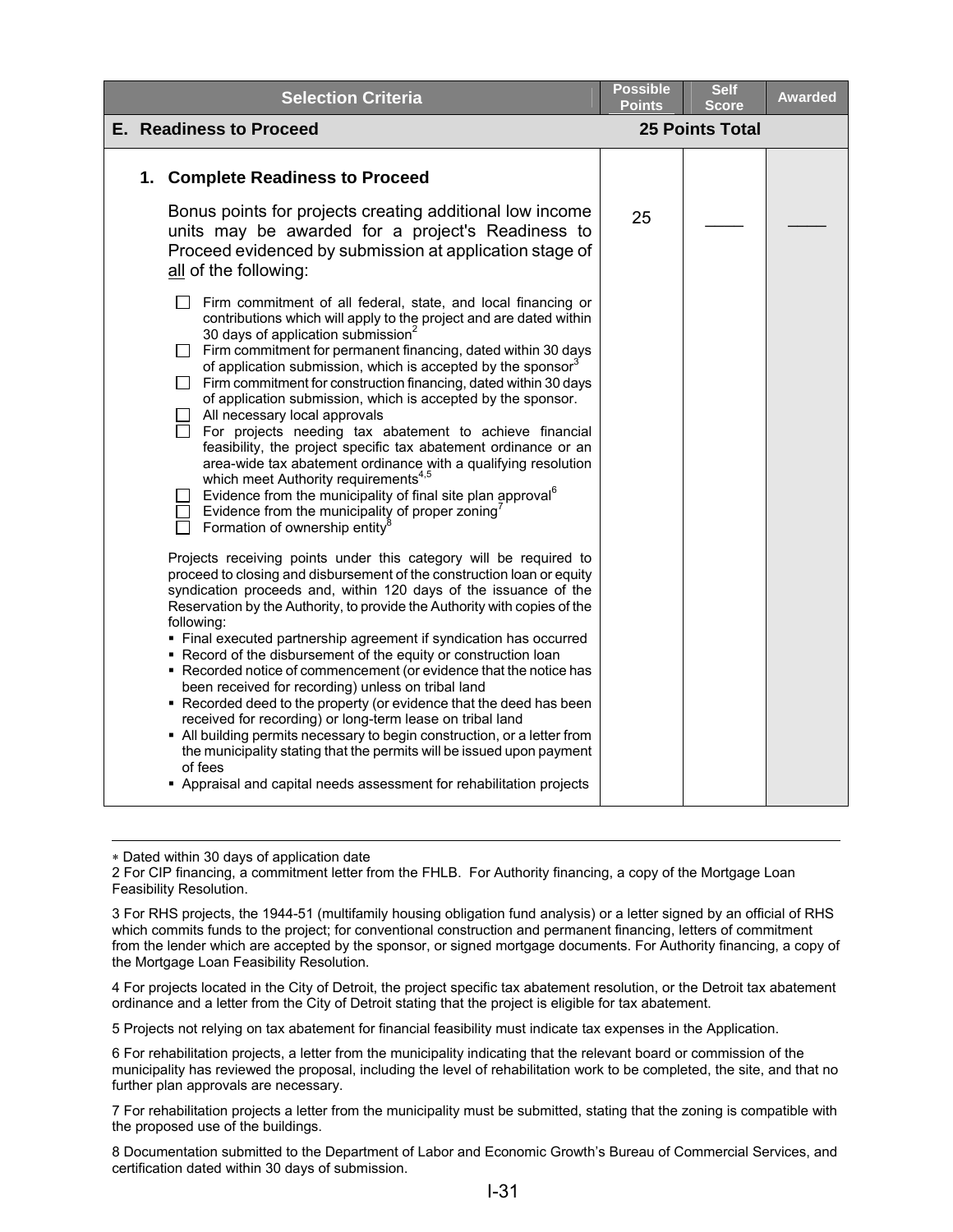| <b>Selection Criteria</b>                                                                                                                                                                                                                                                      | <b>Possible</b><br><b>Points</b> | <b>Self</b><br><b>Score</b> | <b>Awarded</b> |
|--------------------------------------------------------------------------------------------------------------------------------------------------------------------------------------------------------------------------------------------------------------------------------|----------------------------------|-----------------------------|----------------|
| 2. Partial Readiness to Proceed                                                                                                                                                                                                                                                |                                  |                             |                |
| If a project does not qualify for complete readiness to<br>proceed, it may receive points for each of the following. A<br>project that receives points in the preceding section<br>for complete readiness to proceed will not be<br>awarded additional points for these items: |                                  |                             |                |
| a. Firm commitment for construction financing that is<br>dated within 30 days of application submission and is<br>accepted by the sponsor (for Authority financing, a<br>copy of the Mortgage Loan Feasibility Resolution).<br>(Attach as Exhibit 9a)                          | 5                                |                             |                |
| b. Evidence from the municipality that the proposed site<br>is already properly zoned for the intended use. <sup>9</sup><br>(Attach as Exhibit 3)                                                                                                                              | 5                                |                             |                |
| c. Evidence from the municipality that the proposed site<br>has received site plan approval. <sup>10</sup><br>(Attach as Exhibit 16)                                                                                                                                           | 5                                |                             |                |

| <b>F. Preservation Developments</b>                                                                                                                                                                                                   |    | <b>20 Points Total</b> |  |
|---------------------------------------------------------------------------------------------------------------------------------------------------------------------------------------------------------------------------------------|----|------------------------|--|
| Preservation developments will receive points for the<br>following:*                                                                                                                                                                  |    |                        |  |
| 1. Less than 10% increase in rent over previous levels<br>following rehabilitation.                                                                                                                                                   | 10 |                        |  |
| 2. Preserving existing project-based tenant subsidies.                                                                                                                                                                                | 10 |                        |  |
| *All preservation developments receiving points will be<br>required to meet all preservation holdback threshold<br>requirements and underwriting standards, regardless of the<br>category or holdback the project is submitted under. |    |                        |  |

 $9$  These points will be available for rehabilitation projects only if a letter from the municipality is submitted with the application stating that the zoning is compatible with the proposed use of the building(s).

 $10$  These points will be available for rehabilitation projects only upon submission at application of a letter from the municipality indicating that the relevant board or commission of the municipality has reviewed the proposal, including the level of rehabilitation work to be completed, the site, and that no further plan approvals are necessary.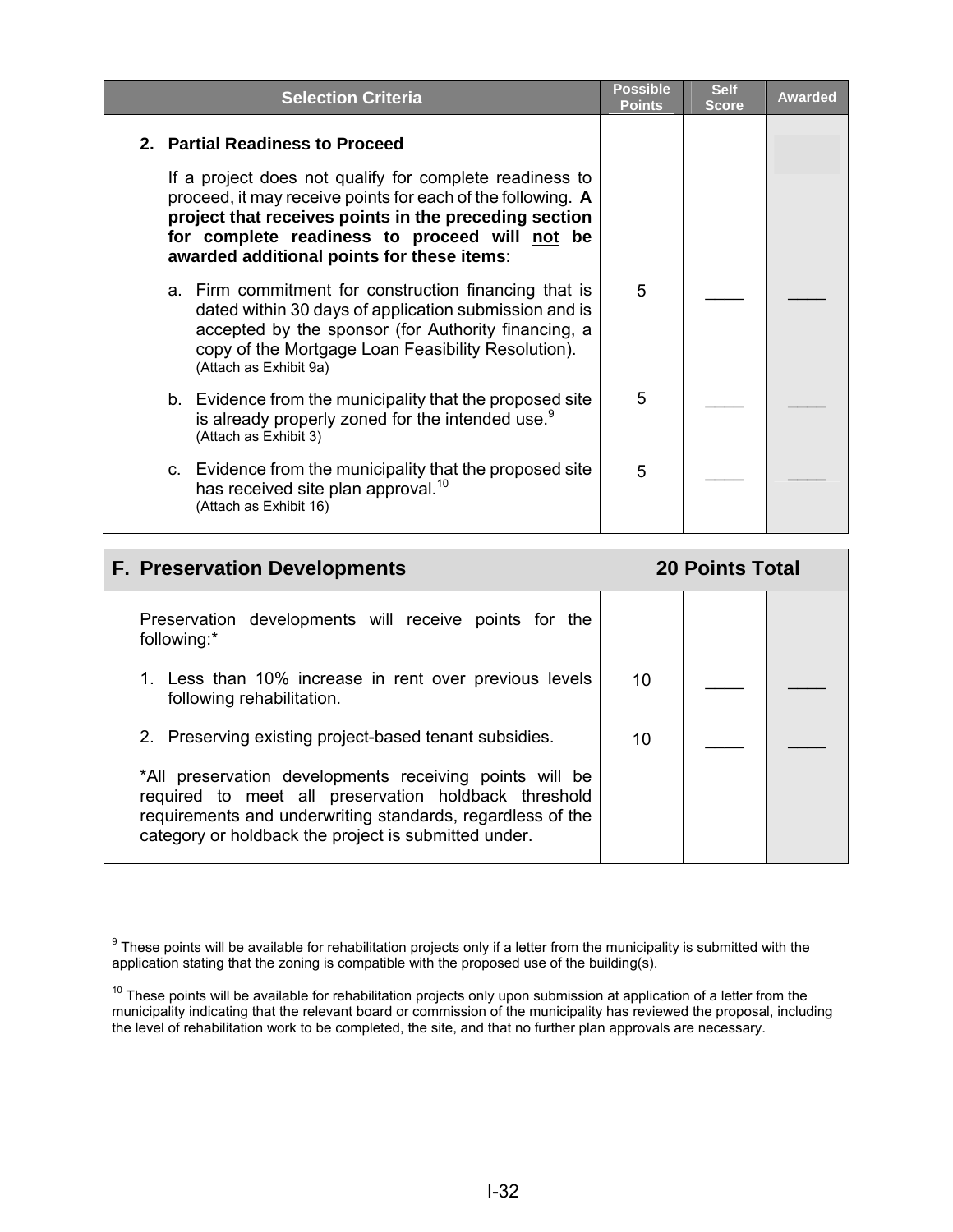| <b>QUICK REFERENCE SHEET</b>                                 | <b>Possible</b><br><b>Points</b> | <b>Self</b><br><b>Score</b> | <b>Awarded</b> |
|--------------------------------------------------------------|----------------------------------|-----------------------------|----------------|
| A. Project Location                                          |                                  |                             |                |
| <b>Housing Needs Characteristics</b><br>1.                   |                                  |                             |                |
| Census Tract Needs Score<br>а.                               | 20                               |                             |                |
| b. County Needs Score                                        | 10                               |                             |                |
| Location in Principal City<br>C.                             | 5                                |                             |                |
| 2.<br>Locality/Neighborhood                                  | $\overline{5}$                   |                             |                |
| 3.<br><b>Walkable Community Features</b>                     |                                  |                             |                |
| Sidewalks<br>а.                                              | 1                                |                             |                |
| b. Pedestrian Street Crossing                                | 1                                |                             |                |
| <b>Public Transportation</b><br>C.                           | 1                                |                             |                |
| <b>Commercial Zone</b><br>d. I                               | 1                                |                             |                |
| <b>Public Park</b><br>e.                                     | 1                                |                             |                |
| f.<br><b>Historic Building/District</b>                      | 1                                |                             |                |
| g. Low Speed Limit                                           | 1                                |                             |                |
| h. Bicycle Lane                                              | 1                                |                             |                |
| Sewer and Water Lines<br>4.                                  | $\overline{5}$                   |                             |                |
| <b>Community Revitalization</b><br>5.                        |                                  |                             |                |
| a. Existing Housing                                          | 5                                |                             |                |
| b. Qualified Census Tract or tribal land                     | $\overline{5}$                   |                             |                |
| <b>B.</b> Project Financing                                  |                                  |                             |                |
| <b>Tax Abatement</b><br>1.                                   | 10                               |                             |                |
| Federal, State, or Local Funding<br>2.                       | 10                               |                             |                |
| C.<br><b>Project Characteristics</b>                         |                                  |                             |                |
| Families with Children / Community Space<br>1.               | 5                                |                             |                |
| 2.<br>Economic Integration                                   | $\overline{5}$                   |                             |                |
| 3. Low Income Targeting                                      | $\overline{50}$                  |                             |                |
| 4. Special Needs Targeting                                   | $\overline{5}$                   |                             |                |
| <b>Extended Low Income Use</b><br>5.                         | $\overline{30}$                  |                             |                |
| 6.<br>Ownership Option                                       | 3                                |                             |                |
| Michigan Products<br>7.                                      | 2                                |                             |                |
| High-speed Internet<br>8.                                    | $\overline{5}$                   |                             |                |
| <b>D. Sponsor Characteristics</b>                            |                                  |                             |                |
| Previous Experience of General Partner/LLC<br>1.             | 10                               |                             |                |
| Previous Experience of Management Agent<br>2.                | 5                                |                             |                |
| $\overline{3}$ .<br>Poor Previous Participation of Sponsor   | $-20$                            |                             |                |
| Poor Previous Participation of Management Agent<br>4.        | $-10$                            |                             |                |
| Affirmative Fair Housing Marketing Plan<br>5.                | 5                                |                             |                |
| 6.<br>Nonprofit Participation<br><b>Readiness to Proceed</b> | $\overline{5}$                   |                             |                |
| Е.                                                           |                                  |                             |                |
| <b>Complete Readiness to Proceed</b><br>1.                   | 25                               |                             |                |
| 2.<br><b>Partial Readiness to Proceed</b>                    |                                  |                             |                |
| <b>Construction Financing Commitment</b><br>а.               | 5                                |                             |                |
| Proper Zoning<br>b.                                          | 5                                |                             |                |
| Site Plan Approval<br>C.                                     | 5                                |                             |                |
| <b>Preservation Developments</b><br>F.                       |                                  |                             |                |
| Less than 10% increase in rent<br>1.                         | 10                               |                             |                |
| 2.<br>Preserving existing project-based tenant subsidies     | 10                               |                             |                |
|                                                              |                                  |                             |                |
| <b>GRAND TOTAL</b>                                           |                                  |                             |                |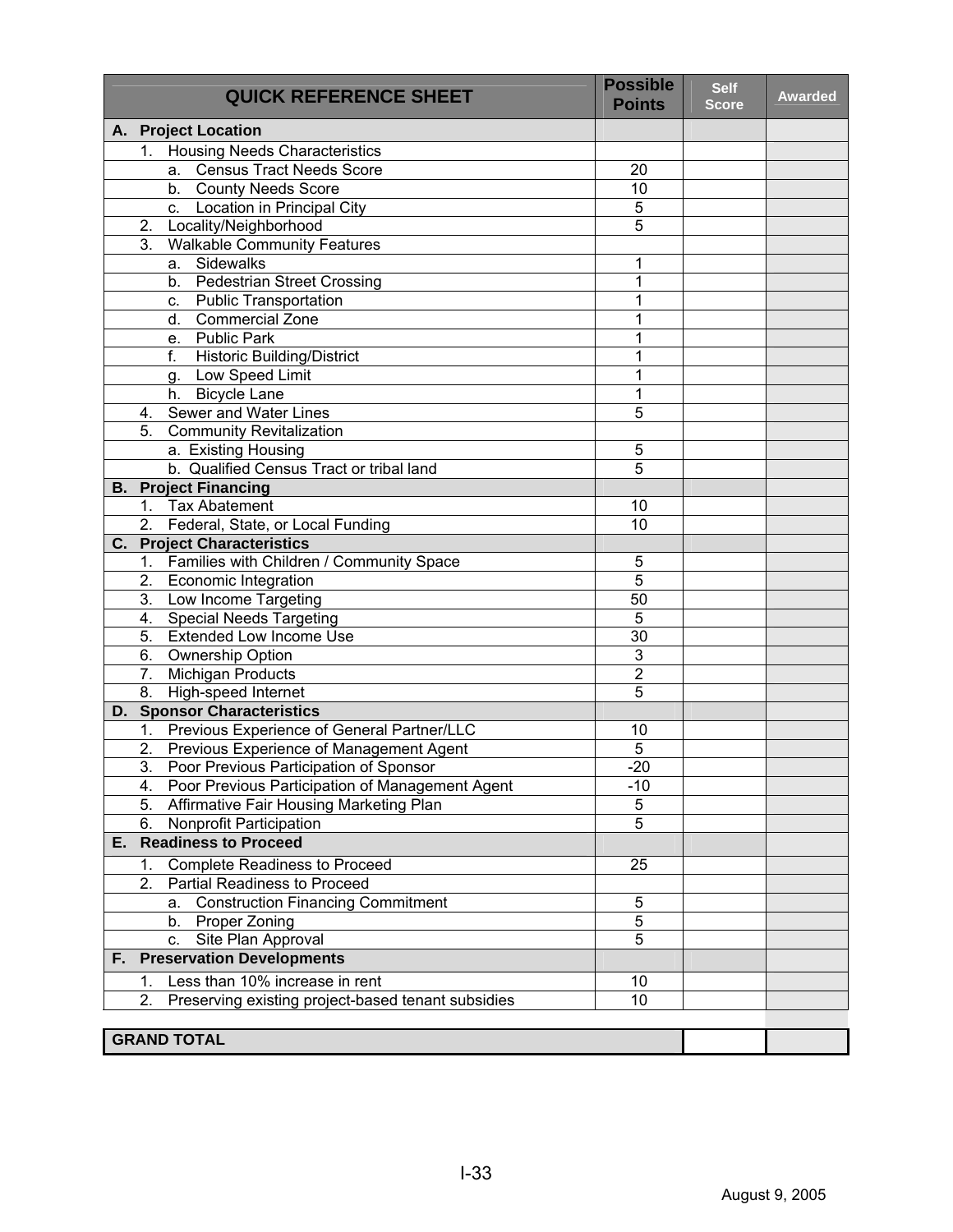#### **CERTIFICATION TO INCLUDE SECTION 8 EXISTING RENTAL ALLOWANCE PROGRAM CERTIFICATE AND VOUCHER HOLDERS**

The undersigned agrees to include Section 8 Existing Rental Allowance Program certificate and voucher holders on the project's waiting list and to give them consideration. If there is a public housing agency within eight miles of the project which administers the Section 8 Existing Rental Allowance Program, the undersigned must contact the Section 8 office in writing on a yearly basis to advise them that consideration will be given to eligible Section 8 participants throughout the compliance period.

If there is no public housing agency within eight miles of the project the undersigned will contact the Section 8 Existing Rental Allowance Program affiliated with the Michigan State Housing Development Authority (MSHDA). Contact will be made in writing on a yearly basis throughout the compliance period notifying the MSHDA representative in the county in which the project is located that consideration will be given to eligible Section 8 certificate or voucher holders.

| Dated: |     | Name of Project: _______________________ |
|--------|-----|------------------------------------------|
|        |     | Owner: ______________________            |
|        | Bv. |                                          |
|        |     |                                          |

Its: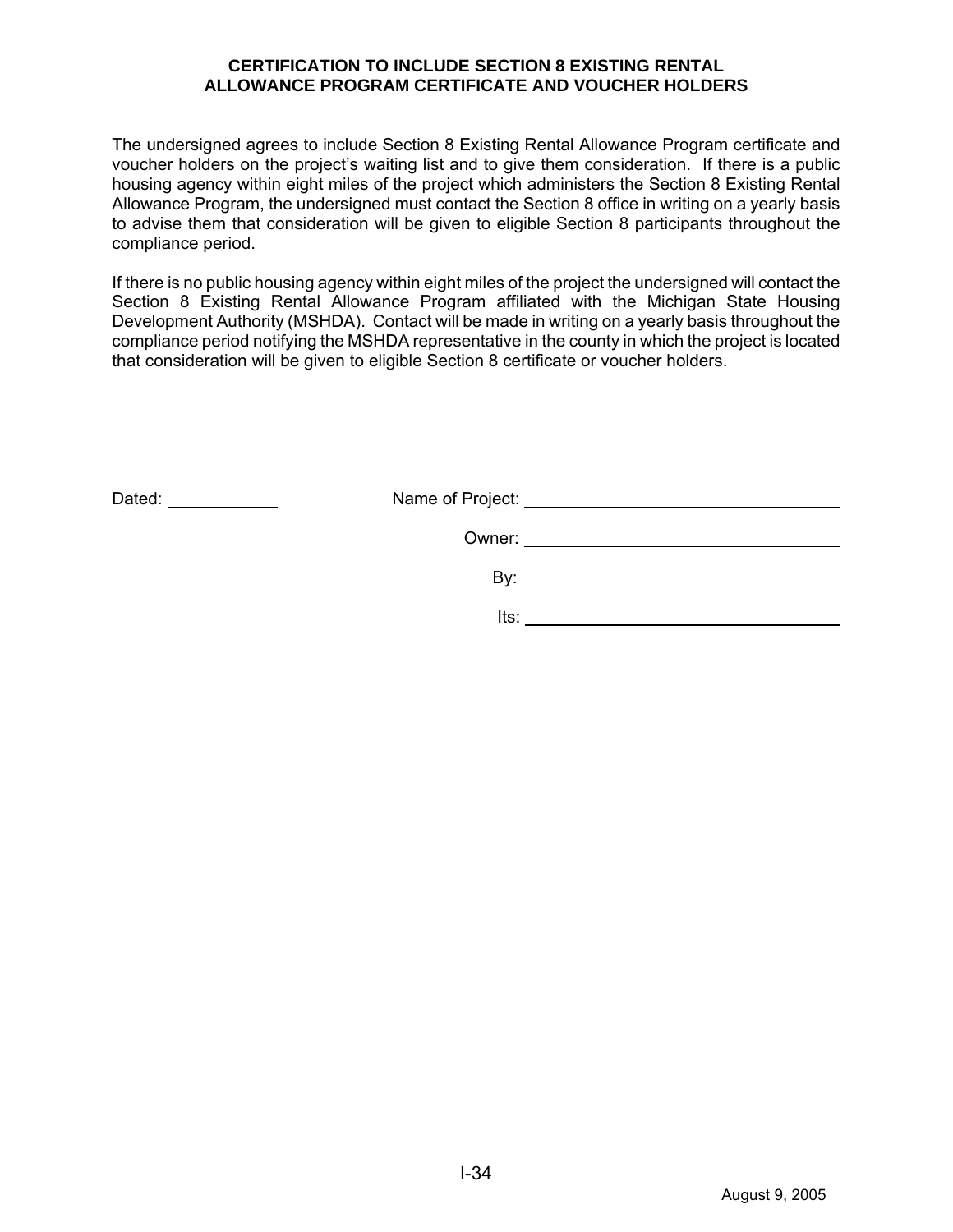#### **AGENCY POLICY ON CIVIL RIGHTS COMPLIANCE:**

The owner/developer/borrower and any of its employees, agents or sub-contractors in doing business with the Michigan State Housing Development Authority (the "Authority") understands and agrees that it is the total responsibility of the owner to adhere to and comply with all Federal Civil Rights legislation along with any required related codes and laws. Should the Authority not specify any specific requirements, such as design, it is none the less the owners responsibility to be aware of and comply with all non-discrimination provisions relating to race, color, religion, sex, handicap, familial status, national origin and any other classes protected in the State of Michigan. This includes design requirements for construction or rehabilitation, Equal Opportunity in regard to marketing and tenant selection and reasonable accommodation and modification for those tenants covered under such laws.

| Dated:<br><u> 1980 - Jan Barbara Barbara, prima popula</u> |      |  |
|------------------------------------------------------------|------|--|
|                                                            |      |  |
|                                                            | Bv:  |  |
|                                                            | lts: |  |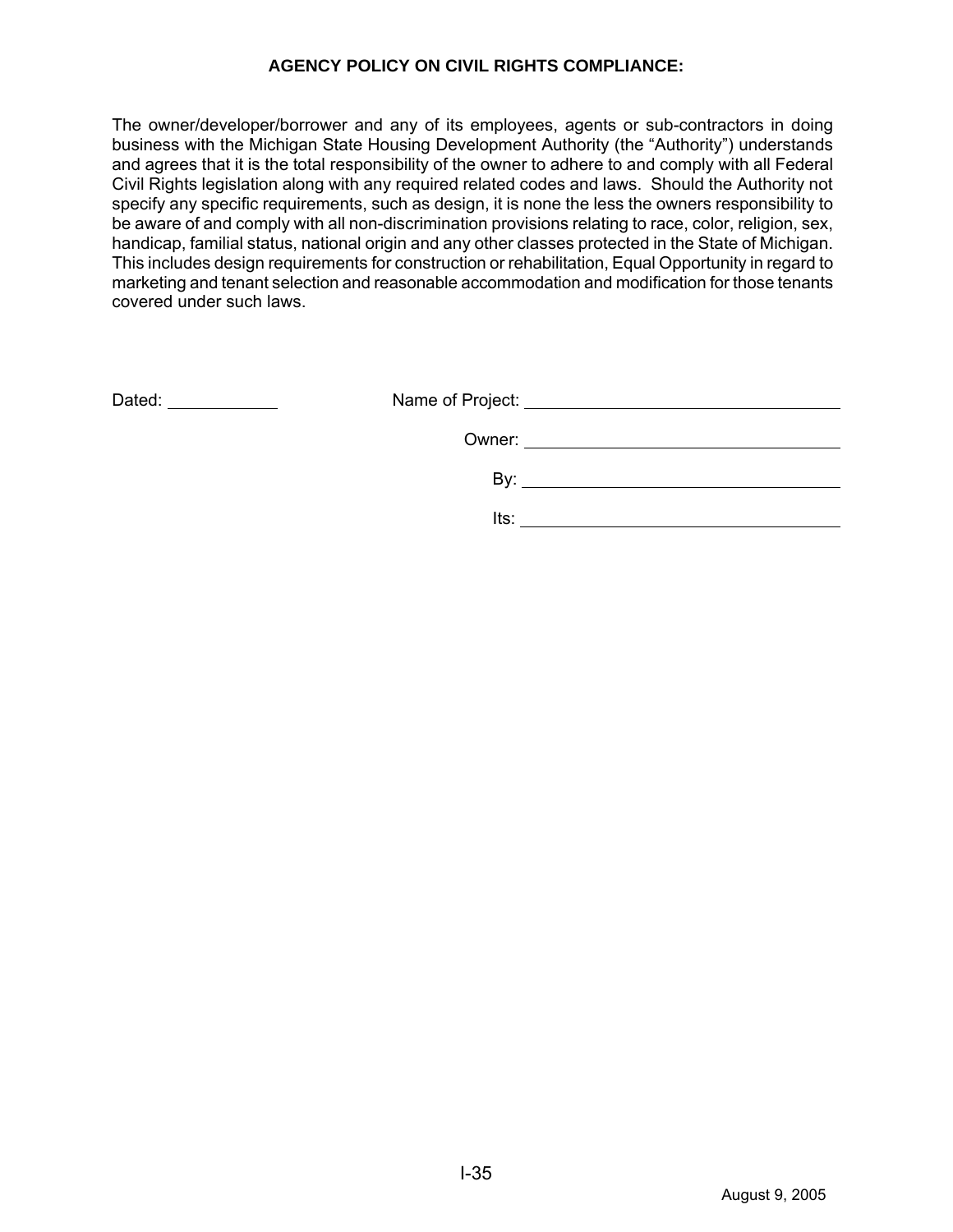#### **INTERNAL REVENUE SERVICE TECHNICAL ADVICE MEMORANDA CERTIFICATION**

We acknowledge that we are familiar with recently issued Internal Revenue Service Private Letter Rulings 200043015, 200043016, 200043017, 200044004, and 200044005, and that we have discussed the substance of these rulings with our Certified Public Accountant. We also acknowledge that these Private Letter Rulings may have an impact on the project's eligible basis, and the amount of credit that may be allocated to the project.

|      | Dated:<br><u> 1989 - Johann Marie Barnett, f</u> |
|------|--------------------------------------------------|
|      |                                                  |
| Bv:  |                                                  |
| lts: |                                                  |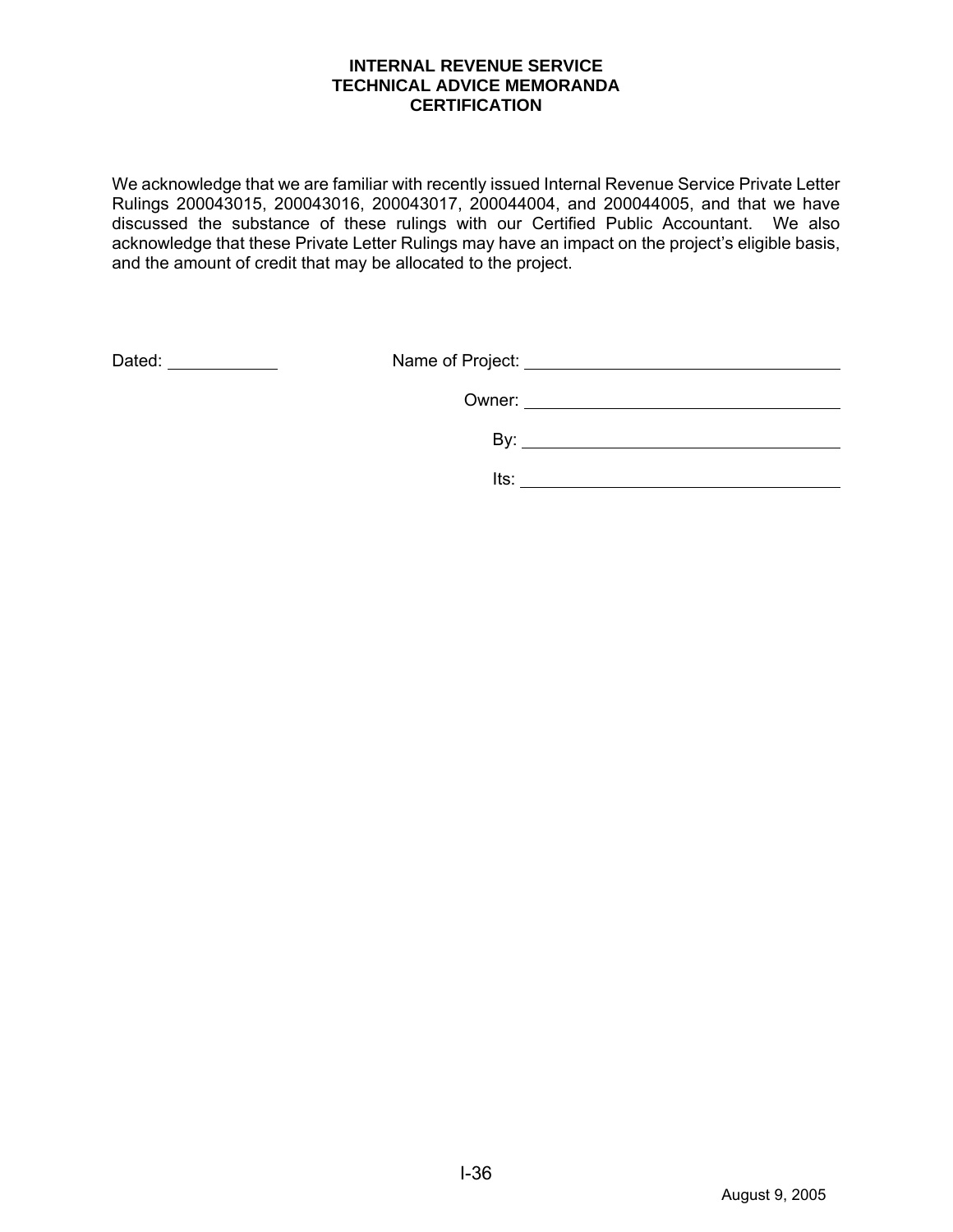#### **CERTIFICATION TO APPLICATION - MANDATORY**

The undersigned is responsible for ensuring that the project consists or will consist of a qualified low income building or buildings as defined in Section 42 of the Internal Revenue Code of 1986, as amended, and will satisfy all applicable requirements of federal tax law in the acquisition, rehabilitation, or construction and operation of the project to receive the low income housing tax credit.

The undersigned is responsible for all calculations and figures relating to the determination of the eligible basis and qualified basis for any building or buildings and understands and agrees that the amount of credit reserved, committed, or allocated hereunder has been calculated pursuant to the representations made herein, and further, that all representations contained herein, whether with respect to costs or any other item, are considered material to the application.

The undersigned, on behalf of the ownership entity that will be the owner of the project agrees that, prior to the issuance of IRS forms 8609, the Owner will sign IRS form 8821, Tax Information Authorization, authorizing the Internal Revenue Service to provide the Michigan State Housing Development Authority with information pertaining to this project.

The undersigned agrees that the Michigan Sate Housing Development Authority will at all times be held harmless against any losses, costs, damages, expenses, or liabilities whatsoever, of any kind, including but not limited to attorney fees, litigation costs, amounts paid in settlement, or any loss of whatsoever nature directly or indirectly resulting from, arising out of, or related to consideration, approval, disapproval, or acceptance of this request for tax credit.

The Michigan State Housing Development Authority offers no advice, opinion, or guarantee that the applicant or the proposed project will ultimately qualify for or receive low income housing tax credit.

Any Reservation or Commitment received as a result of filing this application shall not bind the Michigan State Housing Development Authority to issue a low income housing tax credit allocation.

An application fee in the amount of \$ is enclosed. This fee represents the sum of:

 $\Box$  \$35 for each proposed low income unit, with a maximum of \$1,500, if this is the first, **second or third** application you are submitting for this funding round.

 $\Box$  \$50 for each proposed low income unit, with a maximum of \$2,000, if this is the **fourth or higher** application you are submitting for this funding round.

| Dated: _____________ |      |  |
|----------------------|------|--|
|                      |      |  |
|                      | Bv:  |  |
|                      |      |  |
|                      | Its: |  |
|                      |      |  |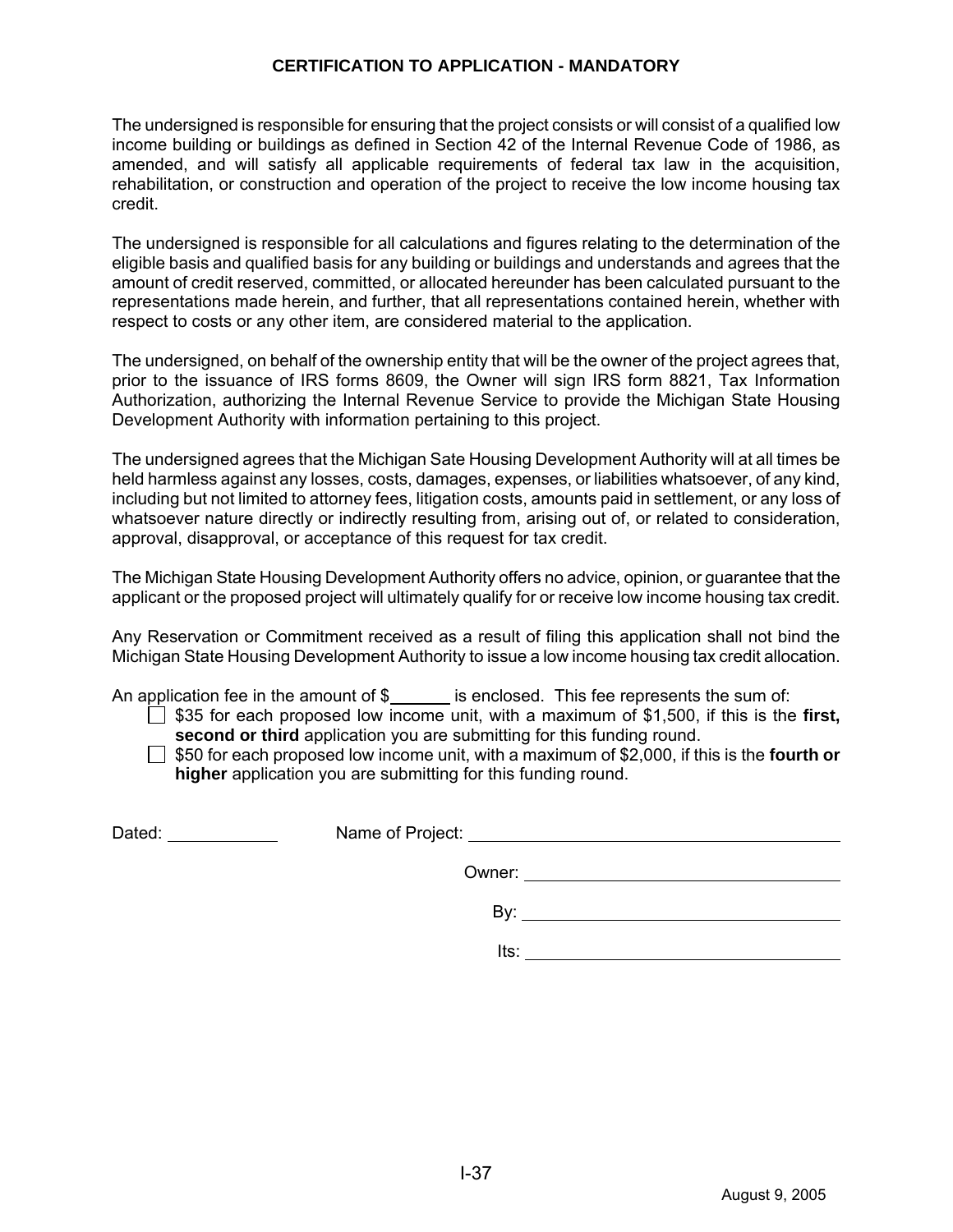Name of Project

 $O$ wner  $\Box$  Management Company

#### **MICHIGAN STATE HOUSING DEVELOPMENT AUTHORITY LOW INCOME HOUSING TAX CREDIT PROGRAM**

#### **AUTHORIZATION FOR RELEASE OF INFORMATION**

Date: **Date: Date: Date: Date: Date: Date: Date: Date: Date: Date: Date: Date: Date: Date: Date: Date: Date: Date: Date: Date: Date: Date: Date: Date: Date: Date: Date:**

Please duplicate this form and submit one for each state, EXCEPT MICHIGAN, in which any sponsor listed in this tax credit application has an ownership interest in a tax credit assisted project, and one for the management company that is listed in this tax credit application that has management experience of a tax credit assisted development. Forms should also be filled out for project owners or management companies who have done business under a different name or names.

Low Income Housing Tax Credit Administrator

 Housing Credit Agency (State)

| $\overline{C}$   |  |  |
|------------------|--|--|
|                  |  |  |
| (Street Address) |  |  |

 $\overline{a}$ (City, State, Zip)

We hereby request and authorize you to release to the Michigan State Housing Development Authority (MSHDA) any information that you have regarding

(Please check only one box.  $\square$  owner and/or  $\square$  management company) as it relates to project compliance, the curing of or failure to cure any project noncompliance, and any formal or informal action taken by your agency with respect to 's (owner and/or management company) participation in your Low Income Housing Tax Credit Program. Other data that would be relevant to MSHDA in its assessment of their development experience and compliance record would be appreciated. If you have any questions, please contact Ted S. Rozeboom, Director of Legal Affairs, at (517) 373-6007. Thank you in advance for your cooperation.

|                             | By:                                                                                             |
|-----------------------------|-------------------------------------------------------------------------------------------------|
|                             | (Signature)                                                                                     |
|                             |                                                                                                 |
|                             | (Typed)                                                                                         |
|                             | It's:                                                                                           |
|                             | (Title)                                                                                         |
| the above-identified state: | Identify below the name(s) of the project(s) you have an ownership interest in and/or manage in |
|                             |                                                                                                 |
| 2. $\overline{\phantom{a}}$ | $6.$ $\overline{\phantom{a}}$                                                                   |
|                             |                                                                                                 |
|                             |                                                                                                 |

 $4.$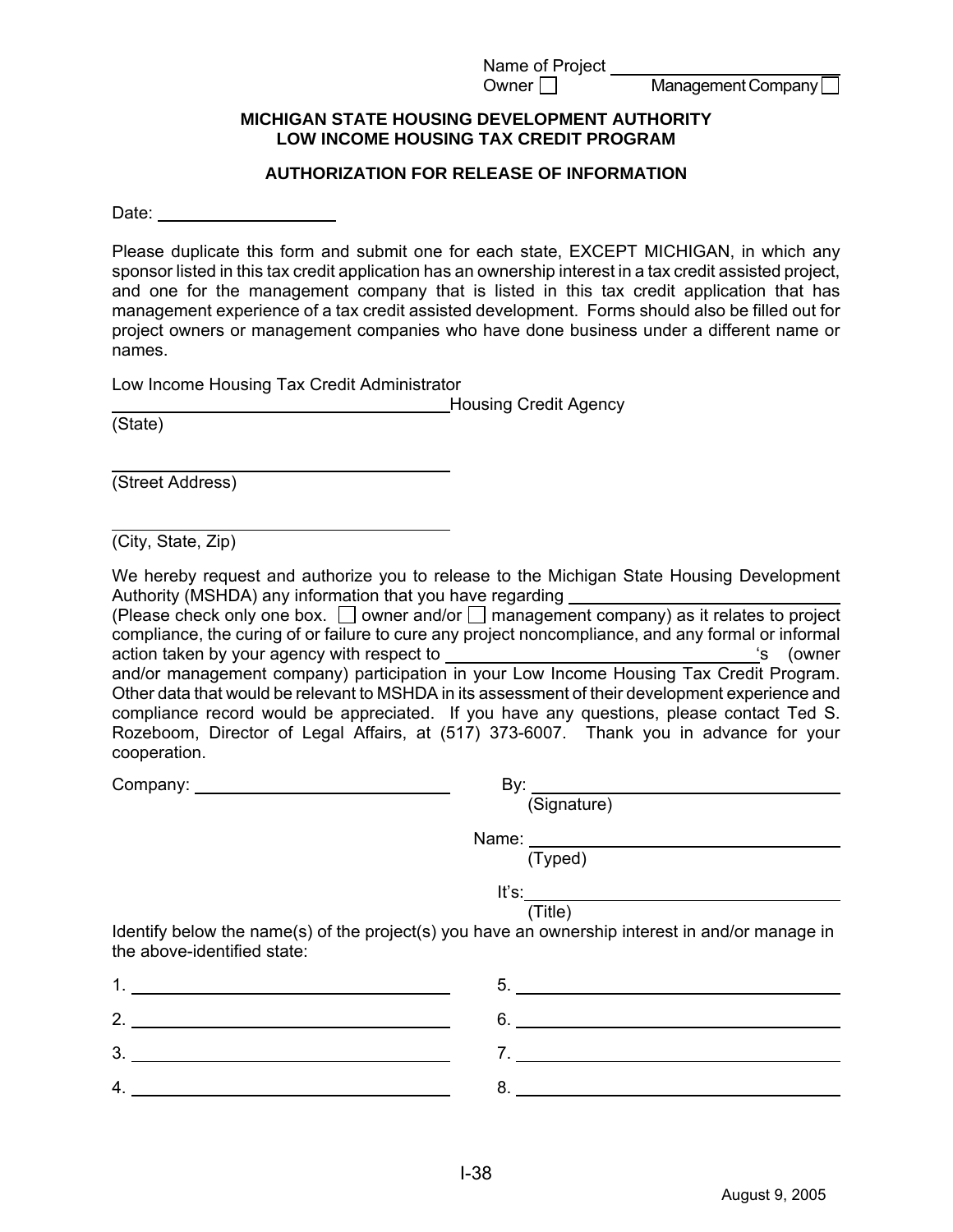#### **SPONSOR CERTIFICATION - MANDATORY**

#### **This certification must be signed by each sponsor of the project. If there is more than one sponsor, this page must be duplicated.**

The undersigned hereby certifies that neither I, nor any company with whom I am affiliated, is currently banned or involved in litigation with any other state credit allocating agency as of this date.

| Company: |  |
|----------|--|
|          |  |

 $By:   
   
   
   
 (Signature)$ 

Date: Name:\_

(Typed)

It's: (Title)

A SPONSOR THAT IS BANNED FROM PARTICIPATION IN THE TAX CREDIT PROGRAM IN ANOTHER STATE WILL BE BANNED FROM SUBMITTING AN APPLICATION FOR THE SAME PERIOD OF TIME. INVOLVEMENT IN LITIGATION WILL NOT AUTOMATICALLY RESULT IN A RETURNED APPLICATION, BUT THE AUTHORITY WILL REVIEW THE FACTS AND CIRCUMSTANCES SURROUNDING THE LITIGATION.

The undersigned hereby certifies that I, or a company with whom I am affiliated, is involved in litigation with another allocating agency at the time of submission of this application. The details of the litigation are outlined below.

| By: (Signature)       |
|-----------------------|
|                       |
| Name: (Typed)         |
|                       |
| It's: $\qquad \qquad$ |
| (Title)               |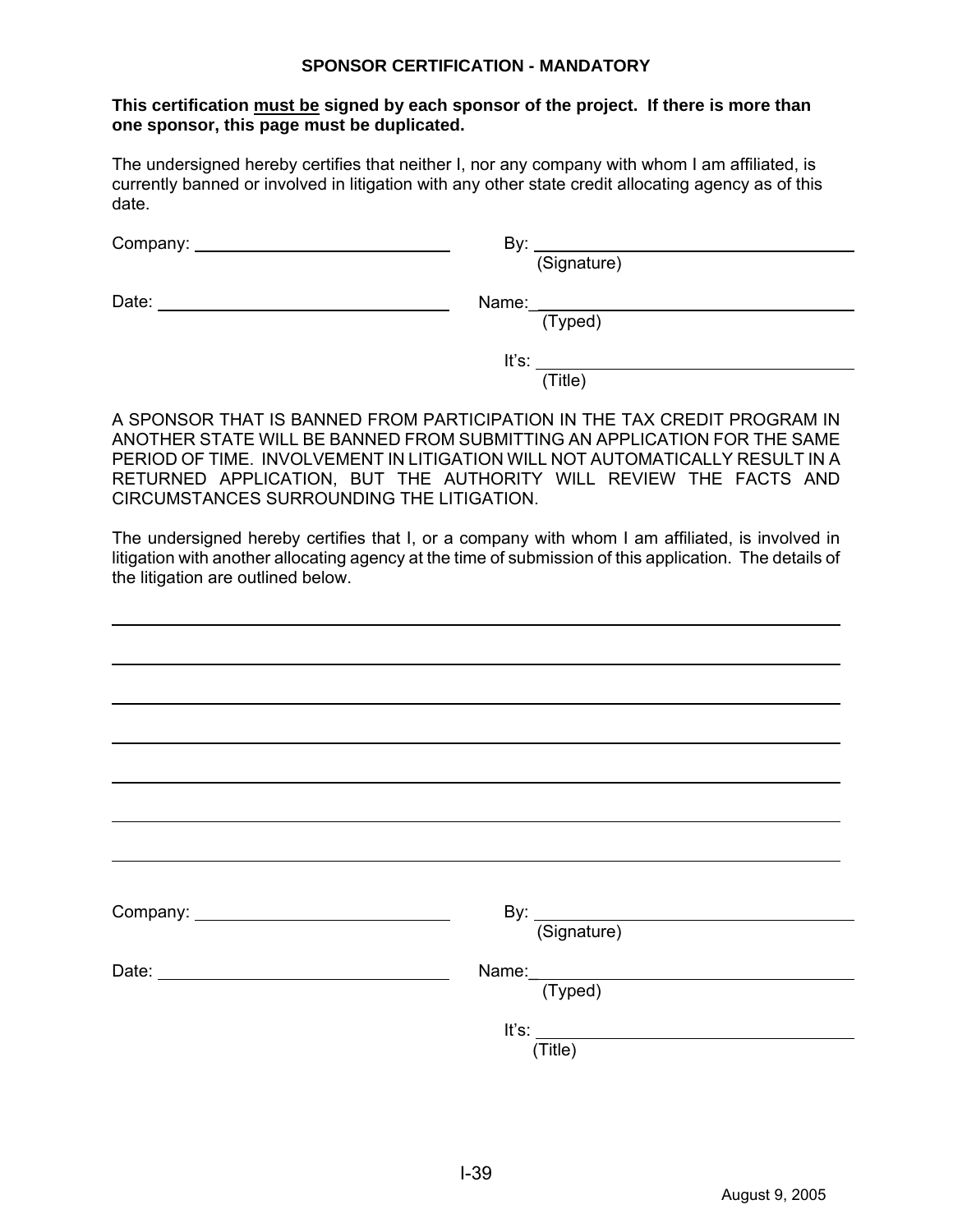**In accordance with Michigan's Qualified Allocation Plan, the Applicant hereby waives the right to termination of the extended use period provided by Section 42(h)(6)(E)(i)(II) of the Internal Revenue Code.** 

Section 42(h)(6) of the Internal Revenue Code provides:

- (6) BUILDINGS ELIGIBLE FOR CREDIT ONLY IF MINIMUM LONG-TERM COMMITMENT TO LOW-INCOME HOUSING.---
	- (A) IN GENERAL.---No credit shall be allowed by reason of this section with respect to any building for the taxable year unless an extended low-income housing commitment is in effect as of the end of such taxable year.
		- (E) EXCEPTIONS IF FORECLOSURE OR IF NO BUYER WILLING TO MAINTAIN LOW-INCOME STATUS.---
			- (i) IN GENERAL.---The extended use period for any building shall terminate---
				- (I) on the date the building is acquired by foreclosure (or instrument in lieu of foreclosure) unless the Secretary determines that such acquisition is part of an arrangement with the taxpayer a purpose of which is to terminate such period, or
				- (II) on the last day of the period specified in subparagraph (I) if the housing credit agency is unable to present during such period a qualified contract for the acquisition of the low-income portion of the building by any person who will continue to operate such portion as a qualified low-income building. Subclause (II) shall not apply to the extent more stringent requirements are provided in the agreement or in State law.

Should a buyer be sought for a low-income housing development in the fourteenth year of the compliance period, the Applicant acknowledges that the Michigan State Housing Development Authority will not be obligated to find a buyer for the property. Furthermore, the extended use period will not terminate if a buyer cannot be found.

This waiver must be signed by the owner or an authorized agent thereof.

Signature **Printed Name** 

 $\overline{a}$ 

 $\overline{a}$ 

Title **The Contract Contract Contract Contract Contract Contract Contract Contract Contract Contract Contract Contract Contract Contract Contract Contract Contract Contract Contract Contract Contract Contract Contract Cont**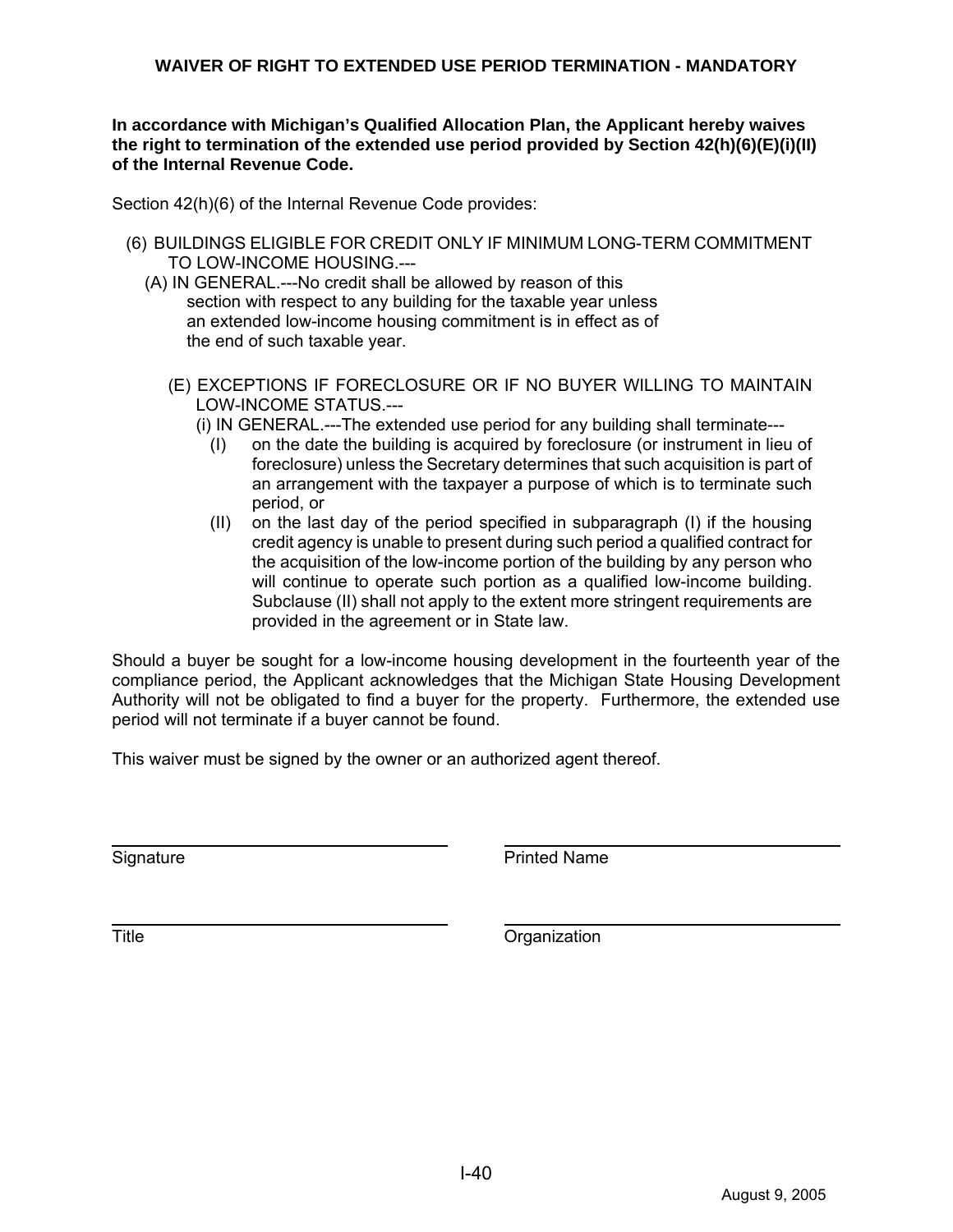#### **6/2004 TAX CREDIT WORKSHEET RESERVATION / CARRYOVER / 5% INCREASE / PLACED IN SERVICE**

| Name of Proj. _                                                                          |                             |  | <u> 1989 - Johann Barn, mars an t-Amerikaansk politiker (</u>                                                                                  |                                |                                  |                                  |        |                                                                      |  |
|------------------------------------------------------------------------------------------|-----------------------------|--|------------------------------------------------------------------------------------------------------------------------------------------------|--------------------------------|----------------------------------|----------------------------------|--------|----------------------------------------------------------------------|--|
| <b>GENERAL REQUIREMENTS LIMIT</b>                                                        |                             |  |                                                                                                                                                | <b>BUILDER OVERHEAD LIMIT</b>  |                                  |                                  |        |                                                                      |  |
| On Site Improvements                                                                     |                             |  |                                                                                                                                                |                                |                                  | <b>Construction Contract</b>     |        |                                                                      |  |
| + Off Site Improvements                                                                  |                             |  |                                                                                                                                                |                                | + Gen. Req.                      |                                  |        |                                                                      |  |
| + Landscaping                                                                            |                             |  |                                                                                                                                                |                                | = Adj. Const. Contract           |                                  |        |                                                                      |  |
| + Structures                                                                             |                             |  |                                                                                                                                                |                                | x 2% = Bldr. Overhead Limit      |                                  |        |                                                                      |  |
| <b>Construction Contract1</b>                                                            |                             |  |                                                                                                                                                |                                |                                  |                                  |        | 1 Include permanent appliances & environmental abatement in building |  |
| $x 6\%$ = Gen. Req. Limit 2                                                              |                             |  |                                                                                                                                                |                                |                                  |                                  |        |                                                                      |  |
|                                                                                          | <b>BUILDER PROFIT LIMIT</b> |  |                                                                                                                                                |                                |                                  | <b>DEVELOPER FEE LIMIT</b>       |        |                                                                      |  |
| <b>Construction Contract</b>                                                             |                             |  |                                                                                                                                                |                                | <b>TDC</b>                       |                                  |        |                                                                      |  |
| + Gen. Req. + Bldr. Overhead                                                             |                             |  |                                                                                                                                                |                                | +/- Adjustments/Reason           |                                  |        |                                                                      |  |
| = Adj. Const. Contract                                                                   |                             |  |                                                                                                                                                |                                | +/- Adjustments/Reason           |                                  |        |                                                                      |  |
| $x 6\%$ = Bldr. Profit Limit 2                                                           |                             |  |                                                                                                                                                |                                | = Adjusted TDC                   |                                  |        |                                                                      |  |
|                                                                                          |                             |  | 2 Projects of 49 units or less, may aggregate General Requirements,<br>Builder Overhead, and Builder Profit to a maximum of 20% of the         |                                | - Dev. Fee + Overhead + Con. Fee |                                  |        |                                                                      |  |
| construction contract.                                                                   |                             |  | 3 For Preservation Holdback projects, a developer fee of 15% will be                                                                           |                                | = Readjusted TDC                 |                                  |        |                                                                      |  |
|                                                                                          |                             |  | allowed on the rehabilitation and 10% on the acquisition. For projects<br>of 49 units or less, a developer fee of 15% will be allowed for both |                                |                                  | x $15\%/20\% = Dev.$ Fee Limit 3 |        |                                                                      |  |
| acquisition and rehab.<br>For TE projects of 49 units or less, the Dev Fee limit is 20%. |                             |  |                                                                                                                                                |                                |                                  |                                  |        |                                                                      |  |
|                                                                                          | <b>FROM APP</b>             |  | <b>DIFFERENCE</b>                                                                                                                              |                                | <b>FEE LIMITS</b>                | 6/2/6%                           |        | 20% Aggregate<br><b>Percentages</b>                                  |  |
| General<br>Requirements                                                                  |                             |  |                                                                                                                                                |                                |                                  | <b>Const. Contract</b>           | $%$ of | $%$ of<br><b>Const. Contract</b>                                     |  |
| <b>Builder Overhead</b>                                                                  |                             |  |                                                                                                                                                |                                |                                  | Adj. Const. Contract             | $%$ of | $%$ of<br>Adj. Const. Contract                                       |  |
| <b>Builder Profit</b>                                                                    |                             |  |                                                                                                                                                |                                |                                  | Adj. Const. Contract             | % of   | % of<br>Adj. Const. Contract                                         |  |
| Dev. Fee + Overhead<br>+ Consultant Fee                                                  |                             |  |                                                                                                                                                |                                |                                  | <b>TDC minus itself</b>          | $%$ of | Total %                                                              |  |
| TOTAL DEVELOPMENT COST CALCULATION                                                       |                             |  |                                                                                                                                                | <b>FUNDING GAP CALCULATION</b> |                                  |                                  |        |                                                                      |  |
| <b>Adjusted Total Development Cost</b>                                                   |                             |  | <b>Total Uses (Final Adjusted TDC)</b>                                                                                                         |                                |                                  |                                  |        |                                                                      |  |
| - Excess Developer Fee                                                                   |                             |  | - Syndication Costs                                                                                                                            |                                |                                  |                                  |        |                                                                      |  |
| <b>FINAL ADJUSTED TDC</b>                                                                |                             |  | - Total Sources in documentation                                                                                                               |                                |                                  |                                  |        |                                                                      |  |
|                                                                                          |                             |  | <b>FUNDING GAP</b>                                                                                                                             |                                |                                  |                                  |        |                                                                      |  |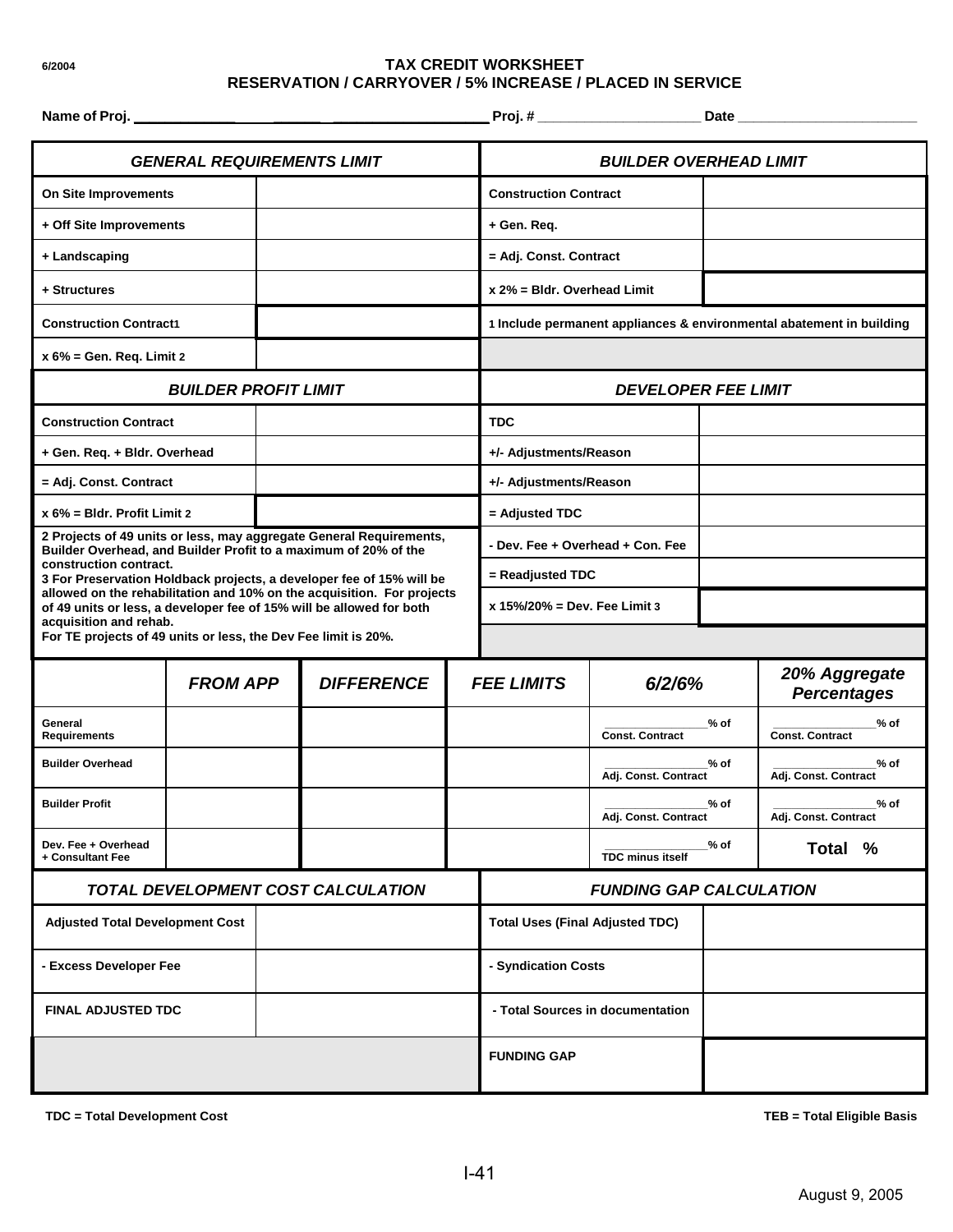| <b>4% CREDIT</b>                                                                 |               | 9 % CREDIT                         |                                                                  | <b>HISTORIC CREDIT</b>      |                          |                                                                 |    |  |
|----------------------------------------------------------------------------------|---------------|------------------------------------|------------------------------------------------------------------|-----------------------------|--------------------------|-----------------------------------------------------------------|----|--|
| <b>Total Eligible</b><br><b>Basis From</b><br><b>Application</b>                 |               |                                    | <b>Total Eligible</b><br><b>Basis</b><br><b>From Application</b> |                             |                          | <b>Funding Gap</b>                                              |    |  |
| -/+ Adj/Reason:                                                                  |               |                                    | -/+ Adj/Reason:                                                  |                             | - Historic Equity        |                                                                 |    |  |
| -/+ Adj/Reason:                                                                  |               |                                    | -/+ Adj/Reason:                                                  |                             |                          | <b>New Funding Gap</b>                                          |    |  |
| <b>Adjusted Eligible</b><br><b>Basis</b>                                         |               |                                    | <b>Subtotal</b>                                                  | Adj. Elig. Basis            |                          | 4 Fed Hist Cr must be deducted from Basis.                      |    |  |
| - Excess Unit<br>Cost                                                            |               |                                    | - Excess Unit<br>Cost                                            |                             |                          | 10 YR CR VALUE LESS THAN GAP                                    |    |  |
| <b>Adjusted Eligible</b><br><b>Basis</b>                                         |               |                                    | <b>Adjusted Eligible</b><br><b>Basis</b>                         |                             | <b>Funding Gap</b>       |                                                                 |    |  |
| X Low Income %                                                                   |               |                                    | X Low Income %                                                   |                             |                          | - Ten Yr. Cr. Value                                             |    |  |
| X QCT (100% or<br>130%)                                                          |               |                                    | X QCT<br>(100%/130%)                                             |                             |                          | <b>Adjusted Funding Gap</b>                                     |    |  |
| <b>TOTAL QUA</b><br><b>BASIS</b>                                                 |               |                                    | <b>TOTAL QUAL</b><br><b>BASIS</b>                                |                             |                          | -70% of the Dev Fee                                             |    |  |
| X Credit % (4%)                                                                  |               |                                    | X Credit % (9%)                                                  |                             |                          | <b>Remaining Funding</b><br>Gap 5                               |    |  |
| <b>ANNUAL 4%</b><br><b>CREDIT</b>                                                |               |                                    | <b>ANNUAL 9%</b><br><b>CREDIT</b>                                |                             |                          | 5 NOTE: Project is NOT feasible with a remaining Funding<br>Gap |    |  |
| <b>Credit</b>                                                                    |               | + Annual 4%                        |                                                                  |                             |                          | <b>10 YR CR VALUE MORE THAN GAP</b>                             |    |  |
| <b>TOTAL DEVELOPMENT<br/>COST/UNIT</b>                                           |               | <b>TOTAL ELIG</b><br><b>CREDIT</b> |                                                                  |                             | <b>Funding Gap</b>       |                                                                 |    |  |
| <b>Final Adjusted</b><br><b>TDC</b>                                              |               |                                    | X Equity % Value<br>X 10                                         |                             |                          | Equity Value 10                                                 |    |  |
| <b>Total Units</b>                                                               | <b>Credit</b> |                                    | Ten Yr \$ Value of                                               |                             |                          | = Eligible Credit                                               |    |  |
| <b>Cost Per Unit 7</b>                                                           |               |                                    | <b>FUNDING GAP</b>                                               | x Equity Value X 10         |                          |                                                                 |    |  |
| 7 If over 90,000, fill out HUD<br>221(d)(3) Limit Calculation Sheet              |               |                                    |                                                                  | = 10 Yr. Credit Value       |                          |                                                                 |    |  |
| <b>REHAB COST PER UNIT</b>                                                       |               |                                    |                                                                  | <b>TAX EXEMPT FINANCING</b> |                          |                                                                 |    |  |
| <b>Hard Const Cost</b>                                                           |               |                                    |                                                                  |                             | Tax Exempt Loan Amt.     |                                                                 |    |  |
| <b>Total Units</b>                                                               |               |                                    |                                                                  | aggregate basis 8           |                          |                                                                 |    |  |
| <b>Rehab Cost/Unit 6</b>                                                         |               |                                    |                                                                  | $=$ Must be a min. of 50%   |                          |                                                                 |    |  |
| 6 Must be at least \$5,000 per unit/\$10,000 for<br><b>Preservation Holdback</b> |               | 8 Eligible basis plus land         |                                                                  |                             |                          |                                                                 |    |  |
| <b>RESERVATION</b>                                                               |               |                                    | <b>CARRYOVER</b>                                                 |                             |                          |                                                                 |    |  |
| <b>Carryover No.1</b><br><b>Reservation</b>                                      |               |                                    |                                                                  |                             |                          |                                                                 |    |  |
| +5 percent                                                                       |               |                                    | + Carryover No.# 2                                               |                             |                          |                                                                 |    |  |
|                                                                                  |               |                                    |                                                                  | <b>TOTAL</b>                |                          |                                                                 |    |  |
| <b>ANNUAL</b><br><b>ELIGIBLE CR:</b>                                             |               | \$                                 |                                                                  |                             | <b>CREDIT REQUESTED:</b> |                                                                 | \$ |  |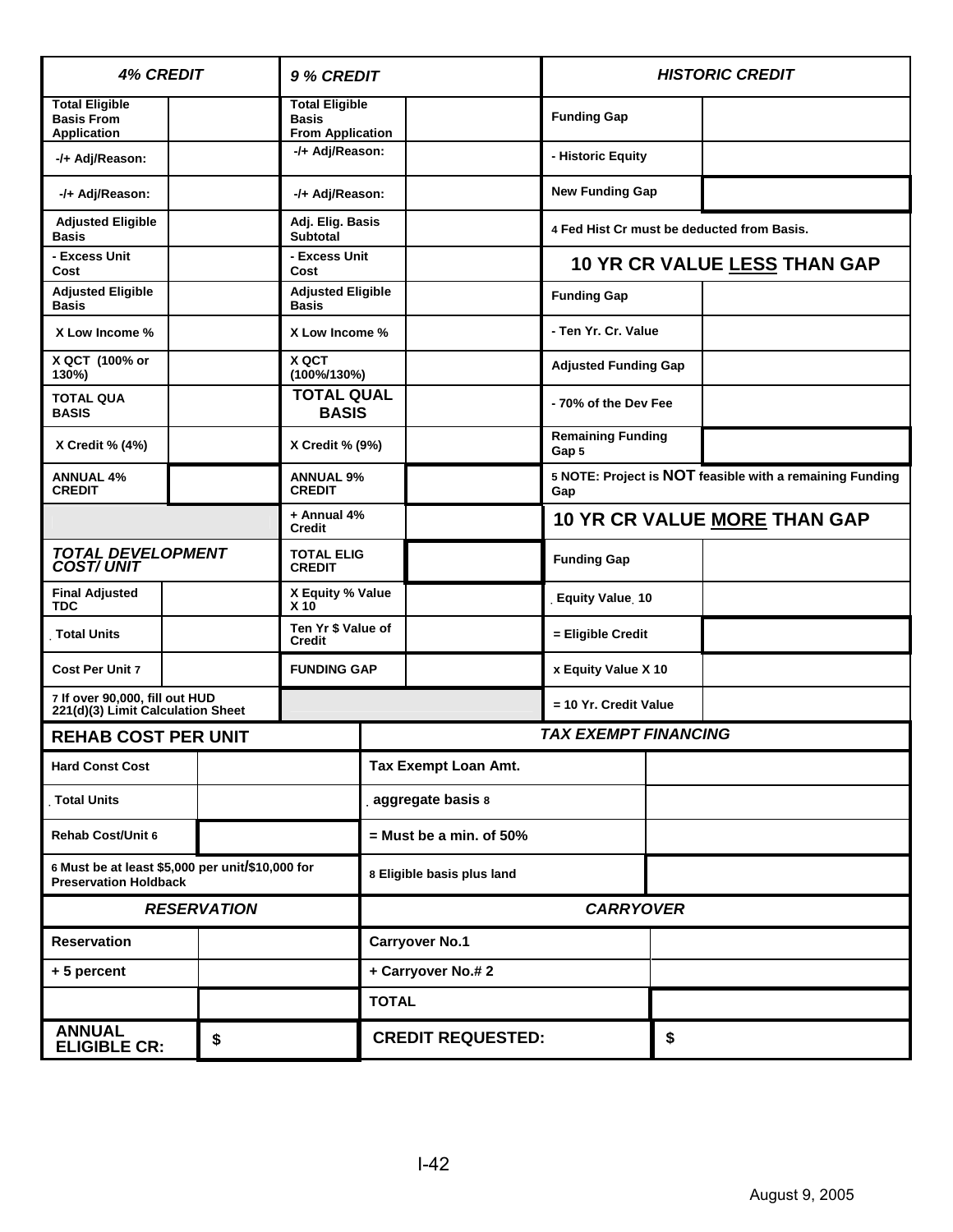#### **HUD 221(d)(3) LIMIT CALCULATION (To be completed if the Cost Per Unit is higher than \$90,000\*)**

\*A higher limit of \$90,000 applies for projects qualifying for the following: 1.) small size projects (approximately 30 units or less, 2.) Projects located in Qualified Census Tracts, 3.) Projects located in Empowerment Zones or Enterprise Communities, 4.) Projects with deep rent targeting (50% AMGI or lower), 5.) difficult substantial rehab projects, and 6) projects solely sponsored by a local nonprofit. Developments processed under the CSH initiative may include costs above 110% of the HUD 221(d)(3) limits and/or over \$90,000 per unit in eligible basis. Does this project qualify for the \$90,000 higher limit?  $\Box$  Yes  $\Box$  No

| <b>Project Name</b> |  |
|---------------------|--|
|                     |  |

| County | Elevator <sup> </sup> | Non-elevator |
|--------|-----------------------|--------------|
|        |                       |              |

**Total Units Including Employee Occupied and Market Rate \_\_\_\_\_\_\_\_\_\_\_\_\_\_\_** 

| # of Bed-<br>rooms                                                                                                                                                                                                                                                                                                                                                              | # of Units<br>From Pg. 10                                                                                                    |          | <b>HUD Limits</b><br>From Tab I |  |          | <b>HUD Limit Totals</b> |  |  |
|---------------------------------------------------------------------------------------------------------------------------------------------------------------------------------------------------------------------------------------------------------------------------------------------------------------------------------------------------------------------------------|------------------------------------------------------------------------------------------------------------------------------|----------|---------------------------------|--|----------|-------------------------|--|--|
| $\mathbf 0$                                                                                                                                                                                                                                                                                                                                                                     |                                                                                                                              | <b>X</b> |                                 |  | =        |                         |  |  |
| 1                                                                                                                                                                                                                                                                                                                                                                               |                                                                                                                              | X        |                                 |  | $=$      |                         |  |  |
| $\overline{2}$                                                                                                                                                                                                                                                                                                                                                                  |                                                                                                                              | X        |                                 |  | $=$      |                         |  |  |
| 3                                                                                                                                                                                                                                                                                                                                                                               |                                                                                                                              | X        |                                 |  | =        |                         |  |  |
| $4+$                                                                                                                                                                                                                                                                                                                                                                            |                                                                                                                              | x        |                                 |  | $\equiv$ |                         |  |  |
| <b>Totals</b>                                                                                                                                                                                                                                                                                                                                                                   |                                                                                                                              |          |                                 |  |          |                         |  |  |
| If there is no acquisition credit Compare HUD Limit Total with the Adjusted Eligible Basis:<br>Adjusted Eligible Basis Subtotal \$<br><b>HUD Limit Total \$</b><br><u> 1980 - Jan Barbara III, prima posta</u><br>If the HUD Limit is lower, the HUD limit becomes the Adjusted Eligible Basis.<br>If this is an acquisition/rehab project, complete the following calculation. |                                                                                                                              |          |                                 |  |          |                         |  |  |
| <b>Adjusted Eligible Basis for Acquisition</b>                                                                                                                                                                                                                                                                                                                                  |                                                                                                                              |          |                                 |  |          |                         |  |  |
| <b>Plus Adjusted Eligible Basis for Rehab</b>                                                                                                                                                                                                                                                                                                                                   |                                                                                                                              |          |                                 |  |          |                         |  |  |
|                                                                                                                                                                                                                                                                                                                                                                                 | <b>Total Adjusted Eligible Basis</b>                                                                                         |          |                                 |  |          |                         |  |  |
|                                                                                                                                                                                                                                                                                                                                                                                 | Compare HUD Limit Total with Total Adjusted Eligible Basis:<br><b>HUD Limit Total \$</b><br>Total Adjusted Eligible Basis \$ |          |                                 |  |          |                         |  |  |
| If the Total Adjusted Eligible Basis (AEB) is lower, the AEB does not need to be<br>adjusted. Continue completing the worksheet. If the HUD Limit is lower complete the<br>following calculation.                                                                                                                                                                               |                                                                                                                              |          |                                 |  |          |                         |  |  |
| <b>FINAL ADJUSTED ELIGIBLE BASIS</b>                                                                                                                                                                                                                                                                                                                                            |                                                                                                                              |          |                                 |  |          |                         |  |  |
| HUD 221(d)(3) Limit Total                                                                                                                                                                                                                                                                                                                                                       |                                                                                                                              |          |                                 |  |          |                         |  |  |
| Less Adjusted Eligible Basis for Acquisition                                                                                                                                                                                                                                                                                                                                    |                                                                                                                              |          |                                 |  |          |                         |  |  |
| <b>Adjusted Eligible Basis for Rehab</b>                                                                                                                                                                                                                                                                                                                                        |                                                                                                                              |          |                                 |  |          |                         |  |  |
| Place the Adjusted Eligible Basis in the appropriate box in the 9% (the 4% amount will<br>remain the same) column of the Worksheet and continue completing.                                                                                                                                                                                                                     |                                                                                                                              |          |                                 |  |          |                         |  |  |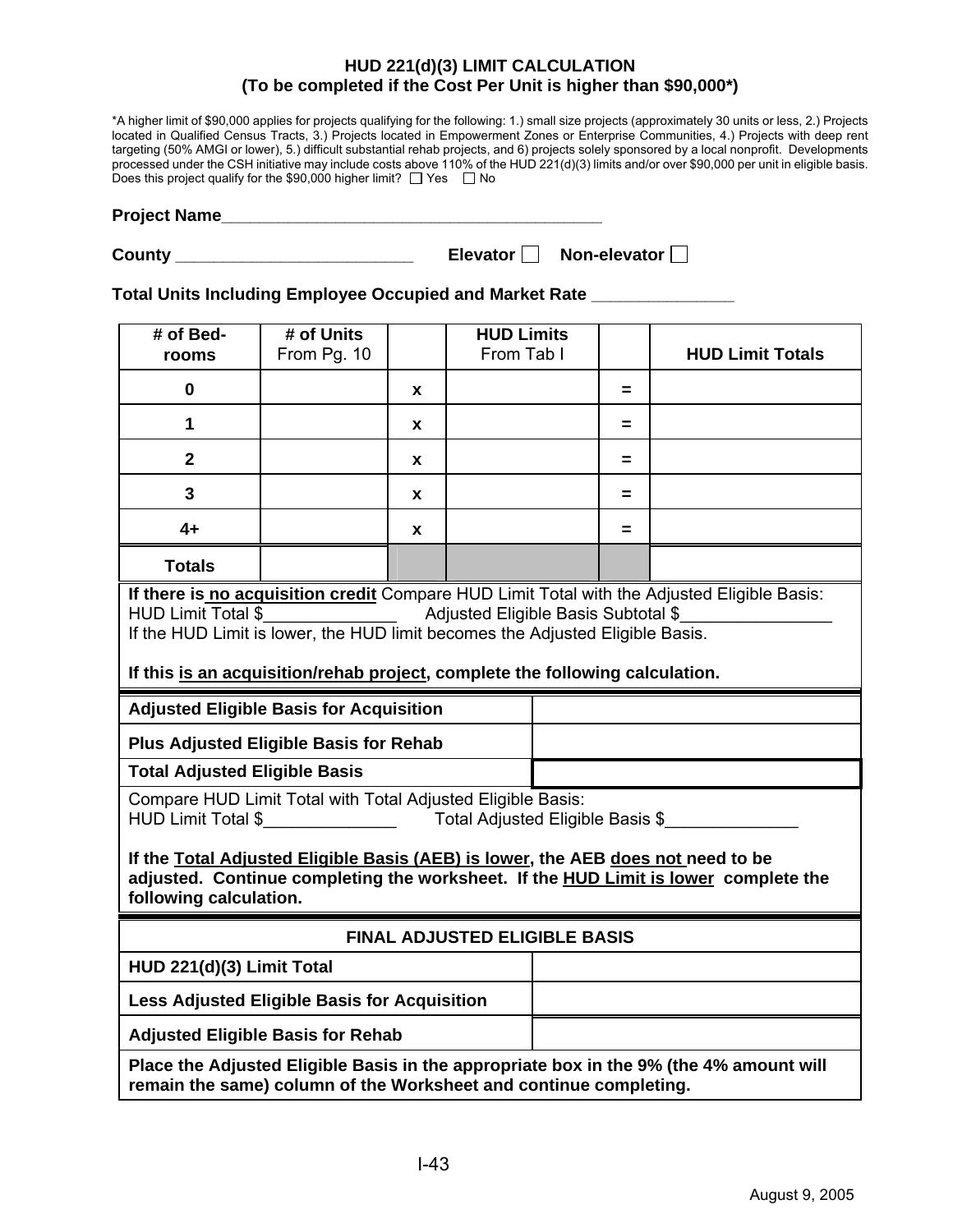### **20% AGGREGATE FEE LIMIT CALCULATION (Applies to projects of 49 units or less)**

**NAME OF PROJECT \_\_\_\_\_\_\_\_\_\_\_\_\_\_\_\_\_\_\_\_\_\_\_\_\_\_\_\_\_\_\_\_\_\_** 

| <b>CONSTRUCTION CONTRACT</b>                                |                | <b>BUILDER OVERHEAD</b>                                                                  |             |  |  |
|-------------------------------------------------------------|----------------|------------------------------------------------------------------------------------------|-------------|--|--|
| <b>On-Site Costs</b>                                        | 1              | BO Amt. From App.                                                                        | 18          |  |  |
| + Off-Site Costs                                            | $\overline{2}$ | + Total Const. Contract (# 14) +<br>General Requirements (#15)<br>$+$ $   -$<br>$\equiv$ | 19          |  |  |
| + Landscaping                                               | 3              | $=$ % of BO                                                                              | 20          |  |  |
| + Appliances (if applicable)                                | 4              | <b>BUILDER PROFIT</b>                                                                    |             |  |  |
| + Structures                                                | 5              | BP Amt. From App.                                                                        | 21          |  |  |
| + Environ. Remediation                                      | 6              | $\div$ Total Const. Contract (#14) +                                                     | 22          |  |  |
| + Environ. Abatement                                        | 7              | $=$ % of BP                                                                              | 23          |  |  |
| + Change Orders                                             | 8              | <b>TOTAL PERCENTAGES</b>                                                                 |             |  |  |
| + Exterior Demolition                                       | 9              | % of GR (#17)                                                                            | 24          |  |  |
| + Asbestos Removal                                          | 10             | $+$ % of BO $(#20)$                                                                      | 25          |  |  |
| + Pool                                                      | 11             | $+$ % of BP $(#23)$                                                                      | 26          |  |  |
| + Performance Bond                                          | 12             | $(Add 24 + 25 + 26)$<br><b>TOTAL PERCENTAGES</b>                                         | 27          |  |  |
| + Security System and/or<br>+ Security during construction* | 13             | STOP If Total Percentage is under 20%; go to next line if it exceeds 20%.                |             |  |  |
| Add 1 - 13                                                  | 14             | Aggregate Fee Limit                                                                      | 28<br>.2000 |  |  |
| <b>GENERAL REQUIREMENTS</b>                                 |                | $-$ % of GR (# 17) + % of BO<br>(# 20)                                                   | 29          |  |  |
| GR Amt. From App.                                           | 15             | = Eligible % Limit Remaining                                                             | 30          |  |  |
| + Total Const. Contract (#14)                               | 16             | X Const. Contract + GR + BO<br>(# 22)                                                    | 31          |  |  |
| $=$ % of GR                                                 | 17             | = Builder Profit Limit                                                                   | 32          |  |  |

**\*Security during construction is applicable to Detroit Projects only.**